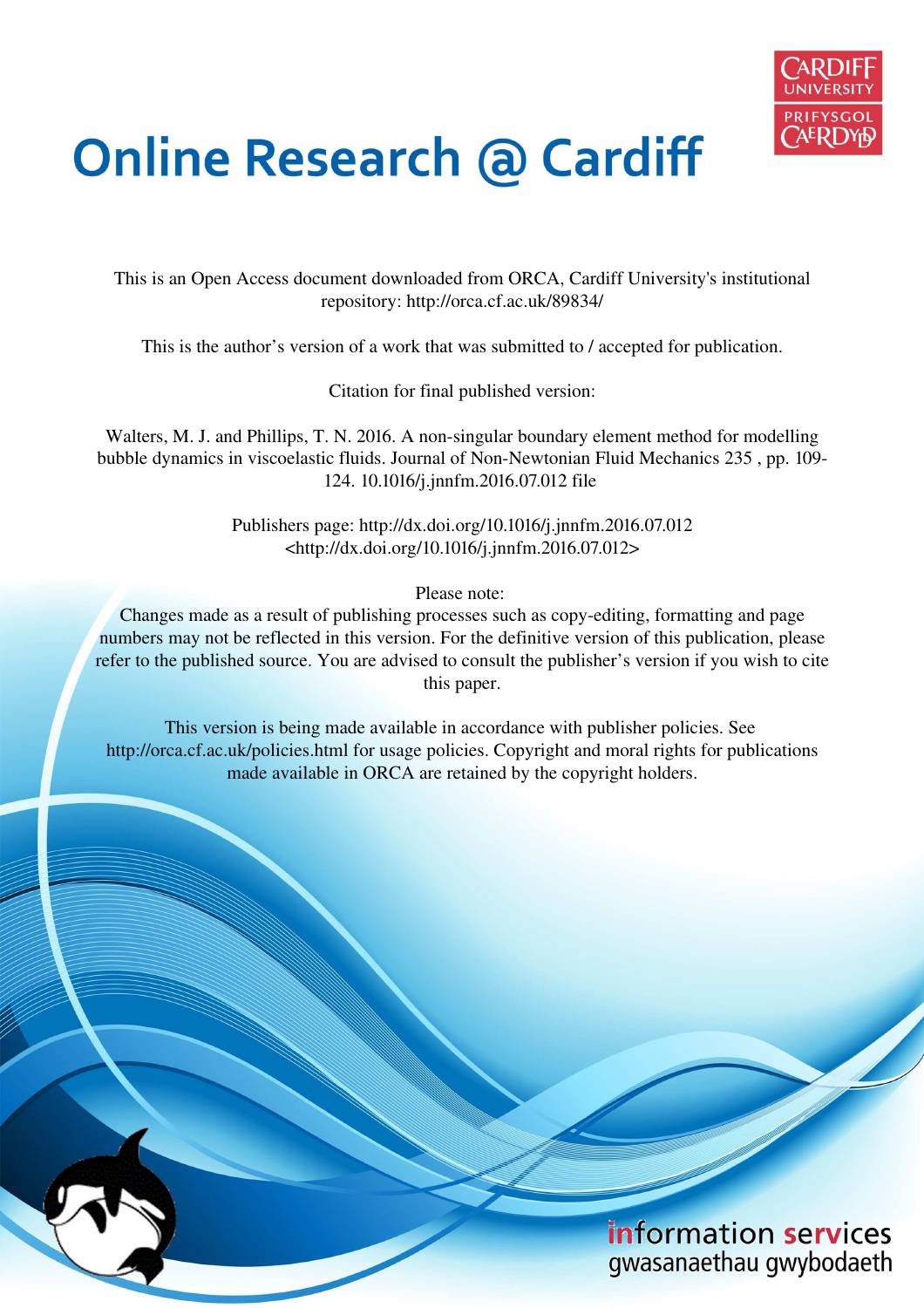# A Non-Singular Boundary Element Method for Modelling Bubble Dynamics in Viscoelastic Fluids

M. Walters, T.N. Phillips<sup>1</sup>

School of Mathematics, Cardiff University, Senghennydd Road, Cardiff CF24 4AG, United Kingdom

## Abstract

When a cavity forms near a solid boundary a liquid jet can form directed towards the boundary, causing the generation of high pressures at the wall (potentially causing damage) and the formation of a toroidal bubble. In this paper several recent developments in the boundary element modelling of the dynamics of cavitation bubbles in viscoelastic fluids are presented. The standard formulation of the boundary element method (BEM) is in terms of a boundary integral equation with a singular kernel. A reformulation of the BEM in terms of a non-singular kernel is shown to provide enhanced stability. In situations when a liquid jet forms and impacts the far side of the bubble there is a transition to a toroidal form. This topological singularity in bubble geometry is modelled by placing a vortex ring inside the bubble to account for the circulation in the fluid and the discontinuity in potential following jet impact. The bubble dynamics are dependent on the initial stand-off distance from the boundary as well as the viscous and elastic properties of the fluid. It is shown that, while the viscosity of the fluid inhibits jet formation, the dynamics are particularly dependent on the relative strength of viscous, elastic and inertial forces. In particular, if the Deborah number is large enough elastic effects effectively negate fluid viscosity and behaviour similar to the inviscid case is recovered in terms of liquid jet formation.

Keywords: Non-singular, boundary element, cavitation, bubble, vortex ring, viscoelasticity

<sup>&</sup>lt;sup>1</sup>Corresponding author, Email:PhillipsTN@cf.ac.uk, Phone:  $+44$  2920 874194, FAX: +44 2920 874199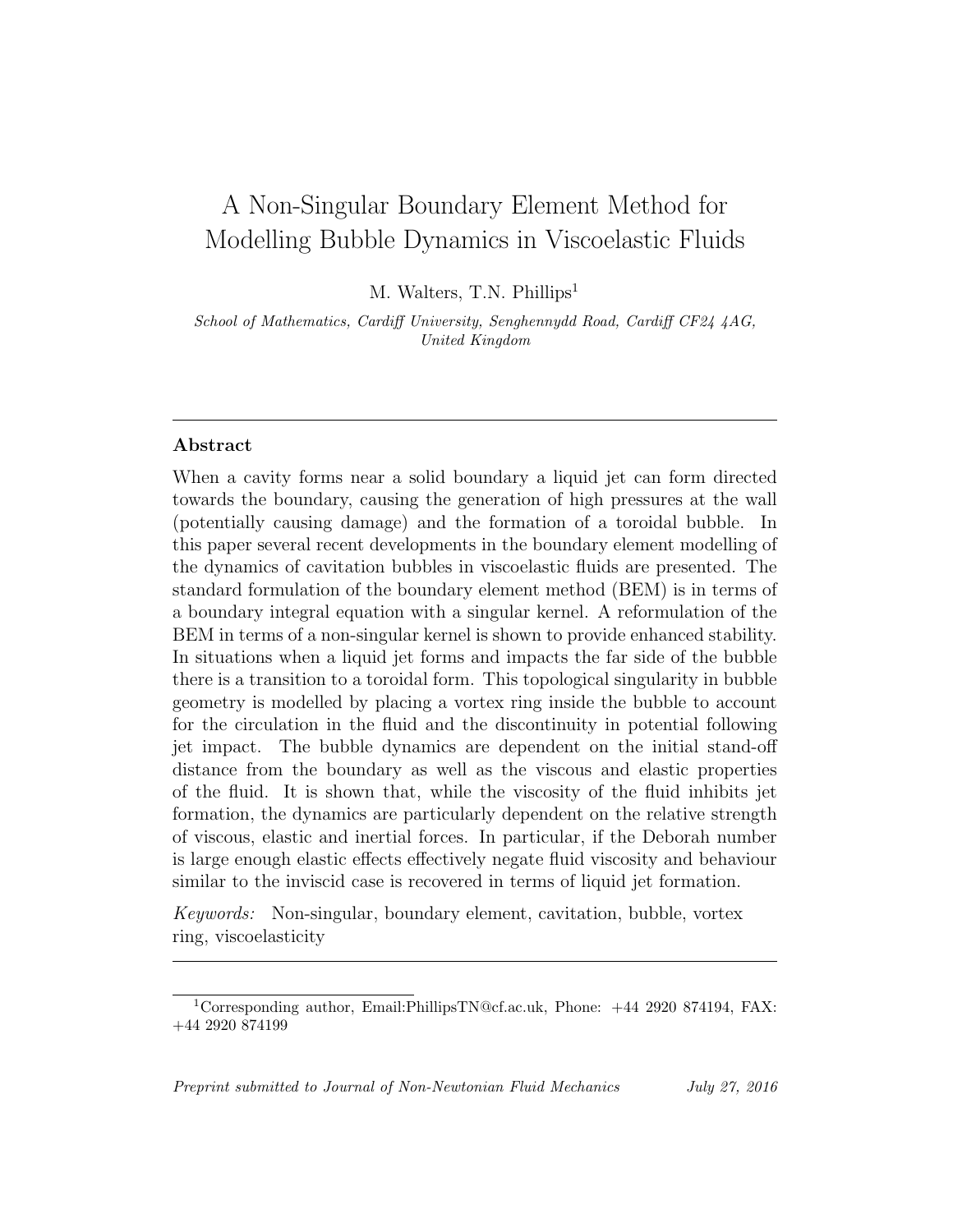#### 1. Introduction

Despite their small size, cavitation bubbles can exhibit extreme physics with immense increases in pressure and temperature occurring during collapse. Their tendency to focus and concentrate energy, forces and stresses as well as emitting shockwaves means that they have the potential to cause damage to nearby surfaces and structures. This destructive behaviour has been utilised to advantage in a number of biomedical applications such as extracorporeal shock wave lithotripsy (ESWL) [\[35\]](#page-47-0), ultrasound contrast imaging [\[9\]](#page-45-0) and sonoporation [\[29\]](#page-46-0). An understanding of the behaviour of cavitation bubbles is essential to improve the effectiveness of each of these distinct procedures and to ensure that damage is restricted to the targeted areas.

The dynamics of an initially spherical bubble in an infinite extent of fluid was originally studied by Lord Rayleigh [\[37\]](#page-47-1), motivated by the damage caused to ship's propellers from collapsing cavitation bubbles. The dynamics is described by the Rayleigh Plesset equation, the solution of which provides the evolution of the bubble radius.

Early theoretical work modelling a bubble near a rigid wall [\[36,](#page-47-2) [46\]](#page-48-0) was based on perturbations of the spherically symmetric solution developed by Rayleigh [\[37\]](#page-47-1). Later, Chahine and Bovis [\[12\]](#page-45-1) extended this perturbation analysis to include the effects of surface tension using matched asymptotic expansions in powers of a small parameter  $\epsilon$  defined by

$$
\epsilon = \frac{R_m}{h},\tag{1}
$$

where  $R_m$  and h are the maximum bubble radius and distance from the centre of the bubble to the wall, respectively. However, this analysis is only valid for small values of  $\epsilon$  and therefore is not applicable for the cases of interest in this paper where the bubble is near the wall for which  $\epsilon \approx 1$ . An alternative theoretical study was undertaken by Naude [\[31\]](#page-46-1) who solved the Laplace equation for the velocity potential using Legendre polynomials and extended the theory to allow for larger perturbations.

The development of high-speed cameras allowed accurate photographs of bubble shape to be captured, the most notable early experimental study was that of Benjamin and Ellis [\[2\]](#page-44-0). Their experiments involved a Perspex sheet with cavities grown from nuclei situated at various small distances from it. The main phenomena captured in their experiments were the formation of a liquid jet in the direction of the rigid wall and the subsequent transition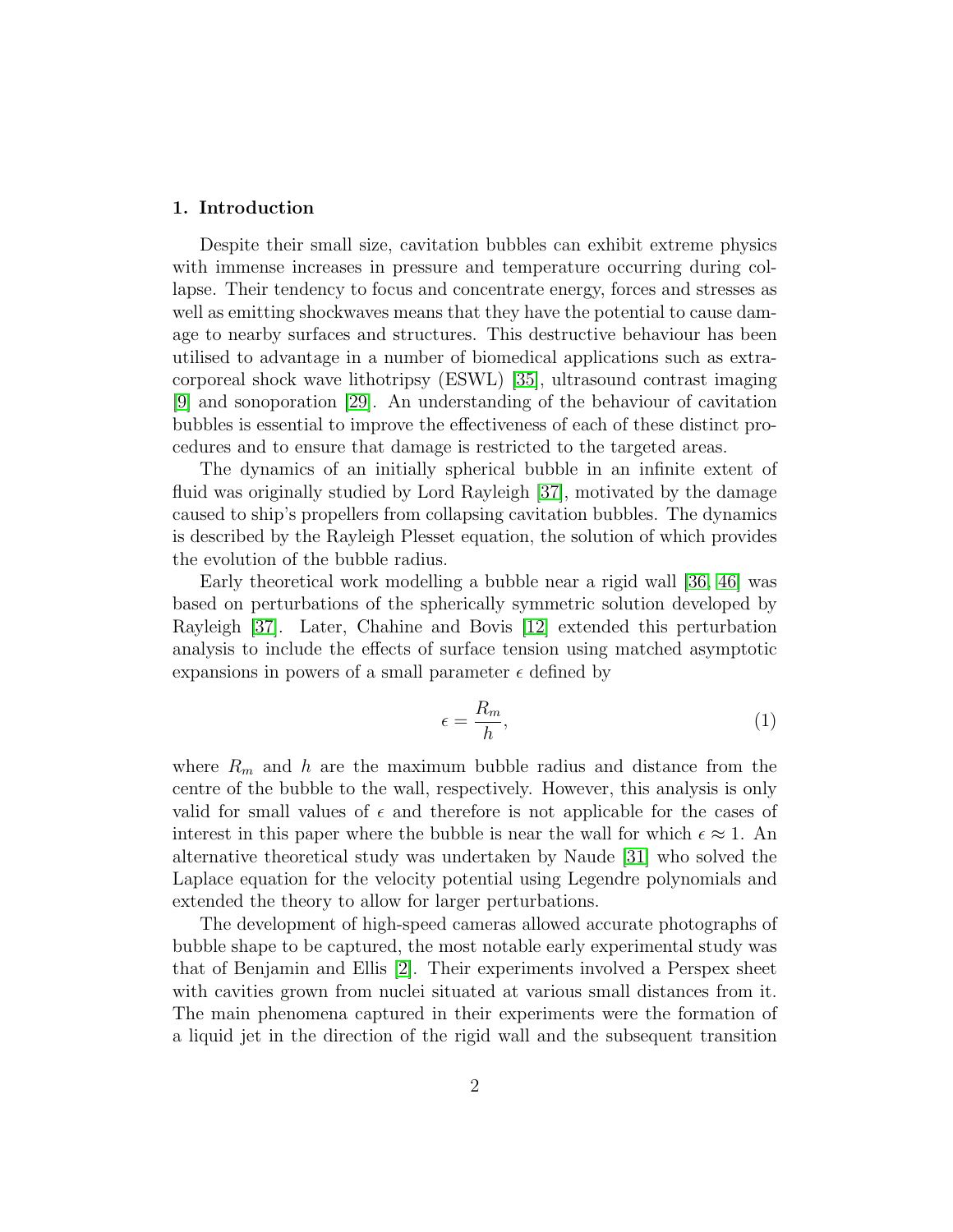to a toroidal form. Benjamin and Ellis also seem to have been the first to realise the importance of the Kelvin Impulse in cavitation bubble dynamics. The Kelvin Impulse is the apparent inertia of the cavitation bubble and can be used to determine the direction of the bubble centroid and liquid jet [\[4\]](#page-44-1). Lauterborn and Bolle [\[23\]](#page-46-2) measured jet velocities up to 120m/s for a bubble near a solid plate and observed a small counterjet away from the boundary due to the bubble being driven towards the wall during collapse.

Early developments in numerical methods for bubble dynamics included the marker and cell method [\[30\]](#page-46-3) which enabled the later stages of collapse to be predicted, beyond what was possible using perturbation techniques. The first fully numerical paper for describing the complete collapse of a cavitation bubble near a rigid wall was by Plesset and Chapman [\[34\]](#page-47-3). They developed a finite difference method based on cylindrical coordinates with the velocity potential determined from boundary conditions at the surfaces and at infinity. Their model demonstrated a remarkable agreement with the experiments of Lauterborn and Bolle [\[23\]](#page-46-2) and, in particular, predicted the formation of a liquid jet.

To model a non-spherical bubble, the boundary element method (BEM) is often used. The BEM requires significantly less computational time and memory compared to other numerical methods such as finite elements or spectral elements since only the boundary is discretised. An additional advantage of BEM is that it is able to model the bubble surface as a true discontinuity obviating the need to employ sophisticated interface tracking techniques. The BEM was originally used to model a cavitation bubble by Guerri et al. [\[14\]](#page-45-2). It was further developed by Blake et al. [\[5,](#page-44-2) [6\]](#page-44-3) who considered the dynamics of an axisymmetric, vapour-filled bubble near a rigid wall and free surface. Since these early works a plethora of extensions of BEM have followed which have included the effects of buoyancy [\[43\]](#page-47-4), elasticity [\[19\]](#page-45-3) and viscoelasticity [\[27,](#page-46-4) [42\]](#page-47-5). In terms of bubble topology extensions have included treatment of curved surfaces [\[41\]](#page-47-6) and toroidal bubbles [\[3,](#page-44-4) [47,](#page-48-1) [44\]](#page-48-2).

Improvements have also been made to BEM in terms of the accuracy of the discretisation of the bubble surface through the use of high-order (cubic and quintic) splines [\[25,](#page-46-5) [42\]](#page-47-5). The improved accuracy of these spline discretisations mean that far fewer nodes are required to discretise the bubble surface, leading to improved computational performance. The standard BEM formulation in terms of a boundary integral equation contains kernels that are singular due to the divergence of the Green's function and its derivative around the source point. Additionally, when two nodes on the surface are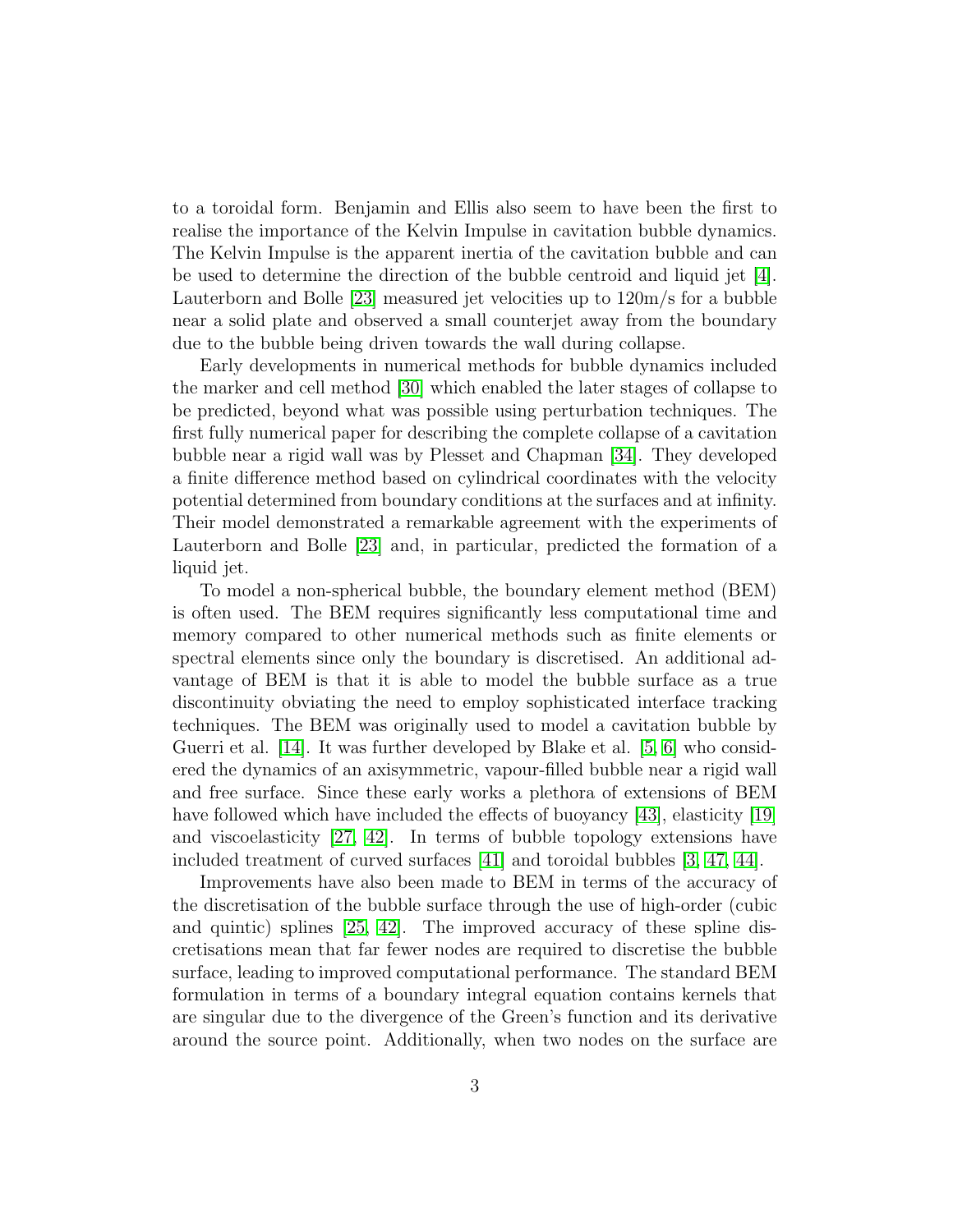close, near-singular behaviour leads to ill-conditioned linear systems. In this paper, a non-singular BEM formulation based on ideas of Klaseboer et al. [\[39\]](#page-47-7) is developed for predicting bubble dynamics in the vicinity of a rigid wall. The non-singular formulation removes these singularities at the outset leading to a formulation of the BEM that is much more numerically stable.

The non-singular BEM formulation is found to dramatically reduce numerical errors produced by nodes becoming too close together. Consequently, the smoothing schemes typically used in the standard BEM formulation are no longer required to produce smooth bubble profiles. The use of quintic splines is shown to be more efficient than cubic splines in terms of the number of nodes required to attain a prescribed accuracy. The dynamics of a bubble in an Oldroyd-B fluid are found to be determined by a competition between viscous, elastic and inertial forces. Typically, viscous effects tend to reduce velocities and to inhibit jet formation although this can be negated by the elasticity of the fluid. For certain values of Reynolds and Deborah numbers a strong liquid jet occurs in the direction of the boundary, similar to the inviscid case. In contrast, however, the bubble centre is much thinner, resulting in the bubble rebounding away from the wall and negative pressures being generated.

#### 2. Mathematical Model

Consider a bubble initially spherical in shape and whose centroid is a distance  $h$ , known as the initial stand-off distance, from a rigid boundary of infinite extent. It is assumed that the bubble remains axisymmetric for all time, effectively reducing the dimension of the problem. Inherent in this assumption is that the bubble is stable to distortions from symmetry. Although this is not always the case, it is generally found to be true for small cavitation bubbles [\[7\]](#page-44-5). Additionally, the axisymmetric case can be seen as providing the instance of maximum jet speeds and pressures and thus is an indicator of maximum potential damage to nearby surfaces. It is also assumed that the fluid is incompressible and irrotational.

Since we are concerned with high speed bubble growth/collapse phenomena, it is reasonable to assume that the flow is inertia dominated in the bulk with viscous and viscoelastic effects being negligible. However, there are always thin boundary layers near the bubble where these effects can be appreciable due to the need to satisfy the physical stress boundary conditions. The thickness of the boundary layer depends on the competing influences of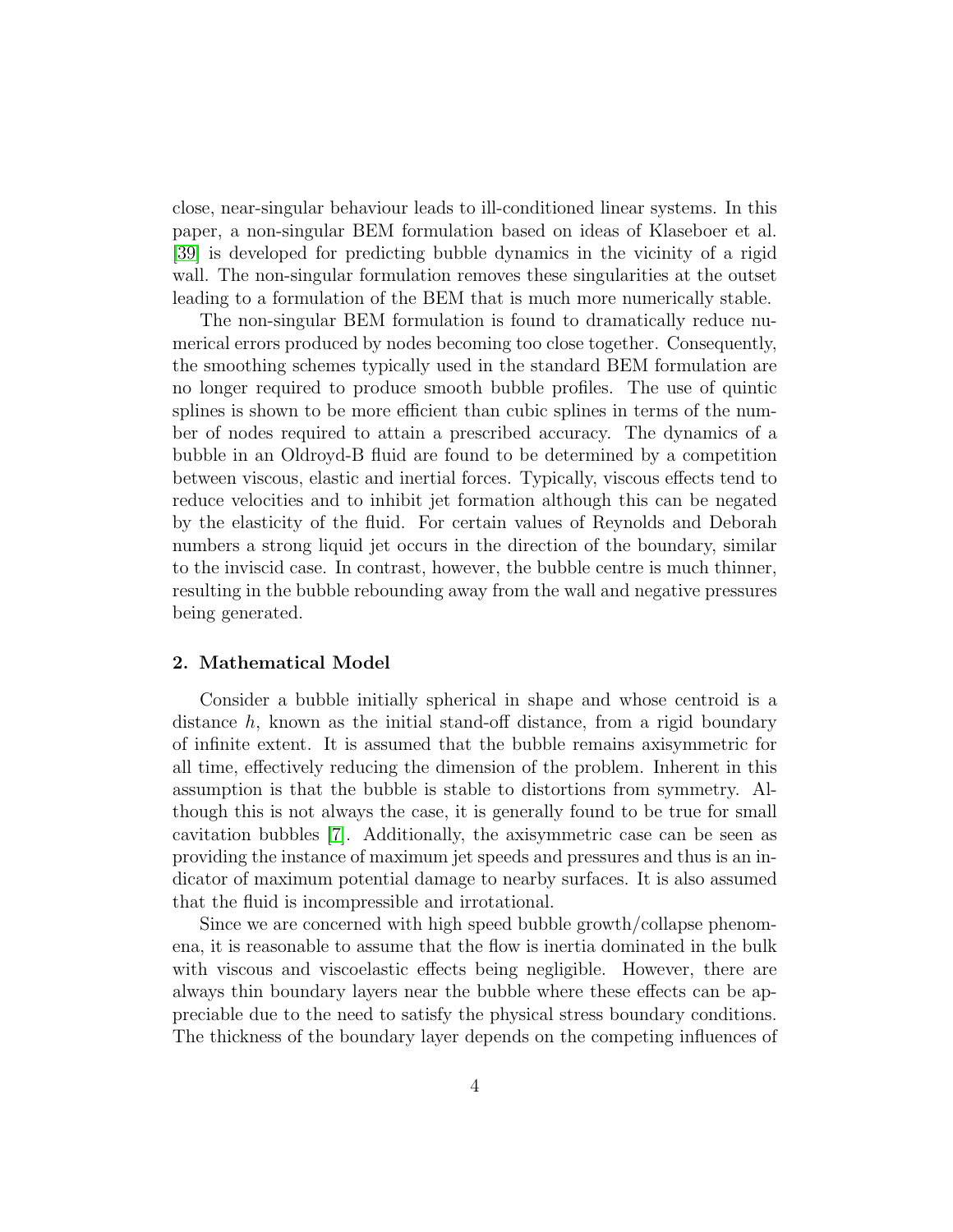viscosity and elasticity and is approximately  $1/\sqrt{(ReDe)}$ . This justifies neglecting viscous diffusion when elastic effects are dominant and demonstrates that even for moderate  $Re$  there is a return to inviscid behaviour in this case. Hence, the assumption that the entirety of the flow is irrotational with viscous and viscoelastic effects appearing through the normal stress balance at the bubble/free surface provides a consistent description of the physical problem. Despite not offering a solution to the full equations of motion, the irrotational assumption, at the very least, provides important and relevant insights into the dynamics of the problem.

In order to formulate a velocity potential,  $\phi$ , which satisfies the Laplace equation, it is necessary to assume incompressibility. The primary condition needed for this approximation to be valid is [\[1\]](#page-44-6)

<span id="page-5-0"></span>
$$
M^2 \ll 1,\tag{2}
$$

where  $M = \frac{U}{c}$  $\frac{U}{c}$  is the Mach number, c is the speed of sound in the liquid and  $U$  is the magnitude of variations of the fluid velocity with respect to both position and time. It is reasonable to assume incompressibility if  $M^2 < 0.2$ . Brujan [\[8\]](#page-44-7) noted that in the late stages of collapse when a jet forms the bubble wall velocities can approach the speed of sound which means that the condition [\(2\)](#page-5-0) is violated and liquid compressibility can no longer be ignored. These high velocities also give rise to very large pressures in the fluid.

Although methods based on potential theory predict initial bubble dynamics very well they can break down in the final stages of collapse when compressibility effects become important due to their inability to simulate shock waves, for example. Recent work has focused on developing methods capable of solving the Euler equations in order to handle shock waves and interfaces in a robust fashion. For example, So et al. [\[38\]](#page-47-8) have developed an interface sharpening method for two-phase compressible flow simulations based on solving an anti-diffusion equation for the volume-fraction field that counteracts the numerical diffusion resulting from the underlying VOF discretization scheme. Johnsen and Colonius [\[16\]](#page-45-4) have developed a high-order accurate shock- and interface-capturing scheme using a weighted essentially non-oscillatory (WENO) scheme to simulate the collapse of a gas bubble in water. However, an accurate treatment of compressible effects has yet to be incorporated into viscoelastic cavitation modelling.

Note that possible limitations of the incompressible model presented in this paper are that neither the shock wave generated at jet impact nor the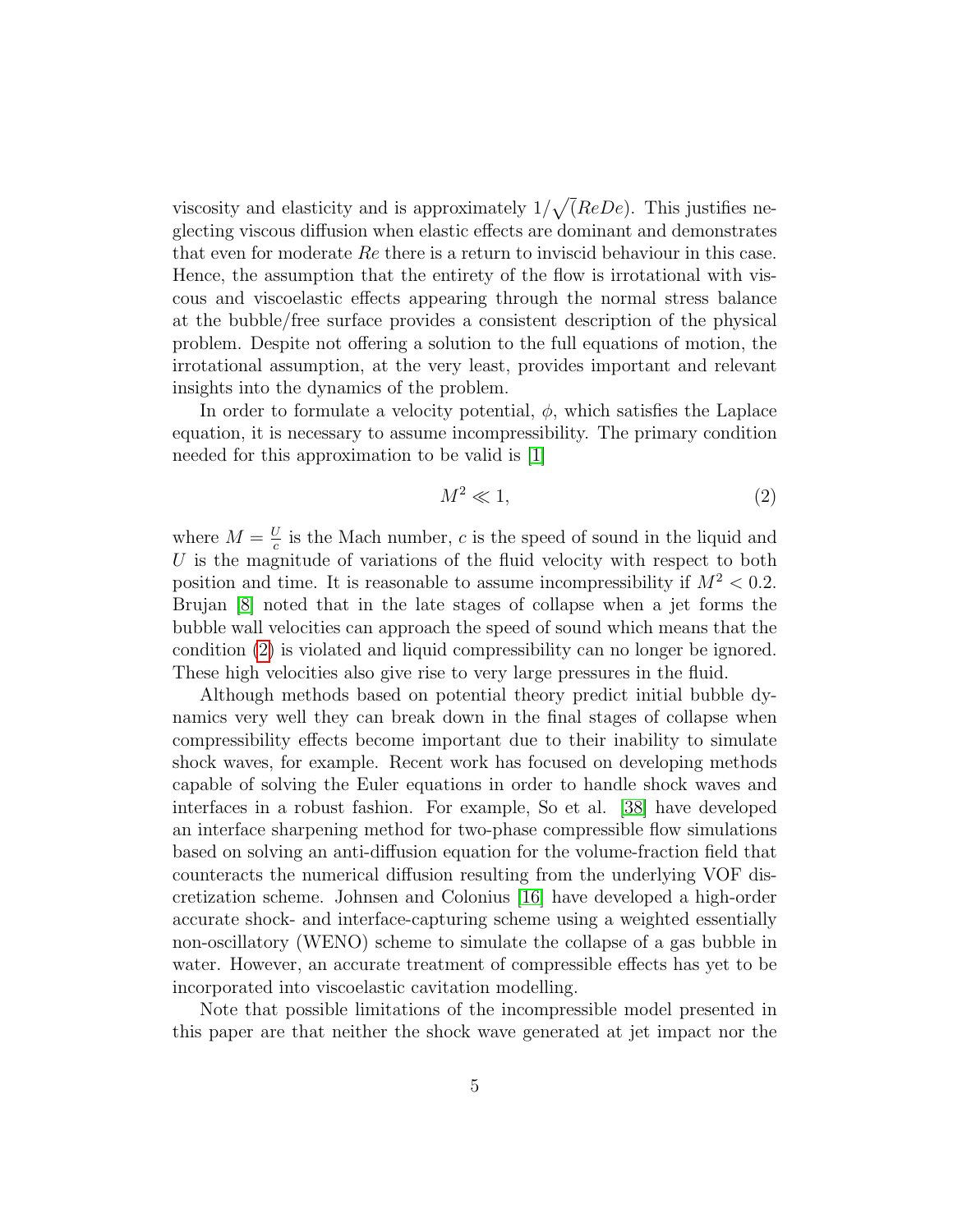wave reflected back into the bubble is modelled. Note that in real-life situations, a shock wave would be generated if the bubble initially expands at a speed larger than the speed of sound of the surrounding liquid medium. This may happen for cases for which the normalized initial bubble pressure is large. The initial shock travels well ahead of the bubble surface. While the amplitude of the pressure pulse generated by the shock wave on the wall is usually much larger than that due to liquid jet impingement, its duration is much shorter and associated impulse smaller. This is a reason why we have chosen to employ the simpler incompressible flow model, as others have also done [\[11,](#page-45-5) [44,](#page-48-2) [21\]](#page-46-6). Since the incompressible flow model is not able to account for the effects due to the initial shock wave, this should be borne in mind when interpreting the pressure results in all incompressible flow computations.

Brujan et al. [\[11\]](#page-45-5) studied the final stage of the collapse of a laser-produced cavitation bubble close to a rigid boundary both experimentally and theoretically. In particular, the temporal evolution of the liquid jet developed during bubble collapse, shock wave emission and the behaviour of the 'splash' effect were investigated using high-speed photography with up to 5 million frames/second. Numerical simulations were conducted using a boundary integral method with an incompressible liquid impact model. The experimental and numerical data compared very favourably in terms of both the bubble shape history and the translational motion of the bubble. Klaseboer et al. [\[21\]](#page-46-6) modelled the interaction of a step pressure wave with a bubble ignoring the wave transmitted through the bubble and any reflection off the bubble surface. However, predictions using this model agreed remarkably well with FLM and ALE (compressible) simulations which include shock scattering. Although some differences are observed in the early and late stages, as one would expect, the overall conclusion suggests the behaviour is still inertia dominated and internal shock waves in the bubble are of secondary importance.

Lind and Phillips [\[27,](#page-46-4) [28\]](#page-46-7) provide evidence that demonstrates that the BEM is able to reproduce phenomena observed in experiments. For the collapse of cavitation bubbles near a rigid boundary, Lind and Phillips [\[27\]](#page-46-4) showed that numerical predictions for the maximum jet velocity compared very favourably with the experimental measurements of Brujan et al. [\[10\]](#page-45-6). In the experimental study, the dynamics of ultrasound induced bubbles were investigated in three different fluids: water, a 0.5% polyacrylamide (PAM) aqueous solution, and a 0.5% carboxymethylcellulose (CMC) aqueous solution. It was found that the maximum jet velocity diminished with the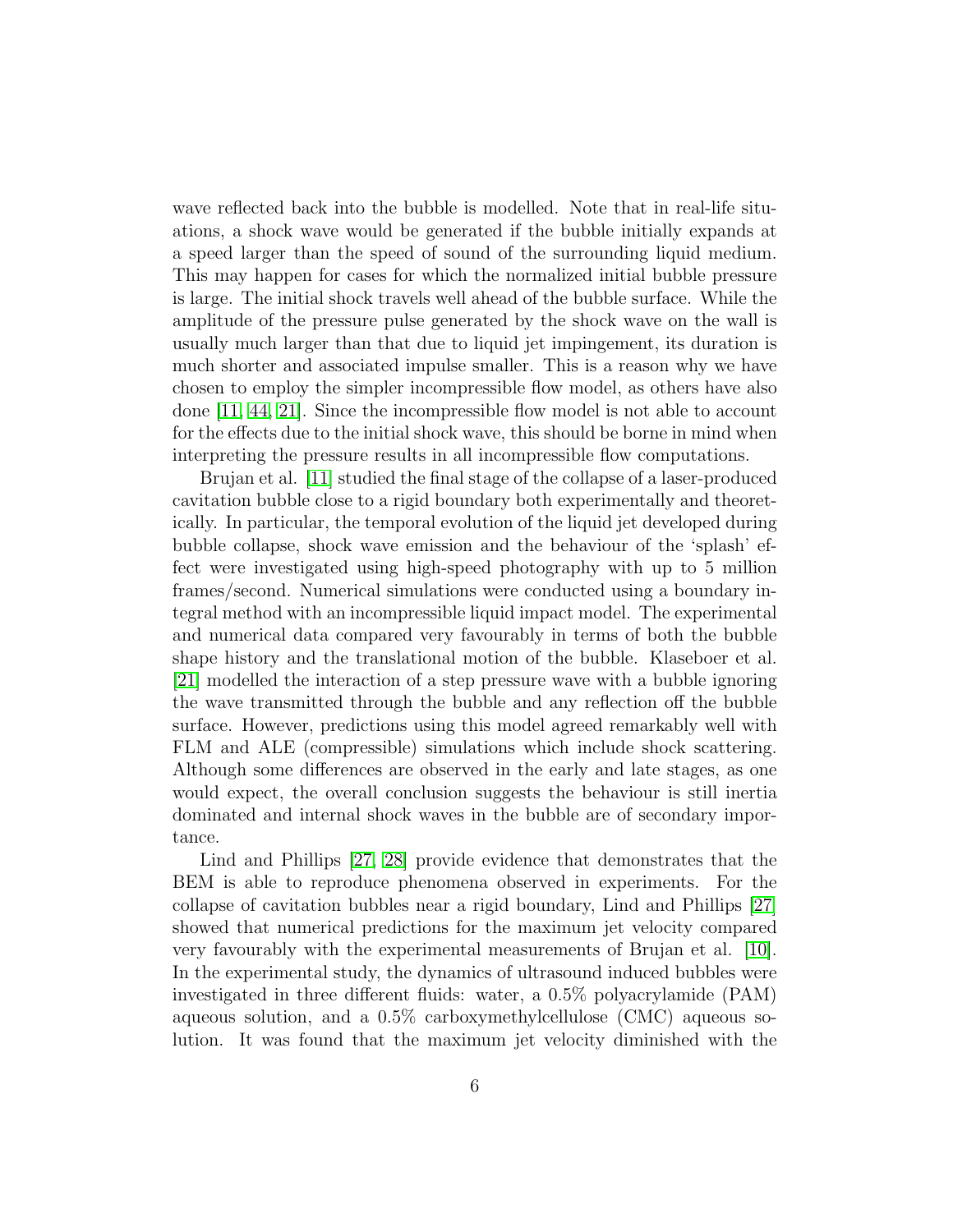addition of polymer additives, with the most significant reduction found in the more elastic PAM solution. The experimentally determined values given for the zero-shear viscosity are used in the simulations, while the relaxation times used are of a similar order to those suggested in [\[10\]](#page-45-6). The general trend observed in the experiment is reproduced viz. jet velocity reduction is most significant in the PAM solution, than in the CMC solution. Additionally, the maximum jet velocities obtained for each fluid are also similar in magnitude to those obtained experimentally. Additionally, Lind and Phillips [\[28\]](#page-46-7) investigated nonspherical bubble collapse near a free surface. Experimental results by Chahine [\[13\]](#page-45-7) on bubble collapse in water and polymeric solutions were used to make comparisons with numerical predictions. Comparisons between experimental measurements and numerical predictions were presented for both water and the polymeric solution water/polyox for different initial stand-off distances of the bubble from the free surface. Close agreement was obtained between the experiments and the numerical simulations that highlight the initial elongation of the bubble along the axis and the subsequent bubble collapse. These comparisons confirm that the mathematical model for bubble dynamics described in this paper can be used to predict phenomena observed for real fluids.

It is assumed that the bulk viscosity of the fluid is negligible. The effects of viscosity and fluid rheology are typically only important in thin boundary layers near the bubble surface and thus can be approximately modelled through a boundary condition at the bubble interface [\[1,](#page-44-6) [26\]](#page-46-8). This approximation has been justified and used in Lind and Phillips [\[26\]](#page-46-8) and Walters [\[42\]](#page-47-5). Comparisons of predictions using BEM with the direct solution of the Rayleigh-Plesset equation for a spherical bubble have shown that qualitatively similar results are produced but with the BEM model predicting slightly larger amplitude oscillations [\[42\]](#page-47-5).

#### 2.1. Governing Equations

Since the fluid is assumed to be incompressible the dynamic laws for the fluid are given by

$$
\nabla \cdot \mathbf{u} = 0,\tag{3}
$$

<span id="page-7-0"></span>
$$
\rho \frac{\mathrm{D} \mathbf{u}}{\mathrm{D} t} = -\nabla p + \nabla \cdot \boldsymbol{\tau},\tag{4}
$$

where  $D/Dt$  is the material derivative,  $\rho$  is the density, **u** is the fluid velocity field, p is the pressure and  $\tau$  is the deviatoric stress tensor.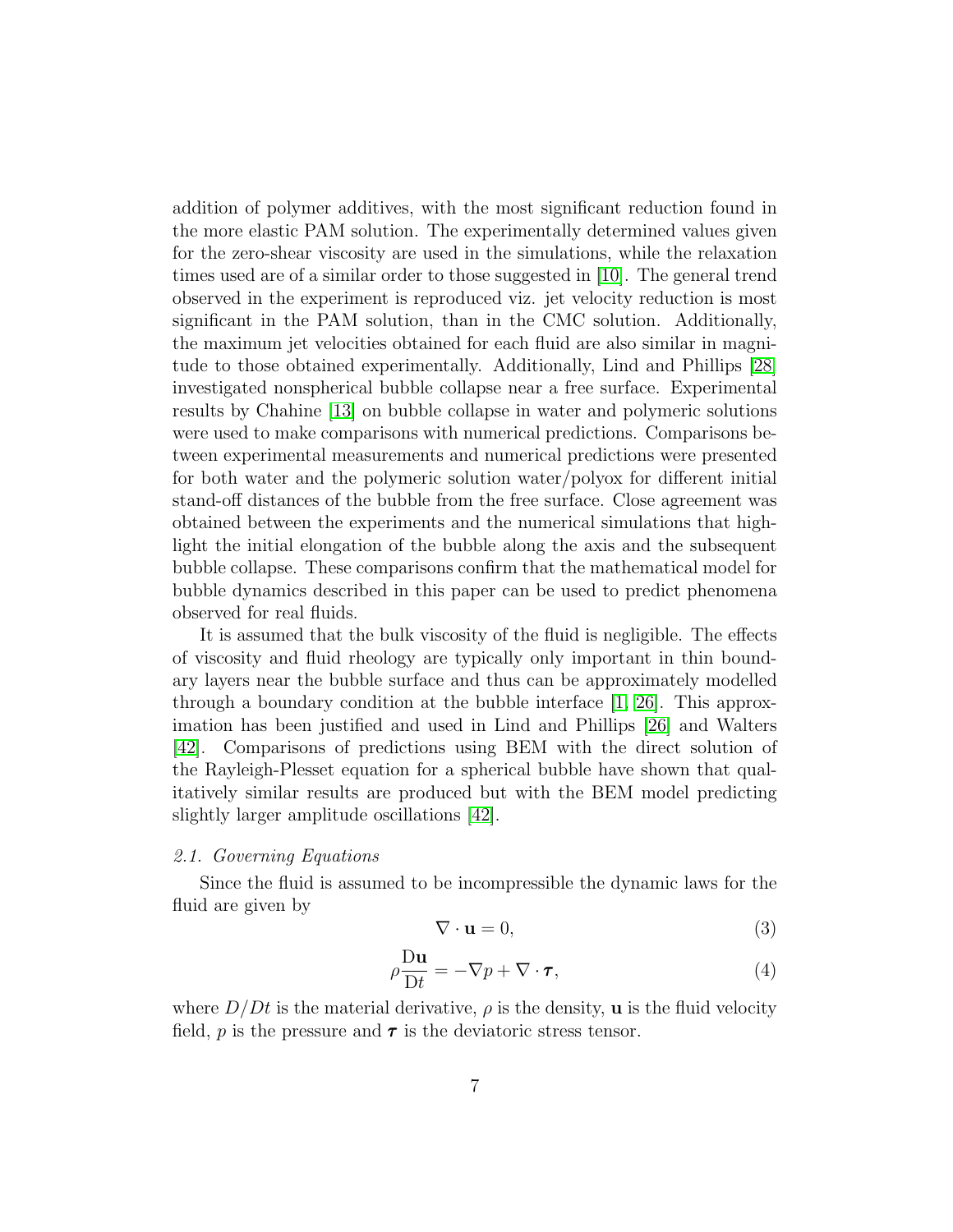The assumption of irrotationality implies the existence of a velocity potential  $\phi$  with  $\mathbf{u} = \nabla \phi$ , which satisfies Laplace's equation in the fluid domain

$$
\nabla^2 \phi = 0. \tag{5}
$$

Thus, in general, one cannot simultaneously prescribe normal and tangential velocities at a rigid wall for irrotational flows of incompressible fluids. Since the rigid wall is a bounding surface it must always be in contact with the fluid so it is the no-penetration condition that must be prescribed. Joseph et al. [\[17\]](#page-45-8) provide many examples of irrotational flows of viscous fluids which approximate exact solutions of the Navier-Stokes equations and agree with experiments at low Reynolds numbers.

In terms of  $\phi$ , the momentum equation [\(4\)](#page-7-0) can be written in the form

<span id="page-8-0"></span>
$$
\nabla \left( \rho \frac{\partial \phi}{\partial t} + \frac{\rho}{2} |\nabla \phi|^2 + p \right) = \nabla \cdot \boldsymbol{\tau}.
$$
 (6)

Equation [\(6\)](#page-8-0) can be integrated to give an irrotational equation of motion provided that the compatibility condition

<span id="page-8-1"></span>
$$
\nabla \cdot \boldsymbol{\tau} = \nabla \varphi, \tag{7}
$$

is satisfied for some scalar function  $\varphi$ .

Joseph and co-workers (see [\[18\]](#page-45-9), for example) considered the compatibility of general constitutive equations with general irrotational flows. Although it can be shown that Bernoulli equations are indeed admissible for inviscid and viscous Newtonian fluids and for the linear Maxwell fluid (with  $\varphi = 0$ in each case), the majority of established viscoelastic models are generally inadmissible i.e.  $\nabla \times \nabla \cdot \tau \neq 0$  for general  $\tau$ , even though  $\nabla \times \mathbf{u} = 0$ . There is an incompatibility in the theory of viscoelastic potential flow. Although some simple linear viscoelastic models are admissible, they are not frame invariant. Furthermore, they can only provide meaningful predictions in the limit of small fluid deformations. However, under the assumptions described above, the admissibility condition can be satisfied in an approximate sense for moderate to large Reynolds numbers since  $\nabla \cdot \tau$  becomes small compared to inertial terms in the momentum equation in the bulk of the flow. Thus more general models, such as the material Maxwell model, can be employed that provide a more accurate description of viscoelastic effects and also satisfy frame invariance. Note that the restriction to moderate and high Reynolds number flows limits the method to modelling dilute polymer solutions.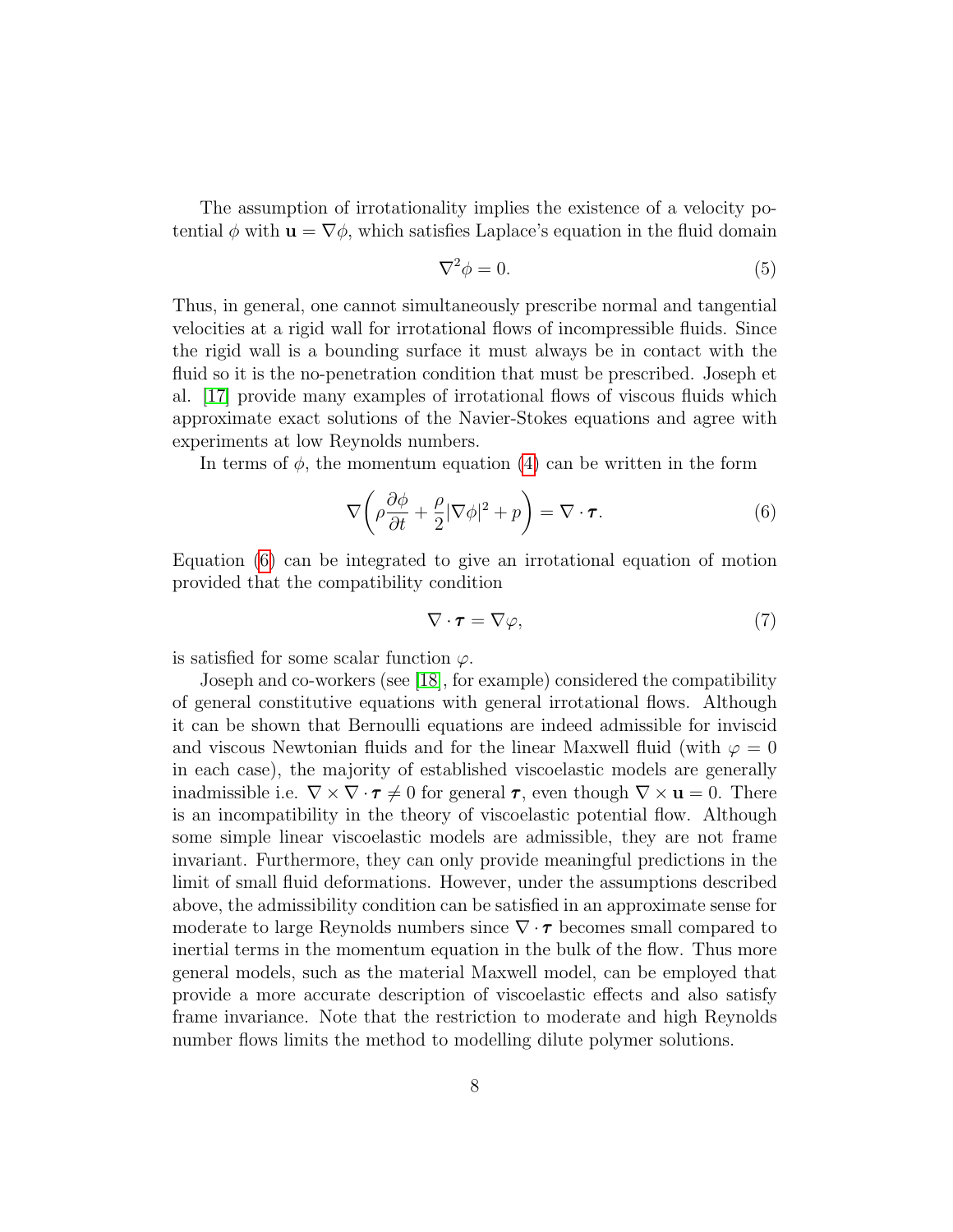Therefore, since viscoelastic effects are introduced only through the boundary conditions, it has been assumed that the bulk viscosity is negligible and thus [\(7\)](#page-8-1) holds. Then integrating equation [\(6\)](#page-8-0) gives

<span id="page-9-0"></span>
$$
\rho \frac{\partial \phi}{\partial t} + \frac{\rho}{2} |\nabla \phi|^2 + p - \varphi = C(t),\tag{8}
$$

for some function  $C(t)$ . Noting that  $\phi$ ,  $\varphi \to 0$  as  $t \to \infty$  gives  $C(t) = p_{\infty}$ , the (undisturbed) pressure at infinity. Then, evaluating [\(8\)](#page-9-0) at the bubble surface yields

<span id="page-9-2"></span>
$$
p_B = -\rho \frac{\mathcal{D}\phi}{\mathcal{D}t} + \frac{\rho}{2} |\nabla \phi|^2 + p_{\infty} \tag{9}
$$

where  $p_B$  is the pressure on the liquid side of the bubble surface,  $\varphi$  has been taken to be zero and  $D/Dt$  is the material derivative. Assuming there is no mass transfer through the bubble surface, the balance of normal forces across the surface gives

<span id="page-9-1"></span>
$$
\sigma_{nn}(\text{liquid}) = -p_B + \tau_{nn} = \sigma_{nn}(\text{gas}) + \sigma \kappa = -p_i + \sigma \kappa \tag{10}
$$

where  $\sigma$  is the (static) surface tension,  $\kappa$  is the curvature and  $p_i$  is the internal bubble pressure. Note that equation [\(10\)](#page-9-1) also assumes the bubble interface is 'clean' (no surfactants present) and only the normal component is required since the bubble interface is a stress-free free surface. Finally, combining [\(9\)](#page-9-2) and [\(10\)](#page-9-1) to eliminate  $p_B$  gives the Bernoulli equation, used to update the velocity potential  $\phi$ 

<span id="page-9-3"></span>
$$
\rho \frac{\mathcal{D}\phi}{\mathcal{D}t} = \frac{\rho}{2} |\nabla \phi|^2 - \tau_{nn} + \sigma \kappa + p_{\infty} - p_i.
$$
 (11)

Since the bubble surface is stress-free, fluid particles which begin on the surface will remain there and thus the surface can be updated in a Lagrangian manner

$$
\frac{\mathbf{D}\mathbf{x}}{\mathbf{D}t} = \nabla\phi,\tag{12}
$$

where **x** is a point on the surface. The internal bubble pressure is modelled using

$$
p_i(t) = p_0 \left(\frac{R_0}{R}\right)^{3\lambda},\tag{13}
$$

where  $\lambda$  is the ratio of specific heats for the gas and  $p_0$  is the (initial) internal pressure.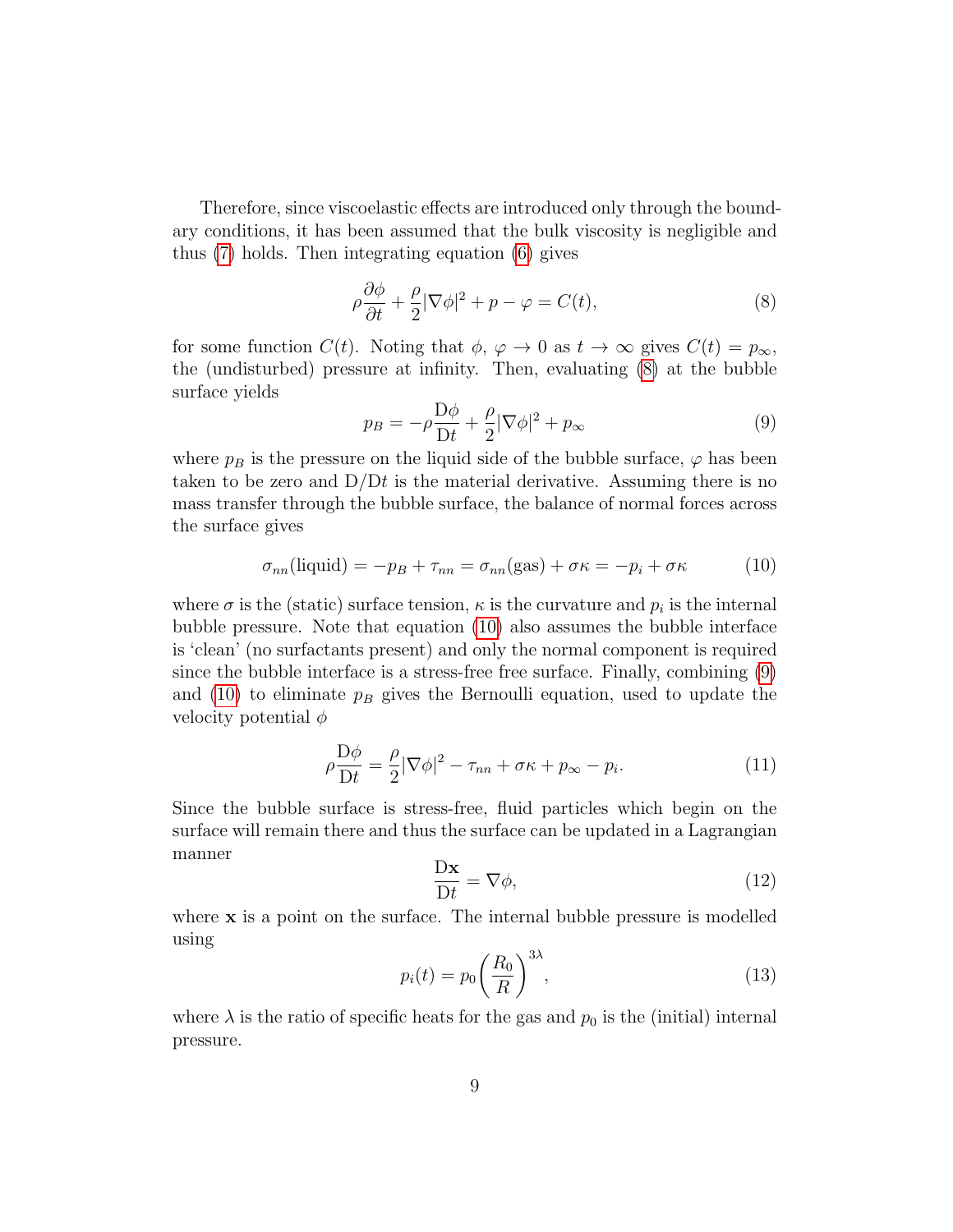#### 2.2. Calculation of the Extra Stress Tensor

For a Newtonian fluid the extra stress tensor is given by

$$
\tau = \mu\bigg((\nabla \mathbf{u}) + (\nabla \mathbf{u})^T\bigg) = 2\mu(\nabla \mathbf{u}),\tag{14}
$$

since the assumption of irrotationality implies the velocity gradient is sym-metric [\[1\]](#page-44-6). The required normal component  $\tau_{nn}$  is then given by

$$
\tau_{nn} = 2\eta_s \frac{\partial^2 \phi}{\partial n^2}.
$$
\n(15)

To model fluid rheology the Oldroyd-B model is chosen since it is sophisticated enough to model a range of rheological behaviour while still being relatively simple to implement. For the Oldroyd-B model the polymeric stress  $\tau$  can be expressed [\[33\]](#page-47-9) in terms of its solvent and polymeric contributions

$$
\tau = \tau^s + \tau^p, \tag{16}
$$

where

$$
\boldsymbol{\tau}^s = 2\eta_s \nabla \mathbf{u}, \quad \boldsymbol{\tau}^p + \lambda_1 \boldsymbol{\tau}^p = 2\eta_p \nabla \mathbf{u}, \tag{17}
$$

and  $\sum_{\alpha=1}^{\infty}$  denotes the upper-convected derivative of  $\tau$  defined by

$$
\overline{\mathbf{\tau}} = \frac{\partial \mathbf{\tau}}{\partial t} + \mathbf{u} \cdot \nabla \mathbf{\tau} - (\nabla \mathbf{u})^T \cdot \mathbf{\tau} - \mathbf{\tau} \cdot (\nabla \mathbf{u}). \tag{18}
$$

In these equations  $\eta_s$ ,  $\eta_p$  and  $\lambda_1$  are the solvent viscosity, polymeric viscosity and relaxation time of the fluid, respectively.

#### 2.3. Updating the System in Time

The following equations have been derived to update the bubble surface as well as the velocity potential and normal stress thereon

<span id="page-10-1"></span><span id="page-10-0"></span>
$$
\frac{\mathbf{D}\mathbf{x}}{\mathbf{D}t} = \nabla\phi,\tag{19}
$$

$$
\rho \frac{\mathcal{D}\phi}{\mathcal{D}t} = \frac{\rho}{2} |\nabla \phi|^2 - 2\eta_s \frac{\partial^2 \phi}{\partial n^2} - \tau_{nn}^p + \sigma \kappa + p_\infty - p_0 \left(\frac{V_0}{V}\right)^{\lambda},\tag{20}
$$

$$
\lambda_1 \frac{\mathcal{D}\tau_{nn}^p}{\mathcal{D}t} = -\tau_{nn}^p - 2\lambda_1 \tau_{nn}^p \frac{\partial^2 \phi}{\partial n^2} - 2\eta_p \frac{\partial^2 \phi}{\partial n^2}.
$$
 (21)

For a Newtonian fluid,  $\tau_{nn}^p = 0$  obviating the need to solve [\(21\)](#page-10-0).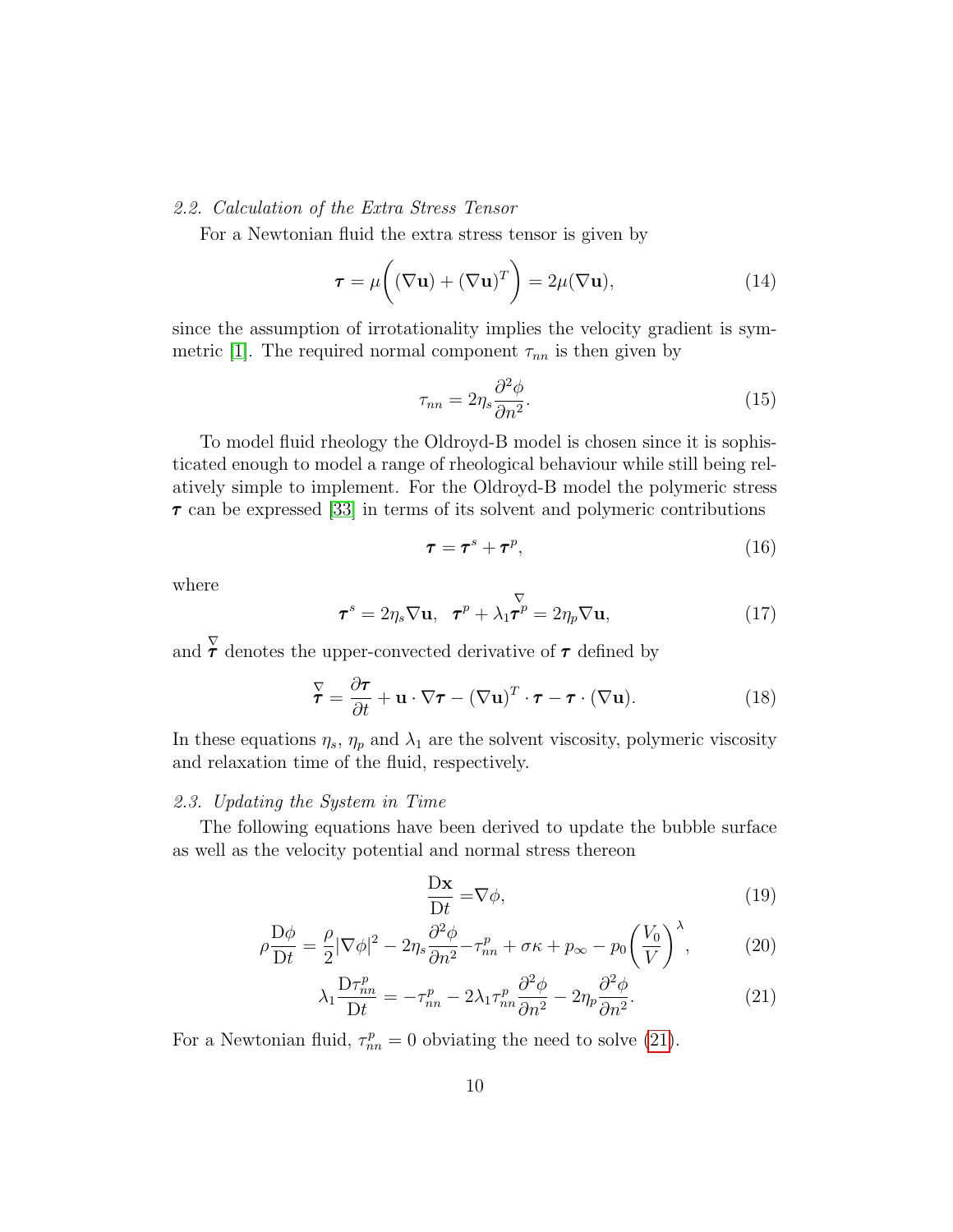#### 2.3.1. Non-Dimensionalisation

The variables are non-dimensionalised using

<span id="page-11-1"></span>
$$
r^* = \frac{r}{R_m}
$$
,  $z^* = \frac{z}{R_m}$ ,  $t^* = \frac{U}{R_m}t$ ,  $\phi^* = \frac{\phi}{UR_m}$  (22)

where  $R_m$  is the maximum bubble radius attained by a single gas bubble in an inviscid infinite fluid and  $U = (P_{ref}/\rho)^{1/2}$  is used as a characteristic velocity. The pressure term  $p_{\infty} = P_{ref} = 1 \times 10^5$ Pa is atmospheric pressure. Using this non-dimensionalisation the Deborah, Reynolds and Weber numbers are

$$
De = \frac{\lambda_1}{R_m} \left(\frac{P_{ref}}{\rho}\right)^{1/2}, \ \ Re = \frac{R_m((P_{ref})\rho)^{1/2}}{\eta}, \ \ We = \frac{\rho U^2 R_m}{\sigma} = \frac{R_m P_{ref}}{\sigma}.
$$
\n(23)

To update the system in time the system of equations [\(19\)](#page-10-1)-[\(21\)](#page-10-0) is integrated using a fourth-order Runge-Kutta time stepping scheme. The dimensionless time step is chosen to be

$$
\Delta t = \frac{\Delta t_{\text{max}}}{\text{max}(D\phi^*/Dt^*)},\tag{24}
$$

where  $\Delta t_{\text{max}}$  is the maximum dimensionless time step chosen to be  $10^{-3}$ , unless otherwise stated. The time step has been chosen to deal with the rapidly changing velocity that can occur during bubble collapse; for large velocities the time step is reduced in order to capture the high speed dynamics of the bubble.

# 3. Standard Boundary Element Method

Green's third integral identity can be used to show that  $\phi$  satisfies the boundary integral equation

<span id="page-11-0"></span>
$$
c(\mathbf{p})\phi(\mathbf{p}) = \int_{\partial\Omega} \left( \frac{\partial \phi}{\partial n}(\mathbf{q}) G(\mathbf{p}, \mathbf{q}) - \phi(\mathbf{q}) \frac{\partial G}{\partial n}(\mathbf{p}, \mathbf{q}) \right) dS, \tag{25}
$$

where  $c(\mathbf{p})$ 

$$
c(\mathbf{p}) = \begin{cases} 2\pi & \text{if } \mathbf{p} \in \partial\Omega \\ 4\pi & \text{if } \mathbf{p} \in \Omega \backslash \partial\Omega, \end{cases}
$$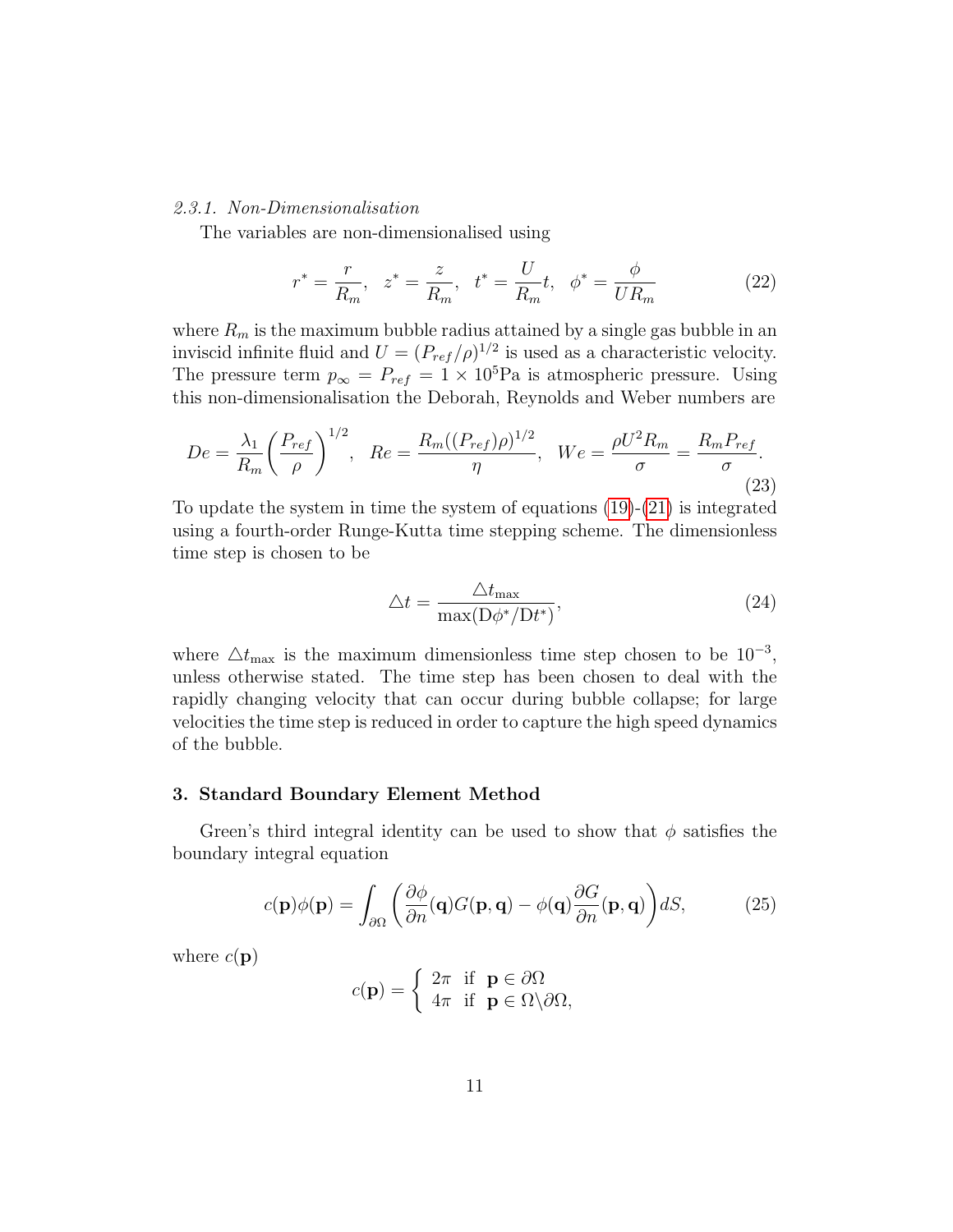and  $\Omega$ ,  $\partial\Omega$  are the fluid domain and its boundary, respectively. Here **p** and q are points in the fluid and on the boundary, respectively, which can be expressed in Cartesian coordinates as

$$
\mathbf{p} = (r_0, 0, z_0), \quad \mathbf{q} = (r \cos \theta, r \sin \theta, z). \tag{26}
$$

Note that the second component of p can be taken to be zero without loss of generality, due to the axisymmetric nature of the problem. In an infinite fluid, the 3D Green's function is

<span id="page-12-0"></span>
$$
G_1(\mathbf{p}, \mathbf{q}) = \frac{1}{|\mathbf{p} - \mathbf{q}|}.
$$
 (27)

In the case of a bubble situated near a rigid wall the domain of integration  $\partial\Omega$  includes the wall. In order to simplify the integral to one defined over the bubble surface only a modified Green's function is used

$$
G(\mathbf{p}, \mathbf{q}) = G_1(\mathbf{p}, \mathbf{q}) + G_1(\mathbf{p}', \mathbf{q})
$$
\n(28)

where  $\mathbf{p}' = (r_0, 0, -z_0)$  is the image point of  $\mathbf{p}$  (reflected in the rigid wall). The modified Green's function results in  $\phi$  satisfying the no penetration condition

$$
\frac{\partial \phi}{\partial z} = 0 \quad \text{at} \quad z = 0,\tag{29}
$$

and alleviates the need to integrate over the rigid wall. Substituting the Cartesian forms of  $\bf{p}$  and  $\bf{q}$  into [\(27\)](#page-12-0) yields

$$
G_1(\mathbf{p}, \mathbf{q}) = \frac{1}{[(r+r_0)^2 + (z-z_0)^2 - 4rr_0 \cos^2(\frac{\theta}{2})]^{1/2}},
$$
(30)

with normal derivative

$$
\frac{\partial G_1}{\partial n} = \frac{-(r - r_0 \cos \theta) n_r - (z - z_0) n_z}{[(r + r_0)^2 + (z - z_0)^2 - 4rr_0 \cos^2(\frac{\theta}{2})]^{3/2}},\tag{31}
$$

where the normal vector is  $\mathbf{n} = (n_r, 0, n_z)$ .

#### 3.1. Discretisation

The bubble surface is decomposed into  $N$  segments, as shown in Fig. [1.](#page-13-0) In the standard BEM, equation [\(25\)](#page-11-0) is discretised to give

$$
c(\mathbf{p}_i)\phi(\mathbf{p}_i) + \sum_{j=1}^N \int_{s_j}^{s_{j+1}} \phi(\mathbf{q}) \frac{\partial G}{\partial n}(\mathbf{p}_i, \mathbf{q}) dS = \sum_{j=1}^N \int_{s_j}^{s_{j+1}} \frac{\partial \phi_i}{\partial n}(\mathbf{q}) G(\mathbf{p}_i, \mathbf{q}) dS.
$$
\n(32)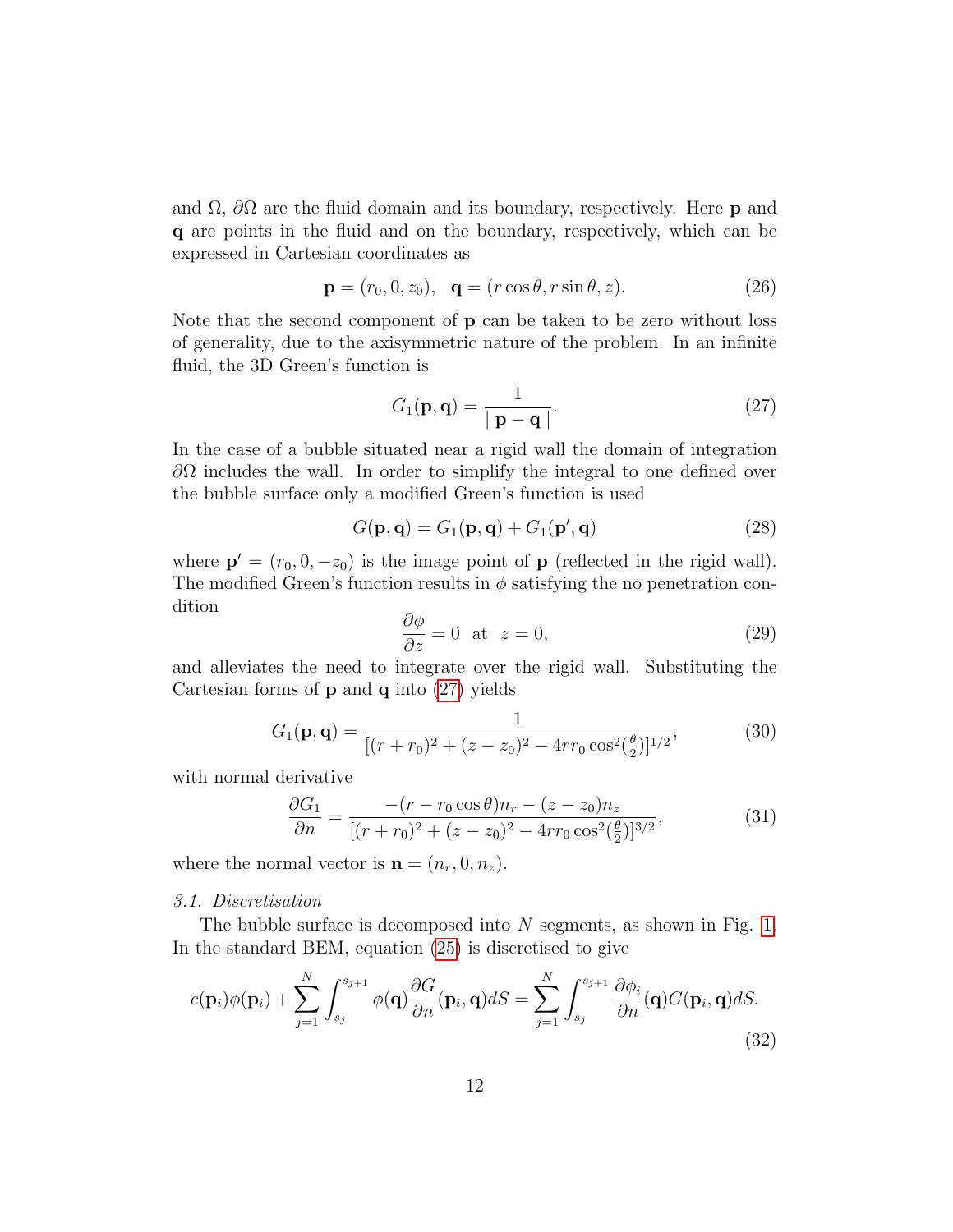for each node  $i = 1, ..., N + 1$ , where  $s_j$  is the arclength at node j. If the segment being integrated over contains the collocation point  $p_i$  then a weak logarithmic singularity occurs. This is typically treated by splitting the integral into non-singular and singular contributions and approximating the latter using a log-Gaussian quadrature rule.

<span id="page-13-0"></span>

Figure 1: Discretisation of the bubble surface into  $N$  segments.

#### 4. Non-singular BEM Formulation

Following Klaseboer et al. [\[39\]](#page-47-7), in order to remove the singularities from the boundary integral equation functions  $\psi_i$ ,  $i = 1, \ldots, N + 1$ , defined by

<span id="page-13-2"></span>
$$
\psi_i(\mathbf{p}) = \phi(\mathbf{p}_i) + \left(\frac{\partial \phi}{\partial n}\right)_i f_i(\mathbf{p}),\tag{33}
$$

are constructed where the functions  $f_i$  satisfy

<span id="page-13-1"></span>
$$
\nabla^2 f_i(\mathbf{p}) = 0, \quad f_i(\mathbf{p}_i) = 0, \quad \frac{\partial f_i}{\partial n}(\mathbf{p}_i) = 1.
$$
 (34)

This construction ensures that each function  $\psi_i$  satisfies Laplace's equation and consequently can also be written in terms of a boundary integral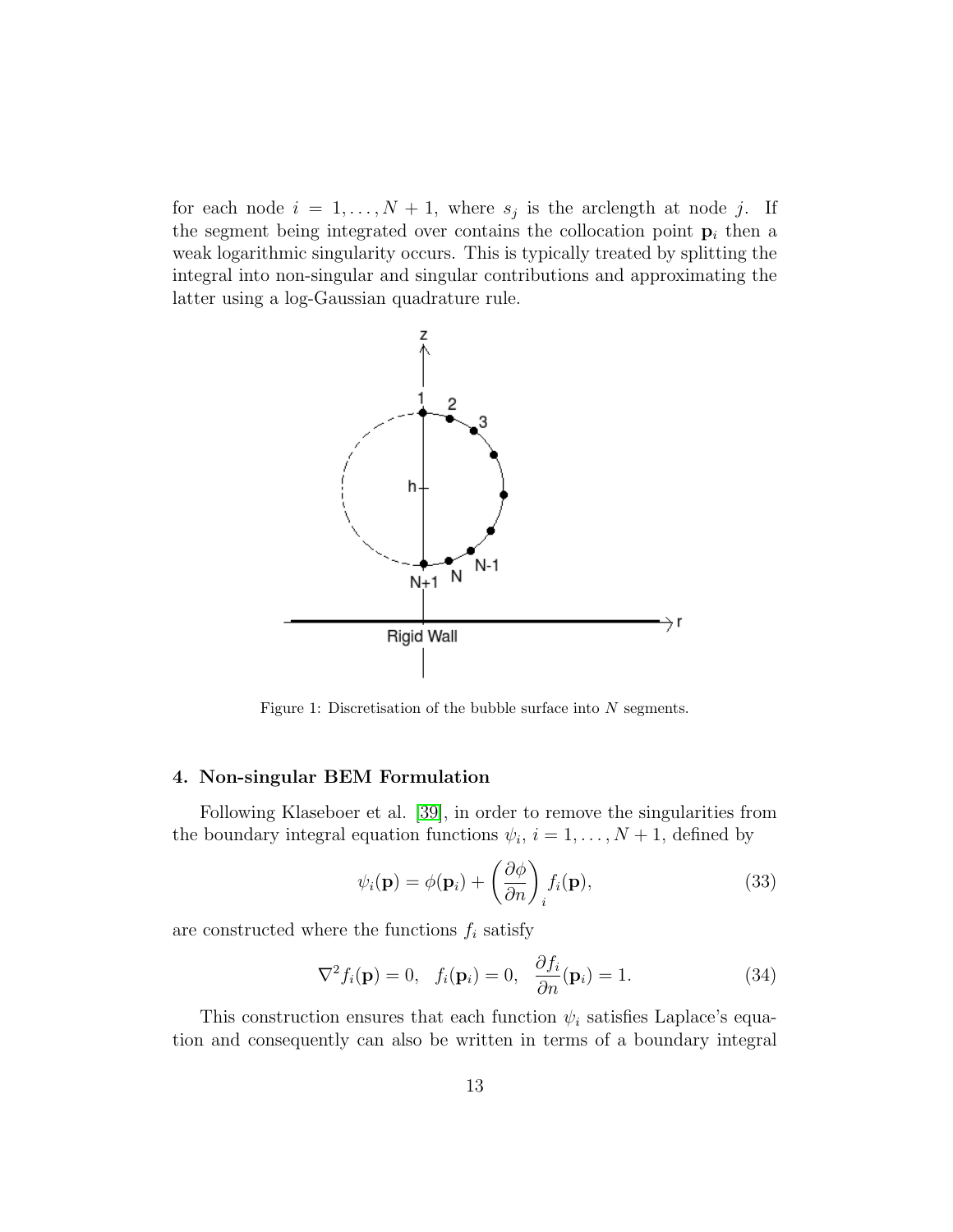equation

<span id="page-14-0"></span>
$$
c(\mathbf{p}_i)\psi_i(\mathbf{p_i}) + \int_S \psi_i(\mathbf{q}) \frac{\partial G}{\partial n}(\mathbf{p}_i, \mathbf{q}) dS = \int_S \frac{\partial \psi_i}{\partial n}(\mathbf{q}) G(\mathbf{p}_i, \mathbf{q}) dS. \tag{35}
$$

Subtracting Eq.  $(35)$  from  $(25)$  and rearranging the terms so that the unknowns are on the right-hand side gives the modified integral equation

$$
\int_{S} \left[ \phi(\mathbf{q}) - \phi(\mathbf{p}_{i}) \right] \frac{\partial G}{\partial n}(\mathbf{p}_{i}, \mathbf{q}) dS = \int_{S} \frac{\partial \phi}{\partial n}(\mathbf{q}) G(\mathbf{p}_{i}, \mathbf{q}) dS \n+ \left( \frac{\partial \phi}{\partial n} \right)_{i} \int_{S} \left( f_{i}(\mathbf{q}) \frac{\partial G}{\partial n}(\mathbf{p}_{i}, \mathbf{q}) - \frac{\partial f_{i}}{\partial n}(\mathbf{q}) G(\mathbf{p}_{i}, \mathbf{q}) \right) dS.
$$
\n(36)

4.1. Choice of functions  $f_i$ 

The only constraints on the functions  $f_i$  are that they satisfy the conditions given in Equation [\(34\)](#page-13-1). In an infinite domain and in the absence of a wall, we can show that following function satisfies the given constraints [\[39\]](#page-47-7)

<span id="page-14-1"></span>
$$
f_i(\mathbf{p}) = \frac{|\mathbf{p}_i - \mathbf{p}_D|^2}{\mathbf{n}_i \cdot (\mathbf{p}_i - \mathbf{p}_D)} \left( 1 - \frac{|\mathbf{p}_i - \mathbf{p}_D|^2}{|\mathbf{p} - \mathbf{p}_D|^2} \right),\tag{37}
$$

where  $\mathbf{p}_D$  is the position vector of an arbitrary point exterior to the bubble with  $\mathbf{n}_i \cdot (\mathbf{p}_i - \mathbf{p}_D) \neq 0$ . In order to ensure  $\psi_i$  are axisymmetric functions, the point  $\mathbf{p}_D = (0, 0, z_D)$  is chosen to be located on the z-axis. This ensures that  $f_i$  is constant in  $\theta$  and does not appear in the azimuthal integrals.

For the case of a bubble near a rigid wall  $f_i$  must satisfy the additional condition ∂f<sup>i</sup>

$$
\frac{\partial f_i}{\partial z} = 0 \text{ at } z = 0,
$$
\n(38)

to ensure no integration over the wall is necessary. This, along with the conditions given in Eq.  $(34)$ , leads to the following form for  $f_i$  (details given in Appendix)

$$
f_i(\mathbf{p}) = -\left(\frac{\rho_i^3 \bar{\rho}_i^3}{\bar{\rho}_i^3 \sigma_i + \rho_i^3 \bar{\sigma}_i}\right) \left[\left(\frac{1}{\rho} - \frac{1}{\rho_i}\right) + \left(\frac{1}{\bar{\rho}} - \frac{1}{\bar{\rho}_i}\right)\right],\tag{39}
$$

where

$$
\rho \equiv \sqrt{r^2 + (z - z_D)^2}, \quad \bar{\rho} \equiv \sqrt{r^2 + (z + z_D)^2},
$$
  
\n
$$
\sigma \equiv rn_r + (z - z_D)n_z, \quad \bar{\sigma} \equiv rn_r + (z + z_D)n_z,
$$
\n(40)

and the suffix *i* indicates evaluation at  $\mathbf{p}_i = (r_i, 0, z_i)$ .

Note that, in general, a different point  $\mathbf{p}_D(i)$  can be chosen for each node if required, to avoid any numerical difficulties.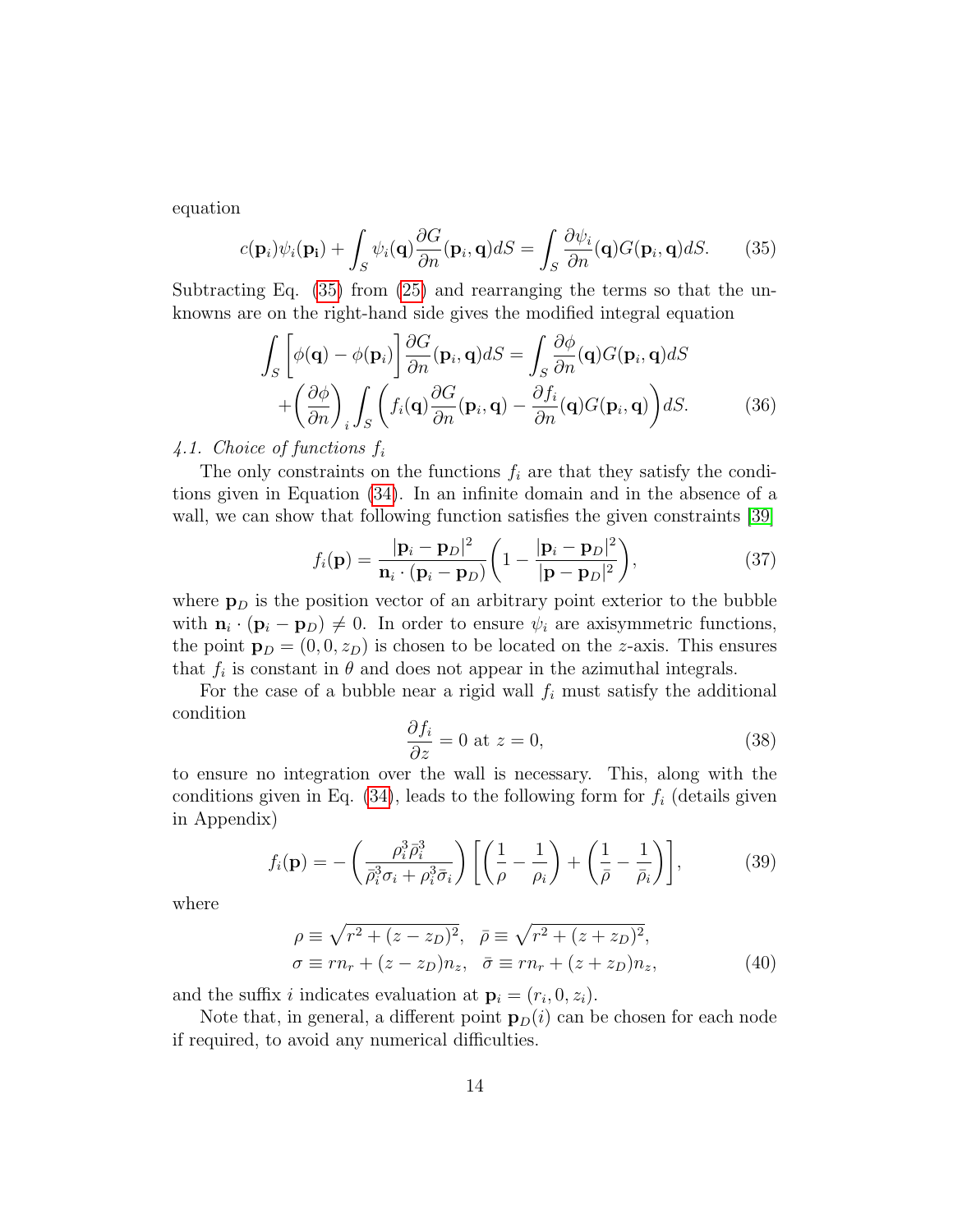# 4.1.1. Discretised Equations

The discretised form of Eq. [\(36\)](#page-14-1) is then

$$
\sum_{j=1}^{N} \int_{s_j}^{s_{j+1}} \left( \phi(s) - \phi(\mathbf{p}_i) \right) \beta_i(s) ds + S_{\infty}^{(1)} = \sum_{j=1}^{N} \int_{s_j}^{s_{j+1}} \frac{\partial \phi}{\partial n}(s) \alpha_i(s) ds + \left( \frac{\partial \phi}{\partial n} \right)_i \left[ \sum_{j=1}^{N} \int_{s_j}^{s_{j+1}} f_i(s) \beta_i(s) ds - \sum_{j=1}^{N} \int_{s_j}^{s_{j+1}} \frac{\partial f_i}{\partial n}(s) \alpha_i(s) ds + S_{\infty}^{(2)} \right], \quad (41)
$$

where  $S_{\infty}^{(1)}$ ,  $S_{\infty}^{(2)}$  are the non-zero integrals over the 'surface at infinity'

$$
S_{\infty}^{(1)} = -\phi(\mathbf{p}_i) \int_{S_{\infty}} \frac{\partial G}{\partial n}(\mathbf{p}_i, \mathbf{q}) dS, \quad S_{\infty}^{(2)} = \left(\frac{\rho_i^2 \bar{\rho}_i^3 + \rho_i^3 \bar{\rho}_i^2}{\bar{\rho}_i^3 \sigma_i + \rho_i^3 \bar{\sigma}_i}\right) \int_{S_{\infty}} \frac{\partial G}{\partial n}(\mathbf{p}_i, \mathbf{q}) dS
$$
\n(42)

As  $|{\bf q}|\to\infty$  we have  $G\to 1/r$  and  $\partial G/\partial n\to -1/r^2$  and therefore

<span id="page-15-0"></span>
$$
\int_{S_{\infty}} \frac{\partial G}{\partial n}(\mathbf{p}_i, \mathbf{q}) dS = -4\pi.
$$
\n(43)

The functions  $\alpha_i(s)$  and  $\beta_i(s)$  are the azimuthal integrals

$$
\alpha_i(s) = \int_0^{2\pi} G_1(\mathbf{p}_i, s) r(s) d\theta, \quad \beta_i(s) = \int_0^{2\pi} \frac{\partial G_1}{\partial n}(\mathbf{p}_i, s) r(s) d\theta,\tag{44}
$$

These integrals can be expressed in terms of the following expressions [\[40\]](#page-47-10)

$$
Ia = \int_0^{2\pi} \frac{d\theta}{(1 - k^2 \cos^2 \frac{\theta}{2})^{3/2}} = \frac{4E(k)}{1 - k},
$$
\n(45)

$$
Ib = \int_0^{2\pi} \frac{\cos \theta \, d\theta}{(1 - k^2 \cos^2 \frac{\theta}{2})^{3/2}} = \left(\frac{8}{k} - 4\right) \frac{E(k)}{1 - k} - \frac{8}{k} K(k),\tag{46}
$$

where  $K(k)$  and  $E(k)$  are the complete elliptic integrals of the first and second kind, respectively. Expressions for  $\alpha_i(s)$  and  $\beta_i(s)$  can then be found

$$
\alpha_i(s) = \frac{4r(s)K(k)}{M},\tag{47}
$$

$$
\beta_i(s) = -\frac{4r(s)}{M^3} \left( \left[ \frac{dz}{ds} (r + r_i - \frac{2r_i}{k}) - \frac{dr}{ds} (z - z_i) \right] \frac{E(k)}{1 - k} + \frac{2r_i}{k} \frac{dz}{ds} K(k) \right), \tag{48}
$$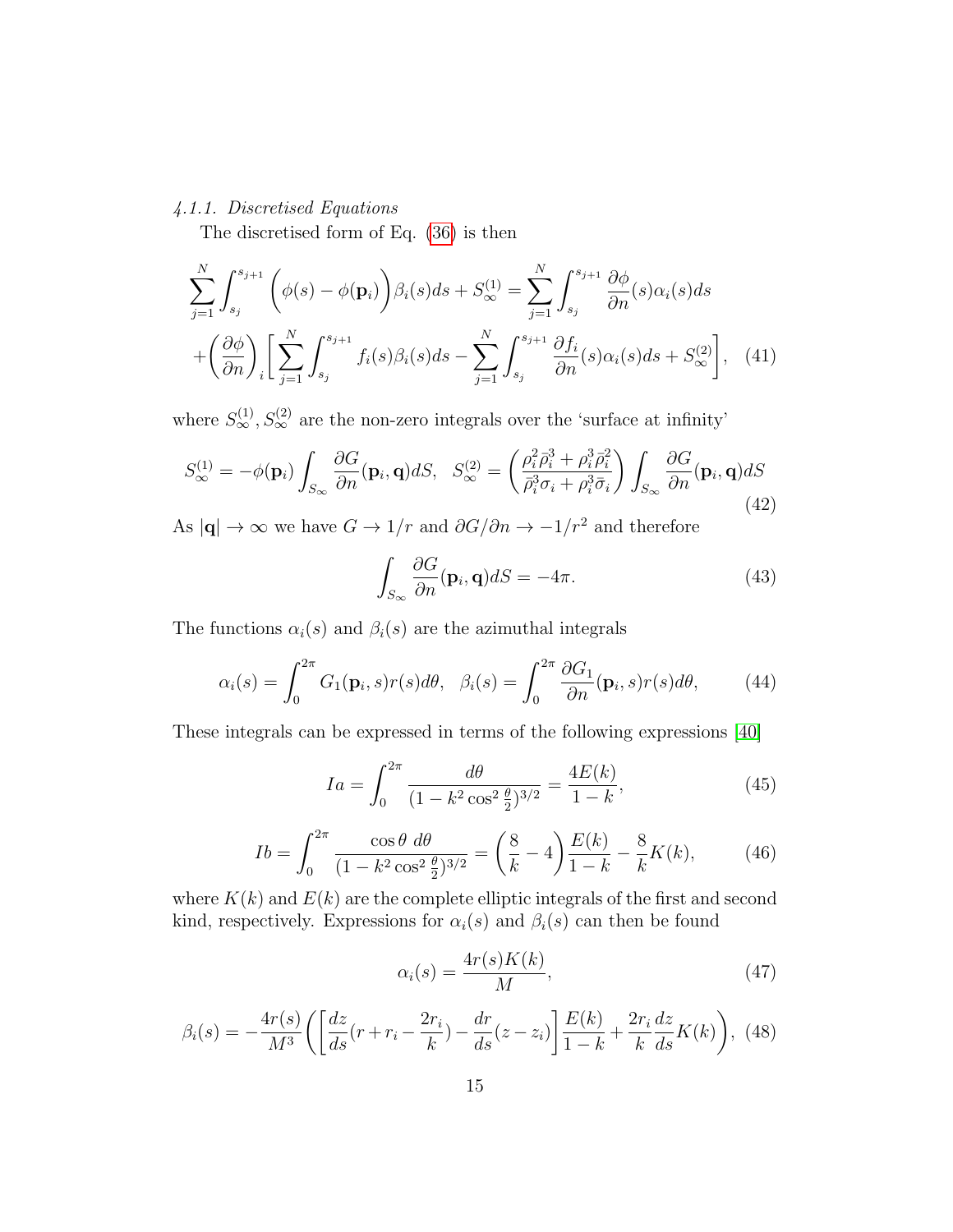with

$$
M = \sqrt{(r(s) + r_i)^2 + (z(s) - z_i)^2}, \quad k(s) = \frac{4r(s)r_i}{M^2}.
$$
 (49)

The complete elliptic integrals can be approximated by

$$
K(k) \approx P(x) - Q(x)\ln(x),\tag{50}
$$

$$
E(k) \approx R(x) - S(x) \ln(x),\tag{51}
$$

where  $x = 1 - k^2(s)$  and P, Q, R and S are tabulated polynomials [\[15\]](#page-45-10). If we assume the velocities vary approximately linearly over each segment Eq. [\(41\)](#page-15-0) becomes

$$
\sum_{j=1}^{N} E_{ij} + 4\pi \phi_i = \sum_{j=1}^{N} \left( B_{ij} \frac{\partial \phi}{\partial n} (s_j) + C_{ij} \frac{\partial \phi}{\partial n} (s_{j+1}) \right) + \left( \frac{\partial \phi}{\partial n} \right)_i \left[ \sum_{j=1}^{N} (A_{ij} - D_{ij}) + 4\pi \left( \frac{\rho_i^2 \bar{\rho}_i^3 + \rho_i^3 \bar{\rho}_i^2}{\bar{\rho}_i^3 \sigma_i + \rho_i^3 \bar{\sigma}_i} \right) \right]
$$
(52)

where

<span id="page-16-1"></span><span id="page-16-0"></span>
$$
A_{ij} = \int_{s_j}^{s_{j+1}} f_i(s) \beta_i(s) ds,
$$
\n(53)

$$
B_{ij} = \int_{s_j}^{s_{j+1}} \left( \frac{s_{j+1} - s}{s_{j+1} - s_j} \right) \alpha_i(s) ds,
$$
 (54)

$$
C_{ij} = \int_{s_j}^{s_{j+1}} \left( \frac{s - s_j}{s_{j+1} - s_j} \right) \alpha_i(s) ds,
$$
 (55)

$$
D_{ij} = \int_{s_j}^{s_{j+1}} \frac{\partial f_i}{\partial n}(s) \alpha_i(s) ds,
$$
\n(56)

$$
E_{ij} = \int_{s_j}^{s_{j+1}} \left( \phi(s) - \phi_i \right) \beta_i(s) ds.
$$
 (57)

Eq. [\(52\)](#page-16-0) for  $i = 1, ..., N + 1$ , is a system of  $N + 1$  equations which can be solved for the values of  $\partial \phi / \partial n$  at the nodes on the bubble surface. The system can be written in matrix form as

<span id="page-16-2"></span>
$$
Gv = h. \t\t(58)
$$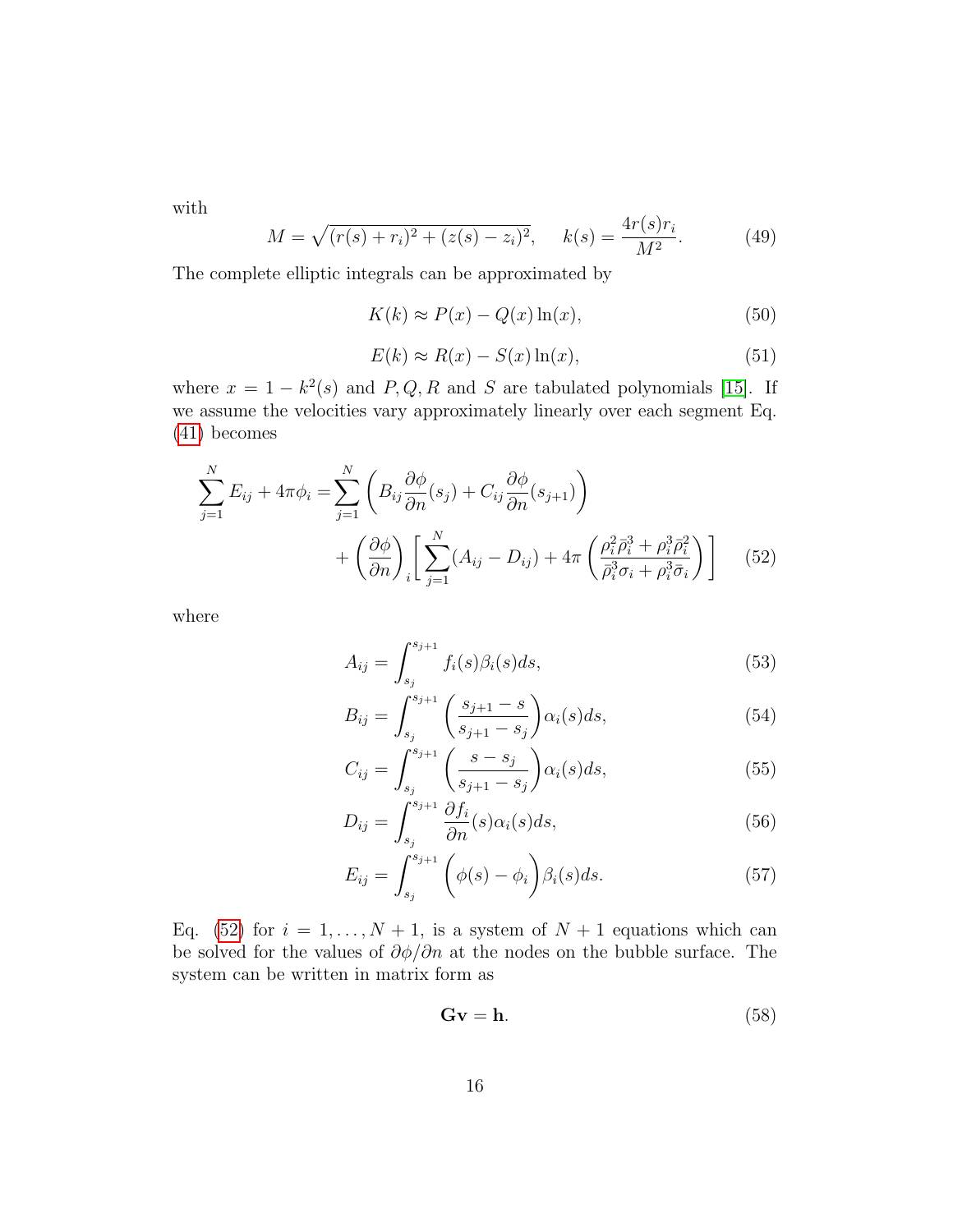The singularities present in the original BEM are now suppressed. Consequently, a simple Gaussian quadrature can be used over the whole bubble surface. The diagonal entries of G are (for  $i \neq 1, N + 1$ )

$$
G_{ii} = \sum_{j=1}^{N} \left( A_{ij} - D_{ij} \right) + B_{ii} + C_{i,i-1} - 8\pi \left( \frac{\rho_i^2 \bar{\rho}_i^3 + \rho_i^3 \bar{\rho}_i^2}{\bar{\rho}_i^3 \sigma_i + \rho_i^3 \bar{\sigma}_i} \right)
$$
  
= 
$$
\sum_{j=1}^{N} A_{ij} - \sum_{j \neq i, i-1} D_{ij} + \int_{s_i}^{s_{i+1}} \left( \frac{s_{i+1} - s}{s_{i+1} - s_i} - \frac{\partial f_i}{\partial n}(s) \right) \alpha_i(s) ds
$$
  
+ 
$$
\int_{s_{i-1}}^{s_i} \left( \frac{s - s_{i-1}}{s_i - s_{i-1}} - \frac{\partial f_i}{\partial n}(s) \right) \alpha_i(s) ds - 8\pi \left( \frac{\rho_i^2 \bar{\rho}_i^3 + \rho_i^3 \bar{\rho}_i^2}{\bar{\rho}_i^3 \sigma_i + \rho_i^3 \bar{\sigma}_i} \right). \tag{59}
$$

The singularities of  $\alpha_i(s_i)$  are suppressed in the above integrals since the terms in brackets tend to zero as  $s \to s_i$ . The non-singular nature of the integrals was proven in [\[20\]](#page-45-11) using linear functions for  $f_i$ .

#### 4.2. Quintic Splines

The functions  $\phi$  and  $\frac{\partial \phi}{\partial n}$  are known at the nodes on the bubble surface. However, in addition to this, the values of these functions at intermediate points are required to approximate the integrals in [\(53\)](#page-16-1) - [\(57\)](#page-16-2). Previous studies [\[22\]](#page-46-9) have used linear elements and assumed  $\phi$  and its normal derivative are linear on each segment. In order to more accurately represent the surface variables we follow the work of Lind and Phillips [\[26\]](#page-46-8) and use splines. Spline interpolation is desirable since it provides similar results to higher order polynomial interpolation without the problem of Runge's phenomenon.

In order to increase the accuracy of the discretisation and decrease any errors which may arise, quintic splines are considered. The variables are represented in each segment  $(s_i, s_{i+1})$  by a fifth order polynomial

<span id="page-17-0"></span>
$$
q_i(s) = a_i(s - s_i)^5 + b_i(s - s_i)^4 + c_i(s - s_i)^3 + d_i(s - s_i)^2 + e_i(s - s_i) + f_i
$$
 (60)

for some set of constants  $(a_i, b_i, c_i, d_i, e_i, f_i)$ , for  $i = 1, ..., N$ , the details of which can be found in [\[42\]](#page-47-5).

The constants  $a_i, \ldots, f_i$  in Equation [\(60\)](#page-17-0) are found by enforcing continuity of the spline and its first four derivatives at each node  $\mathbf{p}_i$ . Solving these continuity conditions at each node as well as some relevant boundary conditions gives the constants  $a_i, \ldots, f_i$  at each segment. The full derivation of these constants can be found in Walters [\[42\]](#page-47-5).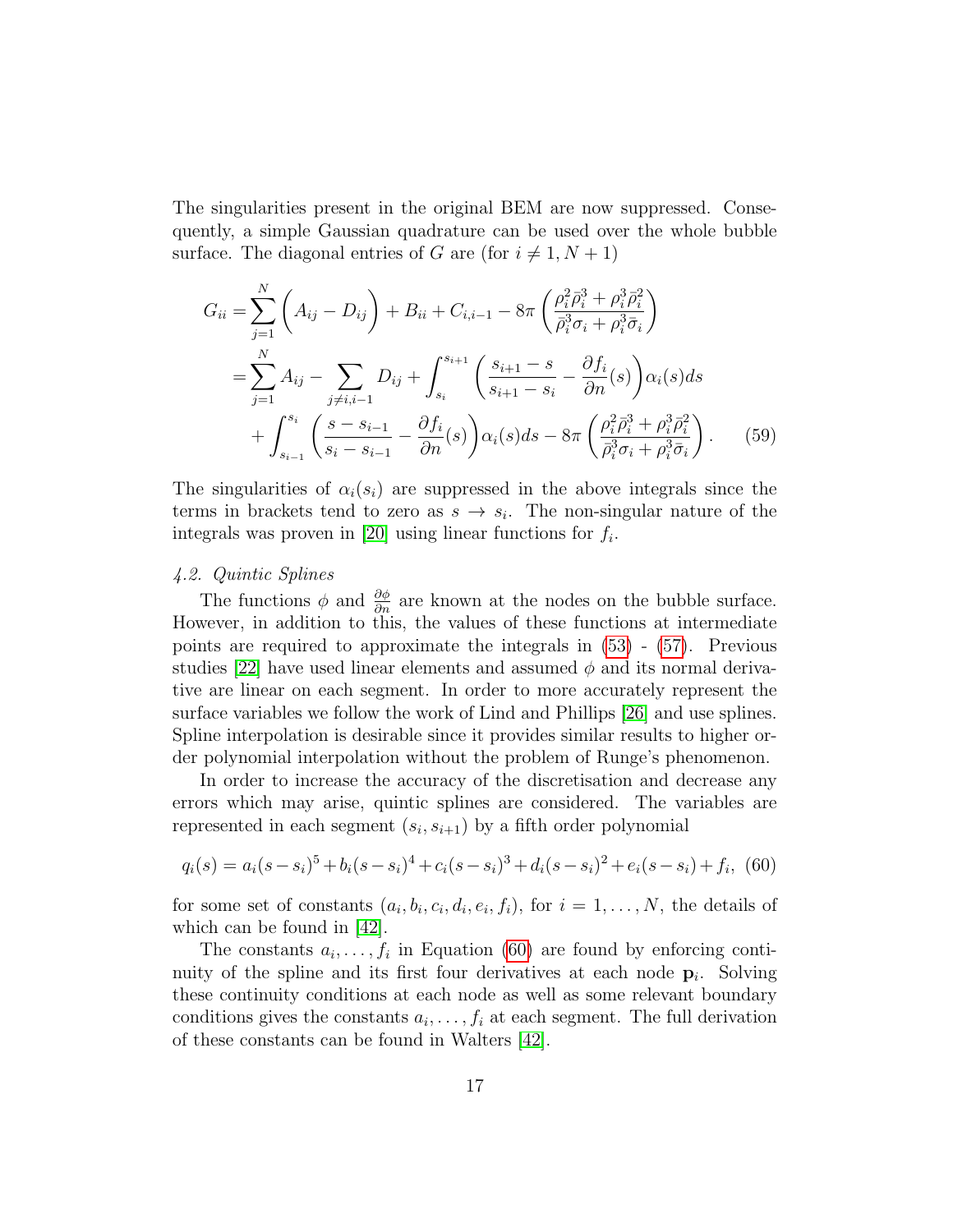#### 5. Toroidal Bubble

If a liquid jet forms as the bubble collapses it will eventually impact on the far side of the bubble after which the bubble will enter a toroidal phase. Computationally, this topological singularity needs to be treated carefully. This is achieved by local smoothing of the bubble surface around the impact site. The doubly connected toroidal bubble also imparts a circulation to the flow around the gaseous tube of the toroidal bubble which is accounted for by the introduction of a vortex ring placed inside the bubble.

This vortex ring has strength  $\Gamma$  equal to the circulation in the flow. This is obtained by integrating the tangential velocity around some closed curve C that threads the torus. Taking the bubble surface as this curve gives the circulation as the difference between the potentials  $\phi$  at nodes 1 and  $N+1$ 

$$
\Gamma = \oint_C \nabla \phi \cdot d\mathbf{l} = \phi(N+1) - \phi(1),\tag{61}
$$

where  $d\mathbf{l} = a(-\sin\theta, \cos\theta, 0)d\theta$  is the tangent to the vortex ring. It was shown by Best  $|3|$  that for an incompressible potential flow,  $\Gamma$  is constant in time. The exact location of the vortex ring is unimportant provided it lies completely within the bubble. If the vortex ring is too close to a node on the bubble surface, however, numerical instabilities occur. In order to minimise numercial instabilites, the vortex ring is placed as far from the bubble surface as possible.

#### 5.1. Position of the Vortex Ring

To calculate heuristically the internal point furthest from the bubble surface, a grid of Cartesian nodes is calculated in a box containing the bubble. Clearly some of the nodes will not lie inside the bubble and so must be neglected as candidates. If the surface is approximated as straight lines between the bubble nodes, this is a 'point in polygon' problem and thus a ray casting algorithm can be used. Once nodes exterior to the bubble have been discounted the minimum distance to a bubble surface node is calculated for the remaining Cartesian nodes. The height c and radius  $a$  of the vortex ring are then defined as the z- and r-coordinates of the furthest point

$$
c = z_p, \quad a = r_p. \tag{62}
$$

The potential of the bubble is then decomposed into the vortex-ring potential  $\varphi^{vr}$  and a single-valued remnant potential  $\varphi$ 

<span id="page-18-0"></span>
$$
\phi(r, z, t) = \varphi^{vr}(r, z) + \varphi(r, z, t). \tag{63}
$$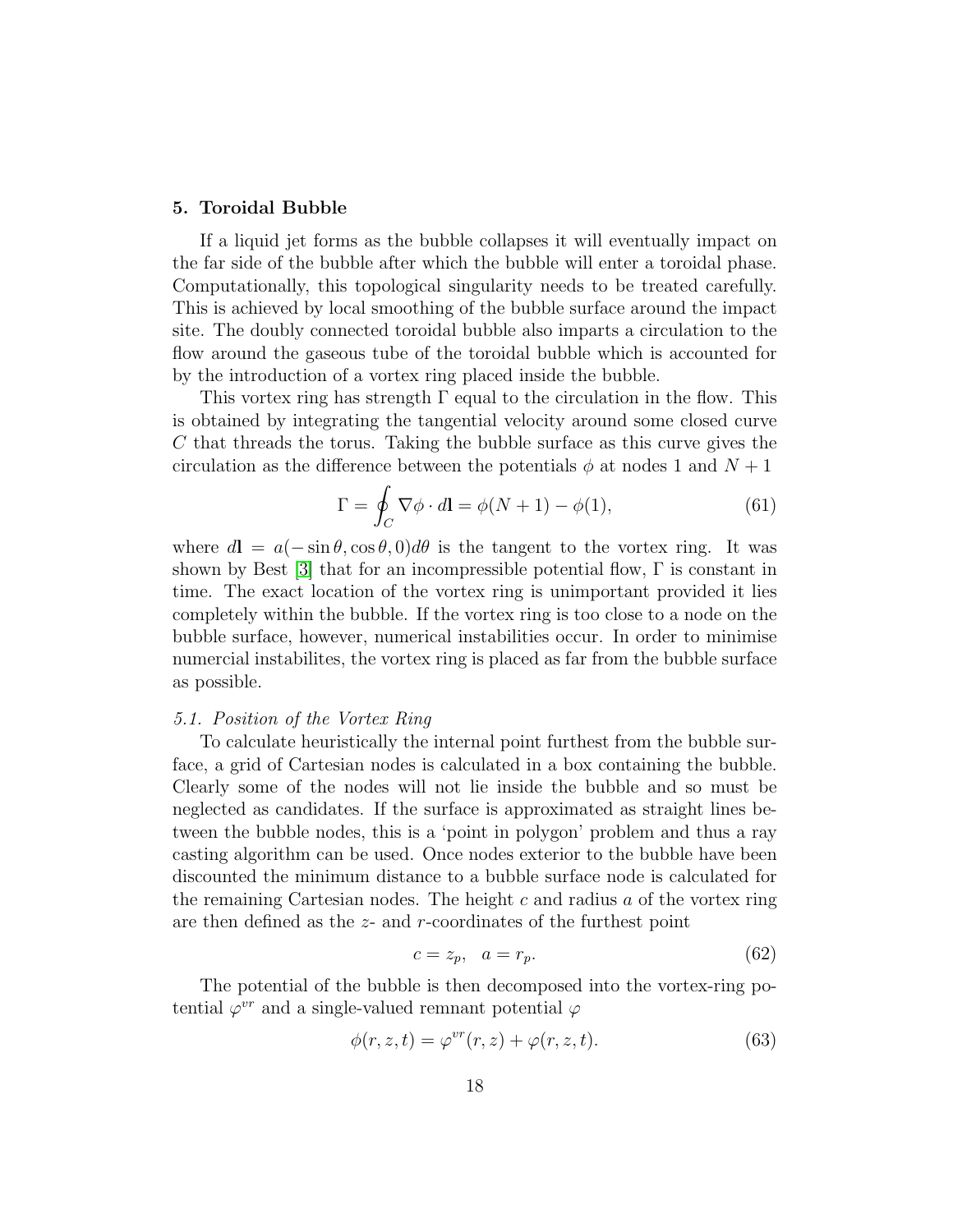The vortex potential,  $\varphi^{vr}$ , is a multivalued function, a single branch of which is selected by introducing an imaginary surface stretching over the ring. The potential  $\varphi^{vr}$  is discontinuous and jumps by an amount  $\Gamma$  over this surface which in this model is taken to coincide with the impact surface (i.e. nodes  $1/N + 1$ , although this is not necessary.

#### 5.2. Calculation of the Vortex Ring Field

In the numerical simulations 'jet impact' is taken to be when node 1, moving with the liquid jet, comes within a distance 0.01 of node  $N + 1$ (see Fig. [2\)](#page-19-0). This ensures the two sides of the bubble are close enough to approximate jet impact but not too close to cause numerical instabilities.

<span id="page-19-0"></span>

Figure 2: Evolution of bubble prior to jet impact.

In reality, the jet impact represents a physical singularity in time and space which is smeared over time and space by material compressibility and viscosity [\[47\]](#page-48-1). For simplicity, however, these effects are not modelled here and the numerical smoothing that takes place due to the discretisation does not represent a physical event. The error introduced as a result of this process is kept sufficiently small through the use of a fine mesh and small time steps. Before the smoothing takes place the remnant potential  $\varphi$  is required; this can be calculated from Eq. [\(63\)](#page-18-0) following the calculation of the vortex potential  $\varphi^{vr}$ .

The velocity field of a vortex ring of radius a, strength  $\Gamma$ , centered at the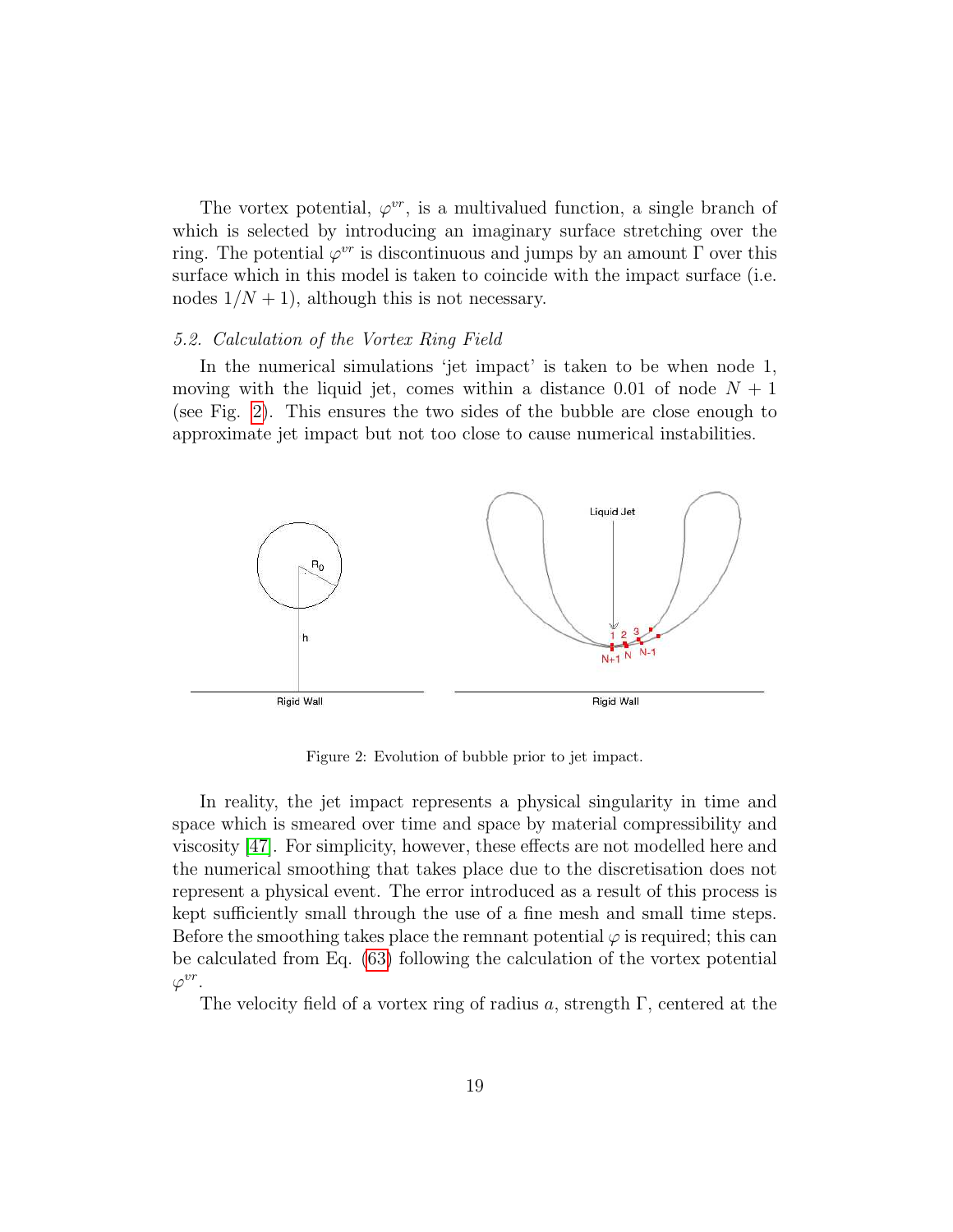origin is [\[44\]](#page-48-2)

$$
\mathbf{v}_0^{vr}(r,z) = \frac{\Gamma}{4\pi} \oint_C \frac{d\mathbf{l} \times (\mathbf{p} - \mathbf{q})}{|\mathbf{p} - \mathbf{q}|^3} = \frac{\Gamma}{4\pi} \oint_C d\mathbf{l} \times \nabla \left(\frac{1}{r}\right),\tag{64}
$$

where  $\mathbf{p} = (r, 0, z), \mathbf{q} = (a \cos \theta, a \sin \theta, 0)$  and  $r = |\mathbf{p} - \mathbf{q}|$ . In this application, the vortex ring will never be centred at the origin (since this is located on the rigid wall). To find the velocity field of a ring centred at  $z = c$  the method of images is used

$$
\mathbf{v}^{vr}(r,z) = \mathbf{v}_0^{vr}(r,z+c) - \mathbf{v}_0^{vr}(r,z-c) = u^{vr}(r,z)\mathbf{i} + w^{vr}(r,z)\mathbf{k}.
$$
 (65)

## 5.3. Calculation of the Vortex and Remnant Potentials

The vortex potential  $\varphi^{vr}$  at a node can be calculated using solid angles. Using Stokes' Theorem the vortex velocity becomes

<span id="page-20-1"></span>
$$
\mathbf{v}_0^{vr}(r,z) = \frac{\Gamma}{4\pi} \int_S \left(\mathbf{n} \times \nabla\right) \times \left[\nabla\left(\frac{1}{r}\right)\right] dS,\tag{66}
$$

where  $S$  is any surface with boundary  $C$ , from which we derive the following expression for the vortex potential

$$
\varphi^{vr}(r,z) = \frac{\Gamma}{4\pi} \int_S \frac{\partial}{\partial n} \left(\frac{1}{r}\right) dS = \frac{\Gamma}{4\pi} \int_S \frac{\cos \alpha}{r^2} dS,\tag{67}
$$

where  $\alpha$  is the angle between the normal at **q** and **r**. Since  $dS \cos \alpha$  is the projection of the area dS on the plane perpendicular to r then  $dS \cos \alpha/r^2$  is the elementary solid angle subtended at  $\bf{p}$  by  $dS$ . It then follows that

<span id="page-20-0"></span>
$$
\varphi^{vr}(\mathbf{x}_i) = \frac{\Gamma \Theta(\mathbf{x}_i)}{4\pi},\tag{68}
$$

where  $\Theta(\mathbf{x}_i)$  is the solid angle subtended at the point  $\mathbf{x}_i$  by the surface of discontinuity which extends over the vortex ring. For simplicity this surface of discontinuity is simply taken as the plane bounded by the ring.

It can be seen that the problem reduces to finding the solid angle of a cone; the formula for which is

$$
\Theta(\mathbf{x}_i) = 2\pi \left( 1 - \cos\left(\frac{\theta(\mathbf{x}_i)}{2}\right) \right),\tag{69}
$$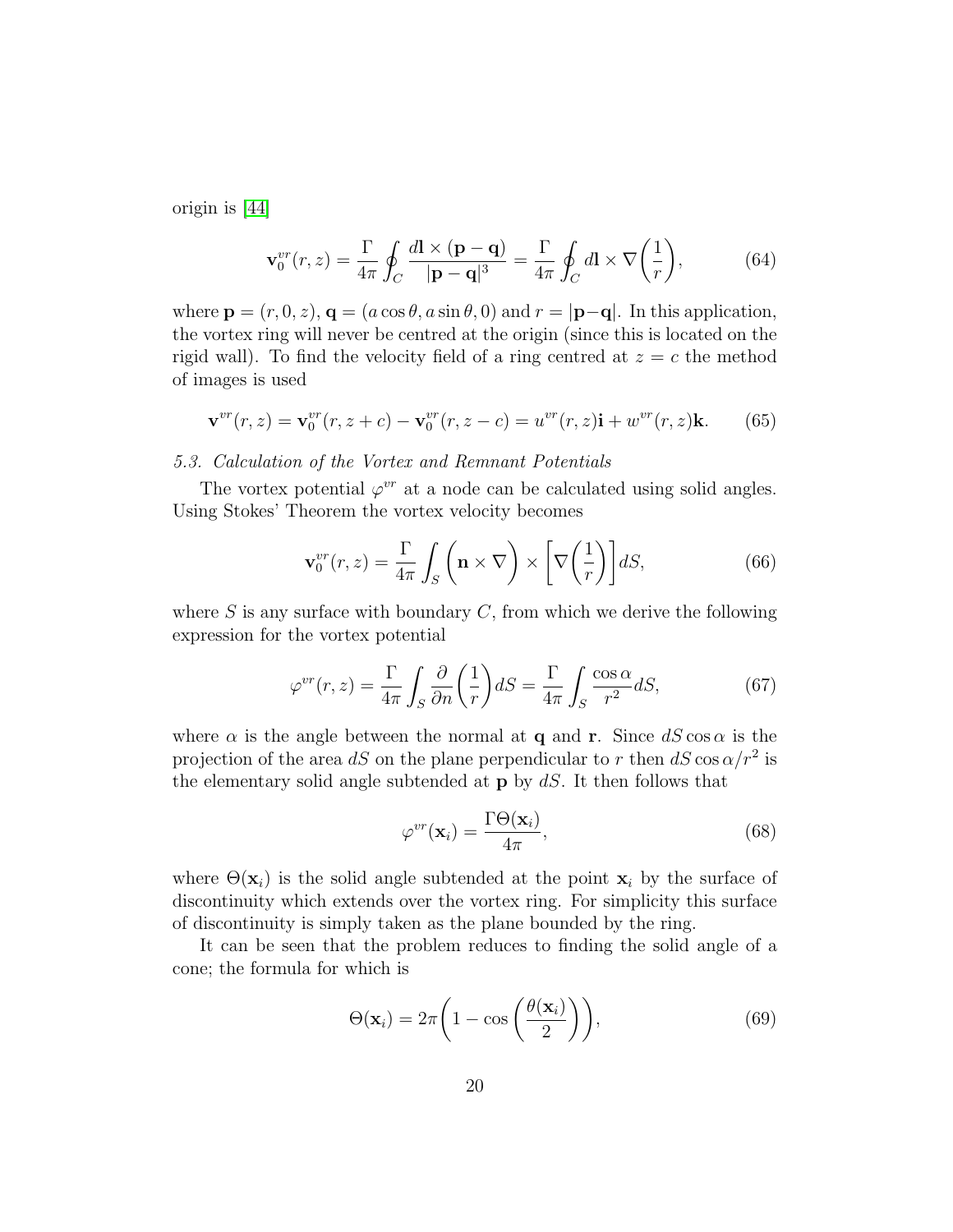<span id="page-21-0"></span>

Figure 3: Diagram of the toroidal bubble, vortex ring and the solid angle subtended at a point  $\mathbf{x}_i$ .

where  $\theta(\mathbf{x}_i)$  is the apex angle of the cone. The term  $\cos \theta(\mathbf{x}_i)$  can be calculated using the scalar product of the two vectors described by the dashed lines in Fig. [3.](#page-21-0) The solid angle jumps by  $4\pi$  over the surface of discontinuity  $S_c$  and thus from Equation [\(68\)](#page-20-0) the vortex potential jumps by an amount equal to Γ. The vortex potential  $\varphi^{vr}$  thus completely accounts for the circulation in the fluid and the remnant potential is smooth everywhere.

The vortex potential has now been found at each node of the bubble surface and the fluid potential is known from the final time step before the transition to toroidal geometry. The remnant potential can then be defined

$$
\varphi(r_i, z_i) = \phi(r_i, z_i) - \varphi^{vr}(r_i, z_i), \quad i = 1, ..., N + 1.
$$
 (70)

This remnant potential is smooth since the discontinuity has been 'removed' by the vortex potential and is now known at the nodes at the instant of jet impact. The bubble is smoothed in order to make the transition from a singly-connected bubble to a doubly-connected toroidal bubble.

#### 5.4. Transition to Toroidal Geometry: Smoothing at Impact Point

Following Wang et. al [\[44\]](#page-48-2), the impact of the liquid jet is assumed to take place at a single point. Energy is conserved using this model with all the effects of the impact completely transformed into the circulation in the fluid. Since the fluid is incompressible the disturbances are transmitted throughout the fluid at an infinite speed establishing the flow field in the toroidal geometry instantaneously.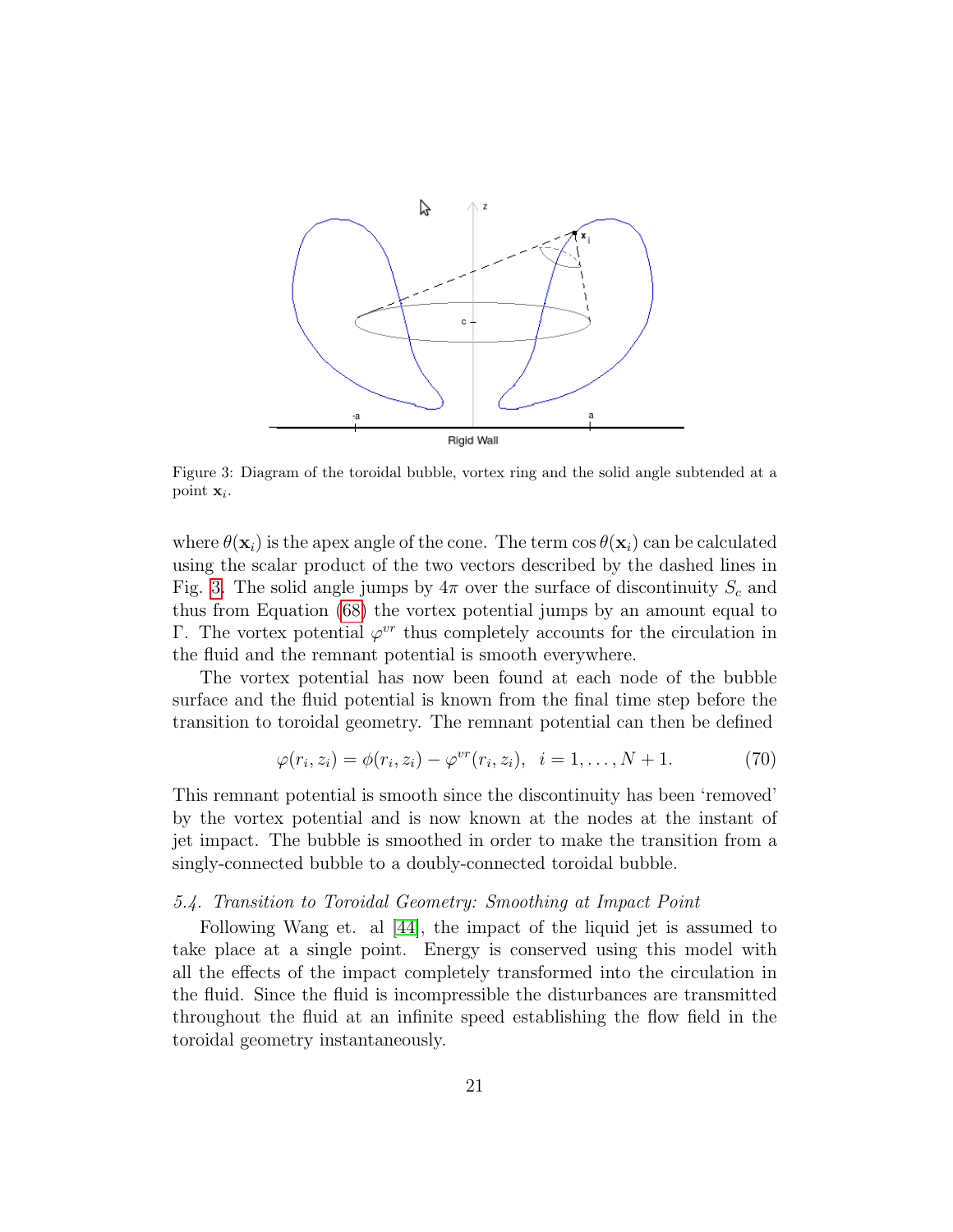To model this numerically nodes 1 and  $N+1$  are removed and replaced by a single node located at the mean positions of nodes  $1, 2, N$  and  $N + 1$ (see Fig. [4\)](#page-22-0). The remnant potential (and all other variables) at this new node is taken as the mean value of its value at these nodes

<span id="page-22-0"></span>
$$
\varphi_{\text{new}}(1) = \varphi_{\text{new}}(N+1) = \frac{\varphi(1) + \varphi(2) + \varphi(N) + \varphi(N+1)}{4} \tag{71}
$$



Figure 4: Smoothing of nodes at impact site

Although the distances shown in Fig. [4](#page-22-0) are exaggerated, a small amount of bubble volume is lost during smoothing. The number of nodes, N, must be chosen to be large enough so that this loss in volume (and hence in potential energy) is not too large.

#### 5.5. Updating the Remnant Potential

As in the previous section, the surface and surface variables must now be updated to proceed in time. Substituting the decomposed potential [\(63\)](#page-18-0) into the original bubble evolution equations gives the following dimensionless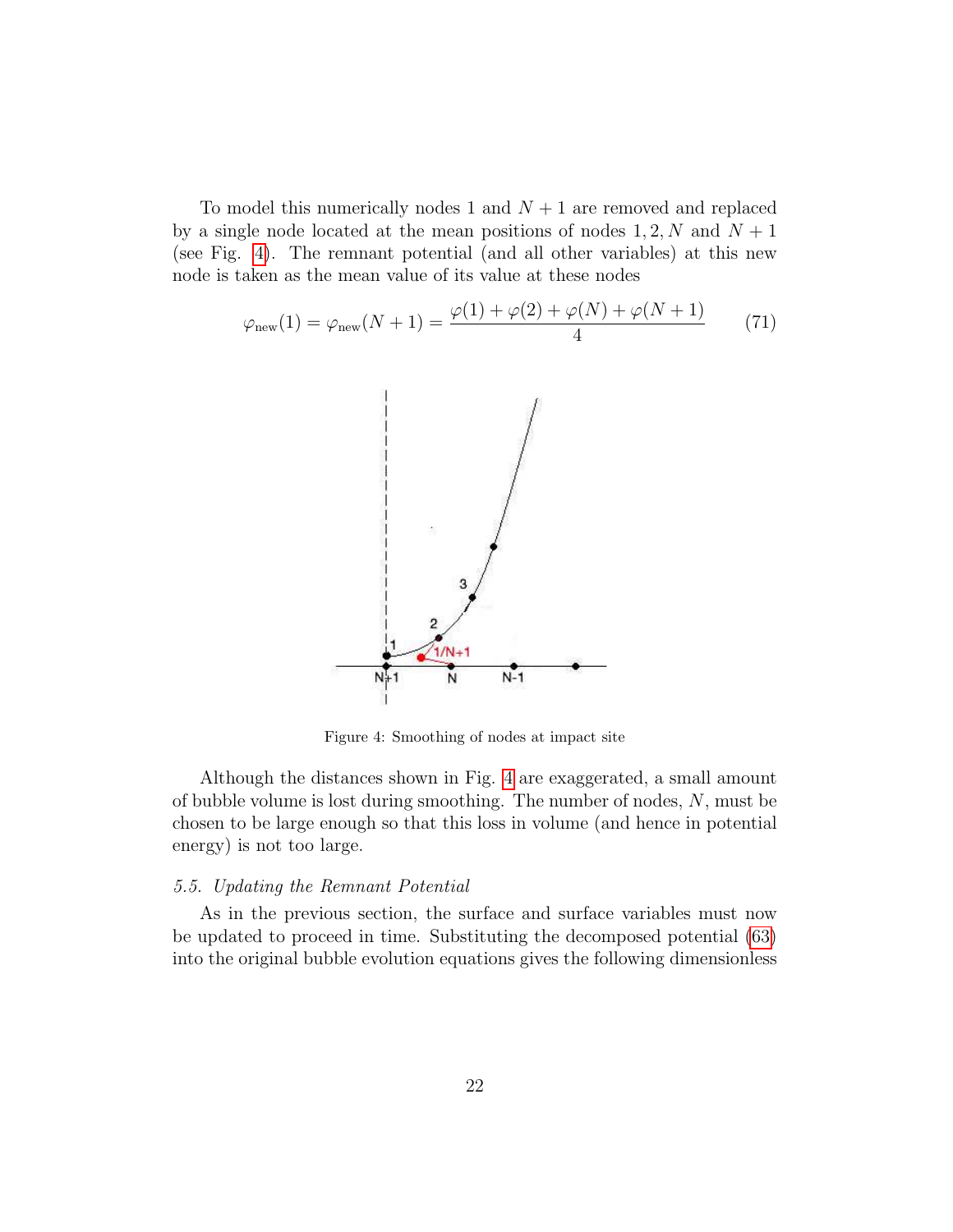system for the evolution of the toroidal bubble

<span id="page-23-1"></span><span id="page-23-0"></span>
$$
\frac{d\mathbf{x}}{dt} = \nabla\varphi + \mathbf{v}^{vr},\tag{72}
$$

$$
\frac{d\varphi}{dt} = 1 - \mathbf{v}^{vr} \cdot (\nabla \varphi + \mathbf{v}^{vr}) + \frac{1}{2} |\nabla \varphi + \mathbf{v}^{vr}|^2 - \frac{2E}{Re} \frac{\partial^2 \phi}{\partial n^2} - \tau_{nn}^p + \frac{\kappa}{We} - \varepsilon \left(\frac{V_0}{V}\right)^{\gamma},\tag{73}
$$

$$
\frac{d\tau_{nn}^p}{dt} = \frac{1}{De} \left[ -\tau_{nn}^p - 2\left( De\tau_{nn}^p - \frac{2(1-E)}{Re} \right) \frac{\partial^2 \phi}{\partial n^2} \right].
$$
 (74)

In order to integrate these equations  $\nabla \varphi$ , and thus  $\partial \varphi / \partial n$ , must be found.

#### 5.5.1. Calculation of the Normal Derivative of the Remnant Potential

Since the vortex potential can be written in terms of a potential  $\varphi^{vr}$  it can be seen from Eq. [\(65\)](#page-20-1) that  $\varphi^{vr}$  satisfies the Laplace equation in the fluid domain and decays at infinity. The remnant potential, therefore, also satisfies the Laplace equation in the fluid domain and decays at infinity and consequently its normal derivative can be found from a modified form of the integral equation [\(52\)](#page-16-0).

The non-singular formulation described in the previous section is used but for the toroidal bubble the point  $\mathbf{p}_D = (0, 0, z_D)$  is always in the fluid domain since it must lie on the vertical axis. This results in the functions  $f_i$ (and thus  $\psi_i$ ) possessing a singularity at the point  $\mathbf{p}_D$ . This can be removed in a similar manner in which the singularity in  $G$  is removed in Eq. [\(25\)](#page-11-0) resulting in the following integral equation for  $\psi_i$  for the case when  $\mathbf{p}_D$  in the domain

$$
c(\mathbf{p}_i)\psi_i(\mathbf{p}_i) + \int_S \psi_i(\mathbf{q}) \frac{\partial G}{\partial n}(\mathbf{p}_i, \mathbf{q}) dS = \int_S \frac{\partial \psi_i}{\partial n}(\mathbf{q}) G(\mathbf{p}_i, \mathbf{q}) dS - 4\pi \left( \frac{\rho_i^3 \bar{\rho}_i^3}{\bar{\rho}_i^3 \sigma_i + \rho_i^3 \bar{\sigma}_i} \right) G(\mathbf{p}_i, \mathbf{p}_D) \left( \frac{\partial \psi}{\partial n} \right)_i
$$
(75)

Also, nodes 1 and  $N+1$  now coincide and setting  $\mathbf{p}_1 = \mathbf{p}_{N+1}, \phi_1 = \phi_{N+1}$ results in a system of N equations (rather than  $N+1$  equations for the singly connected bubble). Since the bubble surface is now closed, periodic boundary conditions are imposed on the quintic splines. The resulting linear system is solved using a Thomas algorithm for periodic systems. Once this system of equations has been solved for  $\frac{\partial \varphi}{\partial n}$ , the tangential derivative  $\frac{\partial \varphi}{\partial s}$  is found using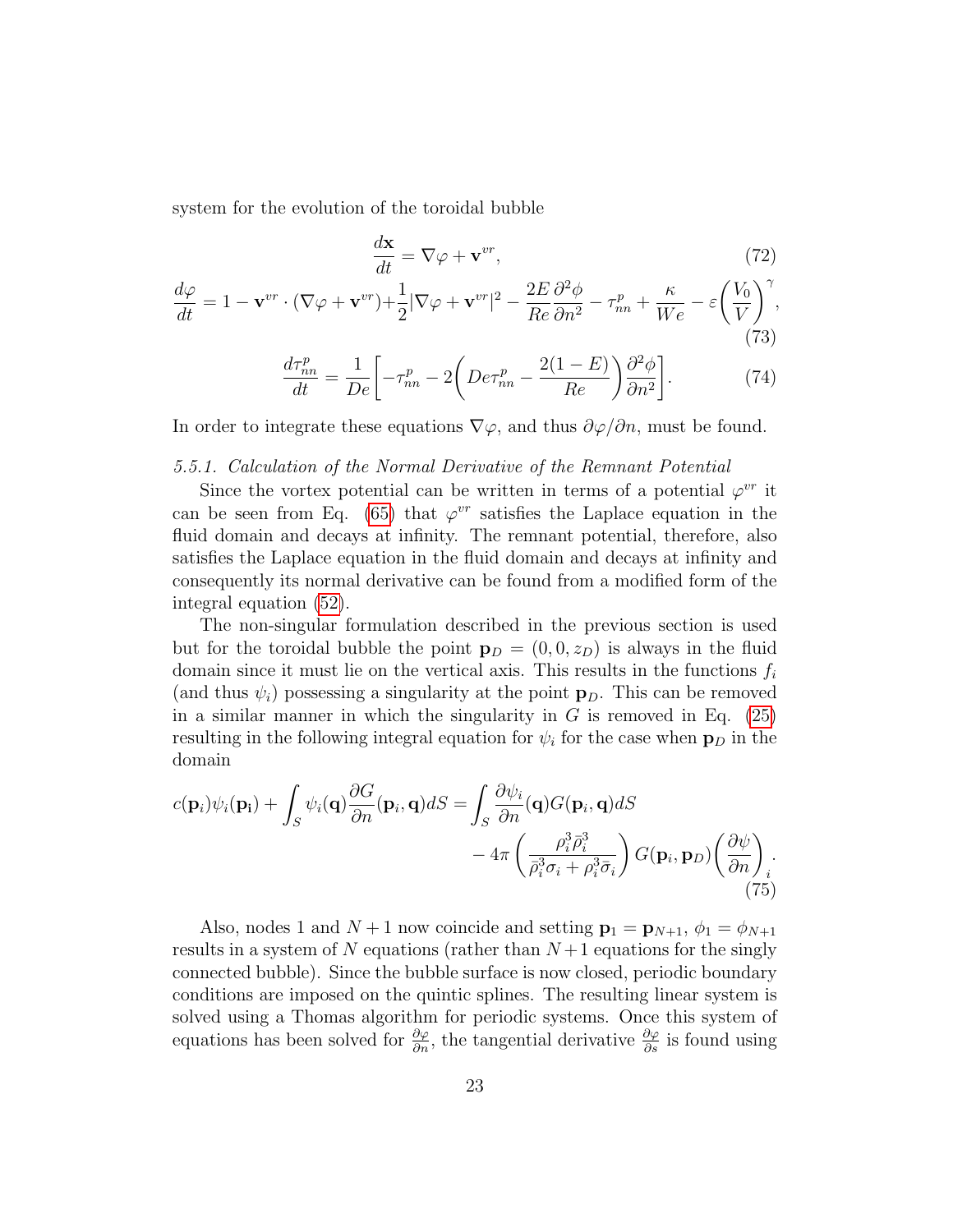spline interpolation. The remnant potential is now fully determined on the bubble surface and equations [\(72\)](#page-23-0)-[\(74\)](#page-23-1) can be solved to evolve the system.

#### 5.6. Calculation of the Normal Derivative of the Potential

The normal derivative of the potential is required when calculating the stress for the toroidal bubble. Although  $\phi$  can be found from [\(63\)](#page-18-0) at each time step, the normal velocity cannot be found by solving the integral equation since it is multi-valued at the node  $1/N + 1$ . Instead, use is made of [\(63\)](#page-18-0) to find the normal velocity in terms of known quantities

$$
\frac{\partial \phi}{\partial n} = \frac{\partial \varphi}{\partial n} + u^{vr} n_r + w^{vr} n_z,
$$
\n(76)

where  $n_r = \frac{\partial r}{\partial n} = \frac{dz}{ds}$ ,  $n_z = \frac{\partial z}{\partial n} = -\frac{dr}{ds}$  are calculated using the spline representation of the bubble surface. Similarly, the tangential velocity is

$$
\frac{\partial \phi}{\partial s} = \frac{\partial \varphi}{\partial s} + u^{vr} s_r + w^{vr} s_z,\tag{77}
$$

with  $s_r = \frac{\partial r}{\partial s}, s_z = \frac{\partial z}{\partial s}.$ 

If the vortex ring is too close to a node it will cause numerical instabilities. To prevent this the radius and height of the ring are recalculated if the minimum distance to the nodes falls below 3 times that of an element length of the bubble surface. When this happens the vortex-ring potential (and remnant potential) must be recalculated and then updated in the manner already described.

As the toroidal bubble re-expands the two sides of the bubble tend to move towards each other as the eye of the torus shrinks. If the bubble comes within 10<sup>−</sup><sup>2</sup> of the vertical axis it is assumed that the bubble 'reconnects' into a singly connected form. In order to carry out this transition the reverse procedure to that implemented at jet impact is performed.

#### 6. Numerical Comparisons

#### 6.1. Validation

To validate the modelling of fluid rheology, the BEM formulation is compared to the direct solution of the Rayleigh-Plesset equation for a spherical bubble in an infinite Oldroyd-B fluid. In Fig. [5,](#page-25-0) a comparison of the predictions of the evolution of bubble radius is shown for both methods.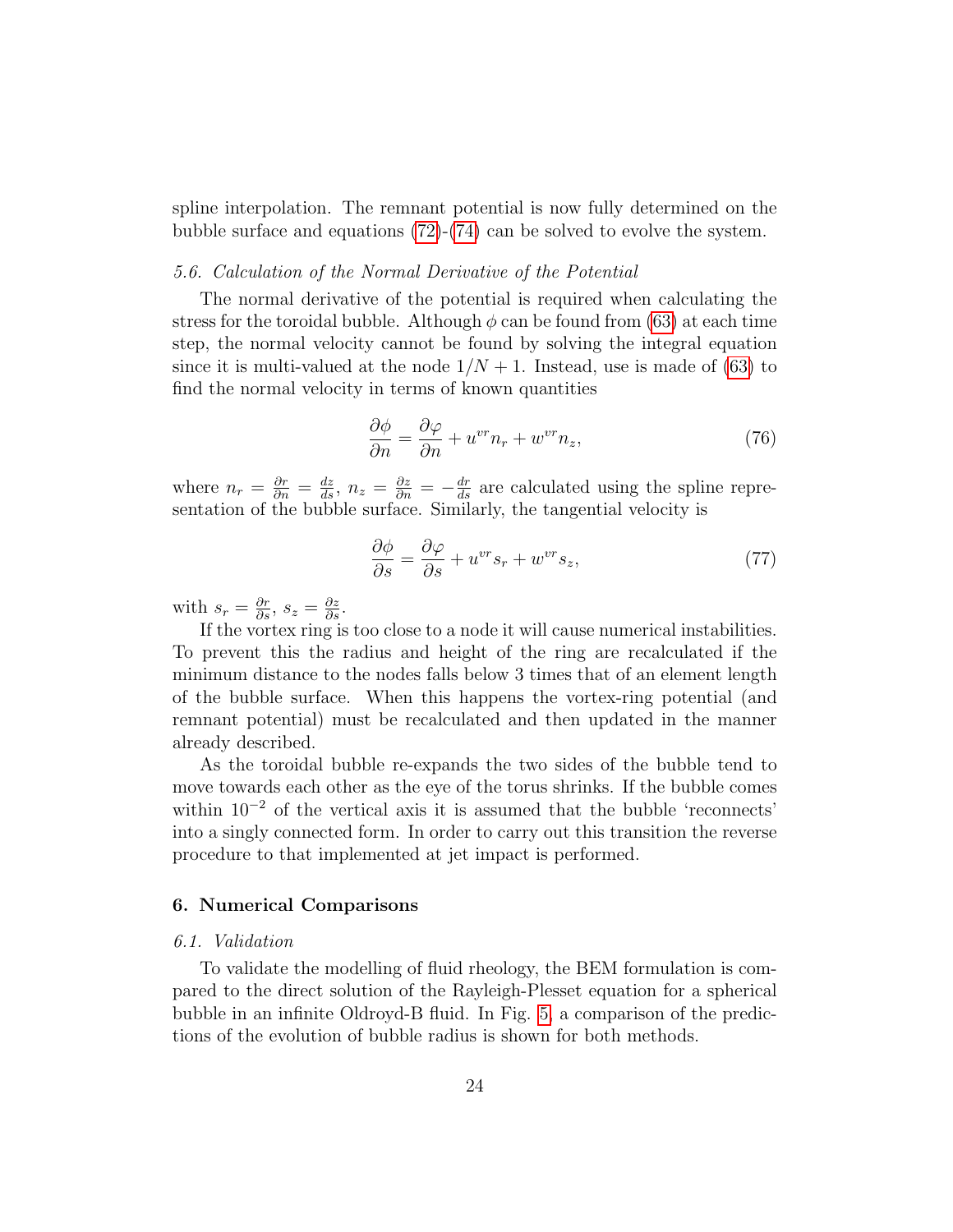<span id="page-25-0"></span>

Figure 5: Comparisons of the quintic BEM with the direct solution of the Rayleigh-Plesset equation for an Oldroyd-B fluid with  $We = 0$ ,  $De = 0.1$  and  $Re = 10$ ,  $Re = 40$ .

Excellent agreement is found for both  $Re = 10$  and  $Re = 40$ , indicating that the assumption that the bulk viscosity effects are unimportant is reasonable. Other validations are performed using comparisons with the cubic (singular) formulation of Lind and Phillips [\[25\]](#page-46-5). This cubic BEM code is validated in [\[25\]](#page-46-5) for inviscid and viscous Newtonian fluids.

# 6.2. Comparison of Non-Singular and Standard BEM Formulations 6.2.1. Instabilities

For an initially spherical bubble in an infinite fluid (neglecting surface tension) the surface should remain spherical and thus any deviation is purely a consequence of numerical error. The following quantity gives an estimate of the numerical error

$$
\max\left(r_{dev}(i)\right) = \max\left(|\mathbf{d}_i| - \frac{1}{N+1} \sum_{j=1}^{N+1} |\mathbf{d}_j|\right),\tag{78}
$$

where  $|\mathbf{d}_i| = \sqrt{r_i^2 + z_i^2}$  and the bubble is centred at the origin. This is the difference between the radius at a node and the mean radius of the bubble. For the standard BEM, a smoothing scheme is typically applied every several time steps to prevent the manifestation of instabilities. In Fig. [6](#page-26-0) the deviation from sphericity is plotted against time for both the cubic standard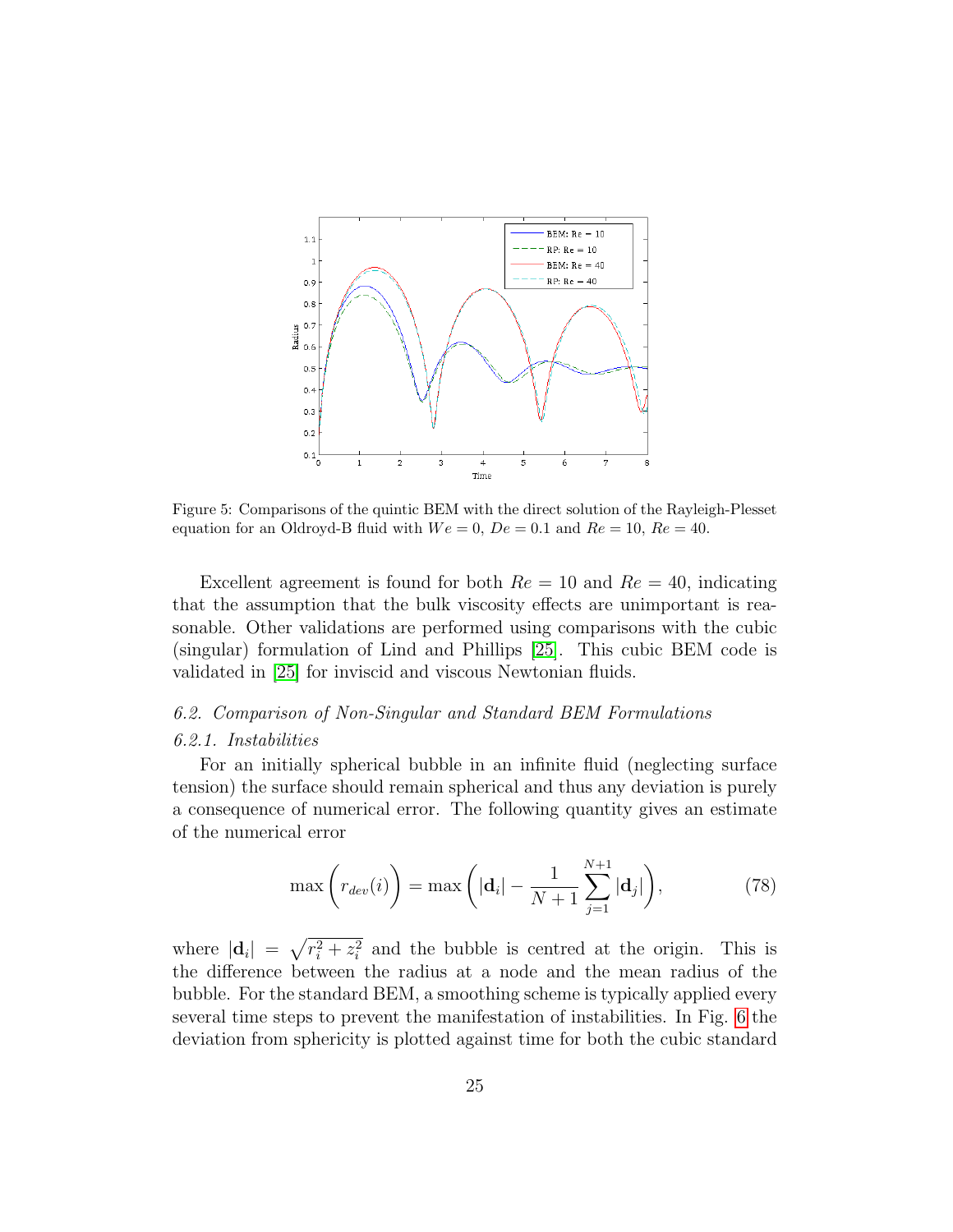BEM and the quintic non-singular BEM with no smoothing applied. It can be seen that the magnitude of the error is considerably smaller for the nonsingular BEM; in fact the standard BEM diverges at  $t \approx 4$  (end of second oscillation) as growing instabilities cause unnaturally high velocities. The new non-singular method allows the computations to run until the end of the fourth oscillation before it succumbs to similar problems.

<span id="page-26-0"></span>

Figure 6: Maximum deviation from average radius with no smoothing and  $N = 32$ .

For both cases, spikes can be seen at roughly  $t = 2, 4, 6, 8$ , corresponding to the bubble at minimum volume. At these instances in time the nodes are very close together and errors arise (particularly in the standard BEM) from the influence on the observation node of the singular kernel centred at the nearby node. This can also be seen in Fig. [7](#page-27-0) in which bubble surfaces close to jet impact are shown for the case  $h = 1.2$ ,  $N = 32$  and no smoothing. Note that the standard BEM failed to converge due to the onset of instabilities causing spurious velocities whereas the non-singular formulation remains smooth and well-behaved until the fourth oscillation. Considering Figs. [6](#page-26-0) and [7](#page-27-0) it is clear that the non-singular BEM is less susceptible to these instabilities. This agrees with the conclusions of Klaseboer et al. [\[39\]](#page-47-7) who considered two nearly touching spheres and found numerical errors in the region where the spheres nearly touch using the standard BEM, but not for the non-singular formulation.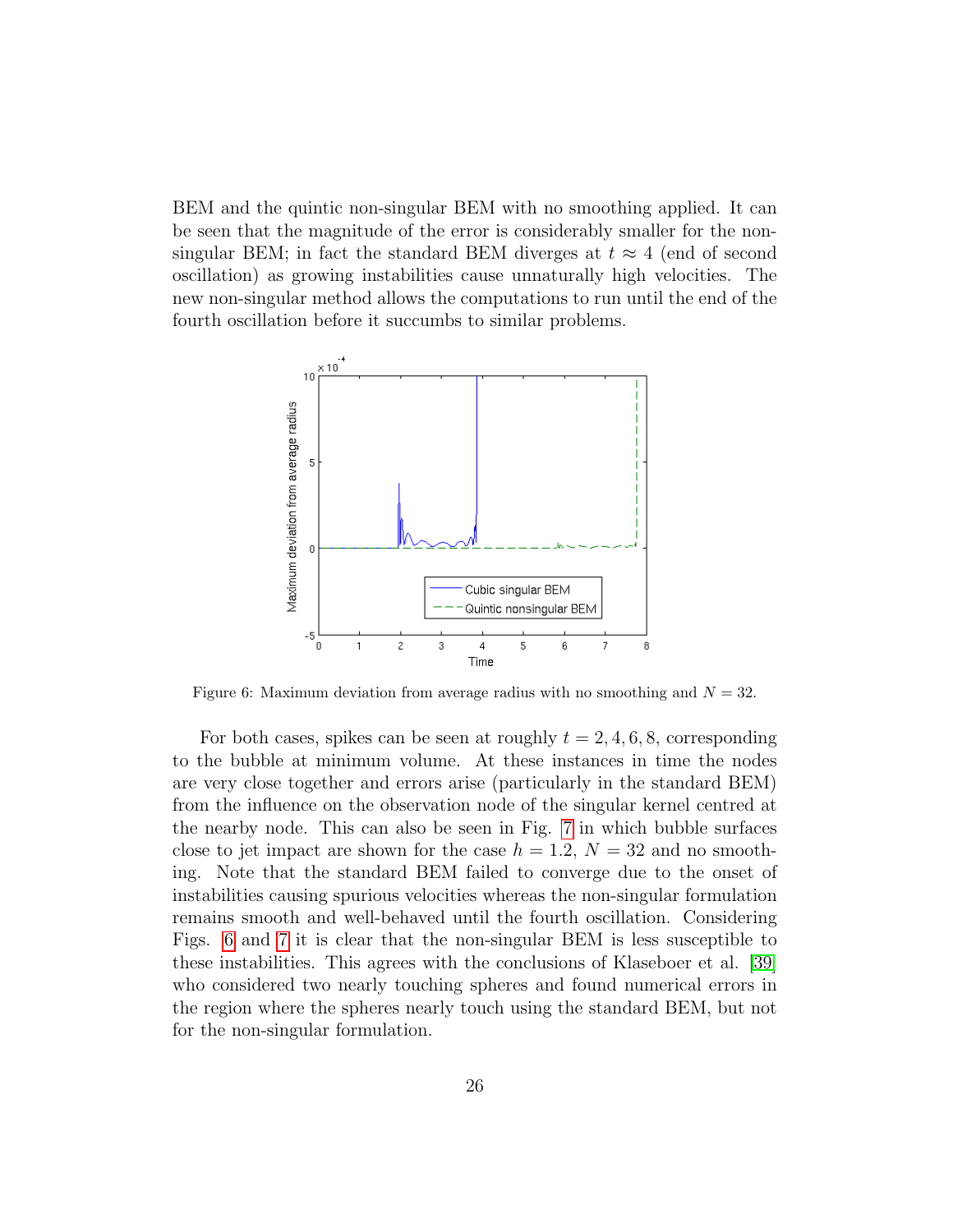<span id="page-27-0"></span>

Figure 7: Evolution of the bubble surface as a jet forms for the case  $h = 1.2$  and an inviscid fluid with no smoothing applied for the singular BEM (black) and non-singular BEM (red).

### 7. Model Predictions

#### 7.1. Validation of Geometry Change

In Fig. [8,](#page-28-0) the normal velocity at the bubble surface is plotted against bubble surface arclength for the singly-connected bubble just before jet impact and for the corresponding toroidal bubble once the impact surface has been smoothed and the vortex ring placed inside the bubble. At the instant of jet impact node 1 is moving rapidly towards the opposite side of the bubble (node  $N + 1$ ) which has a much lower velocity. Once the impact point is smoothed the velocity of the 'new' node  $1/N + 1$  takes a value roughly that of the average of the velocities of the previous nodes labelled 1 and  $N + 1$ . The normal velocities at the remaining nodes (which have not been moved) show good agreement with their values before the transition.

For an inviscid fluid the total energy should remain constant throughout the computations due to the assumption of incompressibility. The impact of the liquid jet is a violent event though and this, along with the change in topology of the fluid domain, results in strong instabilities in the toroidal bubble surface.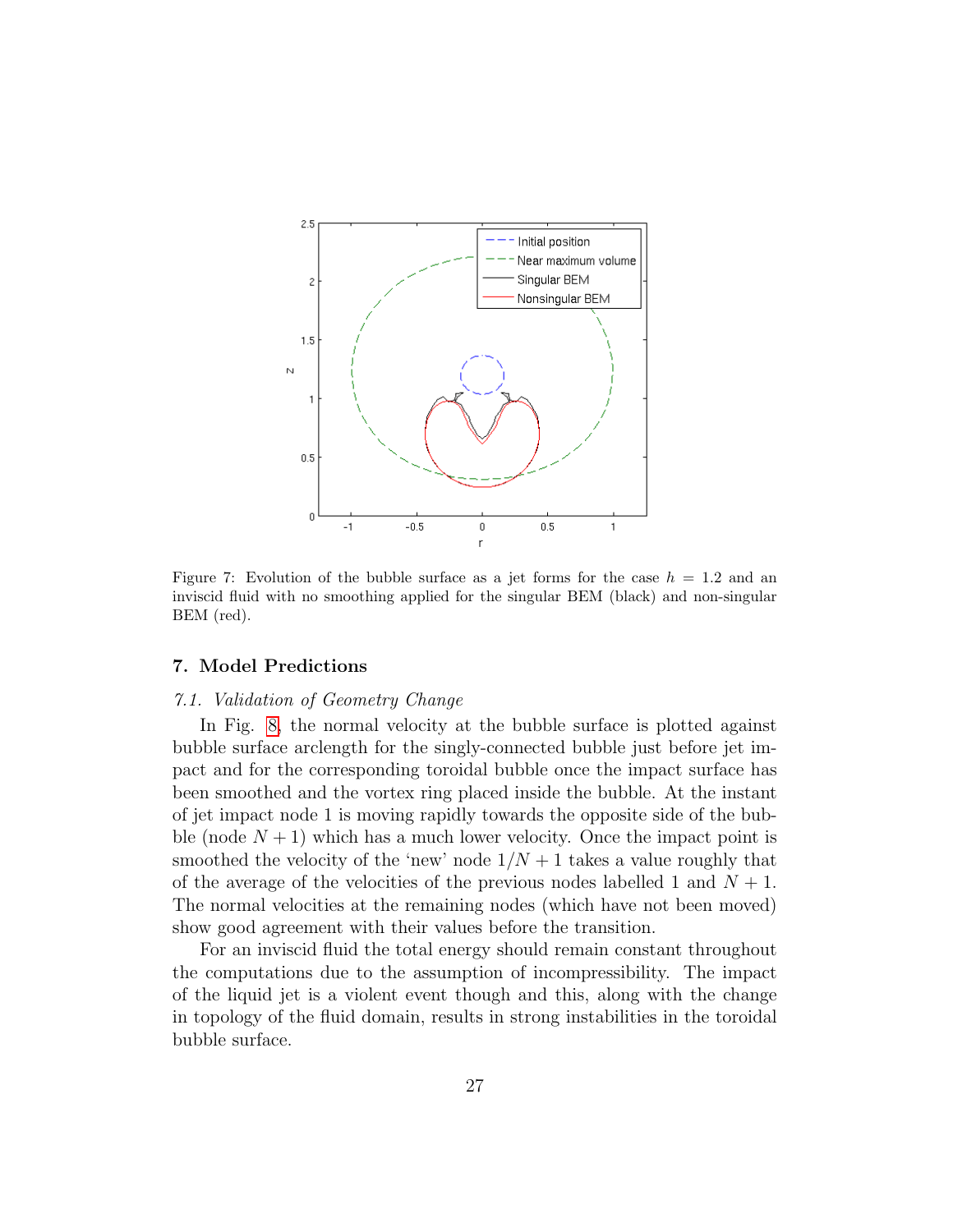<span id="page-28-0"></span>

Figure 8: Comparisons of the normal velocities before and after the transition from a singly-connected bubble to a toroidal bubble for  $N = 32$  (left) and  $N = 40$  (right).

#### 7.2. Inviscid Fluid

To begin, a cavitation bubble in an inviscid fluid is considered. Surface tension is neglected so that the bubble oscillations will be spherical for large stand-off distances. This permits us to measure the numerical error in the BEM code using the departure from sphericity as a test. Although viscous effects will often be important in situations of practical interest, many previous studies [\[5,](#page-44-2) [47\]](#page-48-1) have assumed that the fluid is inviscid. This is done for simplicity due to the difficulty of calculating stresses within the fluid since the internal fluid domain is not discretised in the BEM.

InFigs.  $9 - 10$ , the effect of the initial stand-off distance h on the bubble dynamics is shown. This stand-off distance is essentially the distance from the boundary expressed in terms of the initial radius  $R_0$ . Fig. [9](#page-29-0) shows the relative movement of the bubble centroid  $C_n$  from its initial position for  $h = 2, 4$  and 8. For the case  $h = 8$ , there is very little translational movement since the bubble is relatively far from the boundary and is thus not significantly disturbed from spherical oscillations in the first few oscillations shown here. When the initial stand-off distance is reduced to  $h = 4$  the proximity of the rigid boundary makes the far side of the bubble accelerate faster than the near side during collapse causing the bubble to migrate towards the boundary. The pressure gradient that is induced normal to the boundary by the asymmetry in the pressure field creates the so-called Bjerknes force [\[24\]](#page-46-10). This is particularly prominent at  $t \approx 2$  and  $t \approx 4$  when the bubble is at the end of the collapse phase.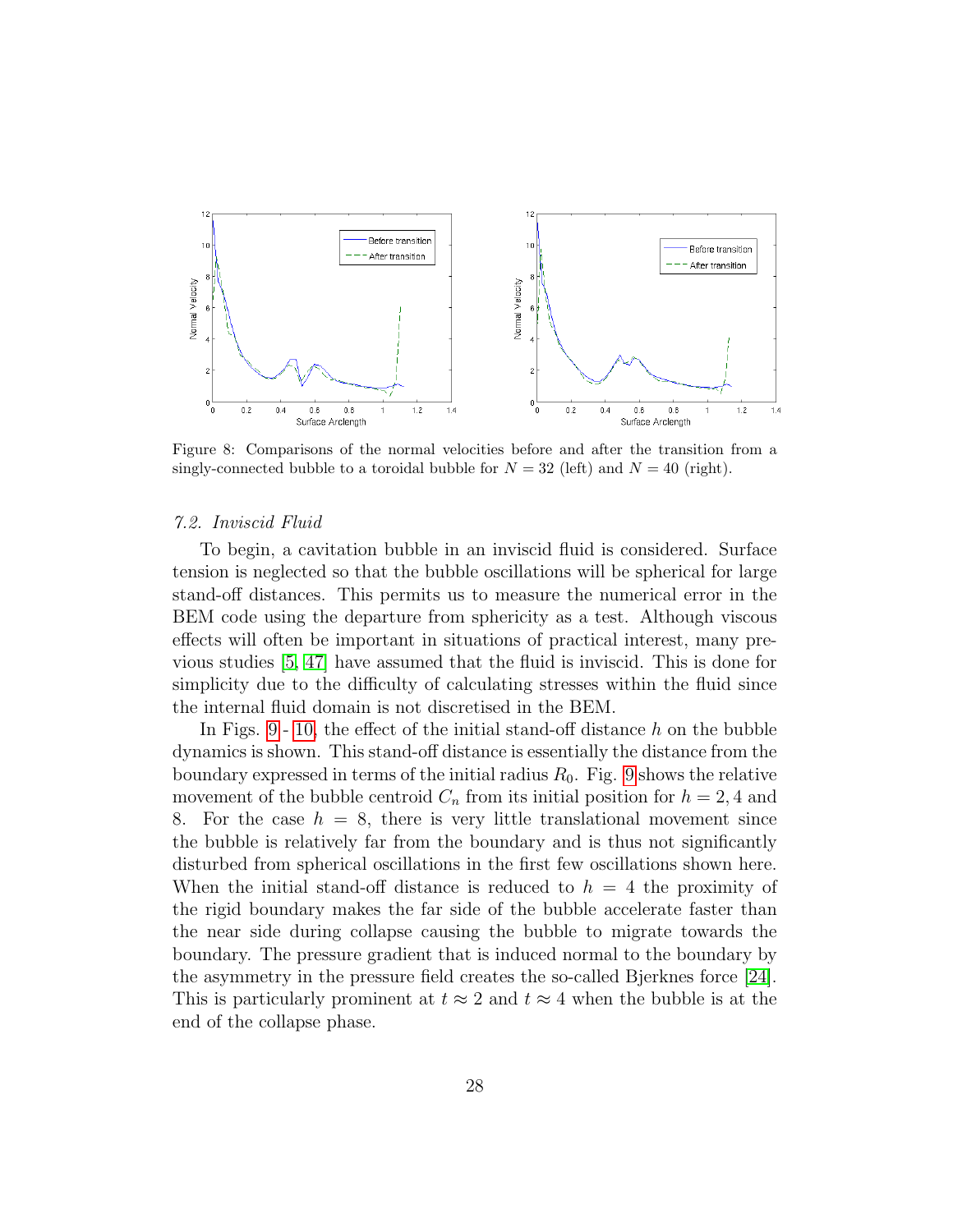<span id="page-29-0"></span>

<span id="page-29-1"></span>Figure 9: Bubble centroid movement (from initial position) for a bubble in an inviscid fluid with  $h = 2, 4$  and 8.



Figure 10: Equivalent bubble radius for a bubble in an inviscid fluid with  $h = 2, 4$  and 8.

The equivalent radius,  $R_{eq}$ , is defined to be the radius of a spherical bubble having the same volume. This is plotted in Fig. [10.](#page-29-1) In the primary oscillation cycle there is little difference observed in bubble size except for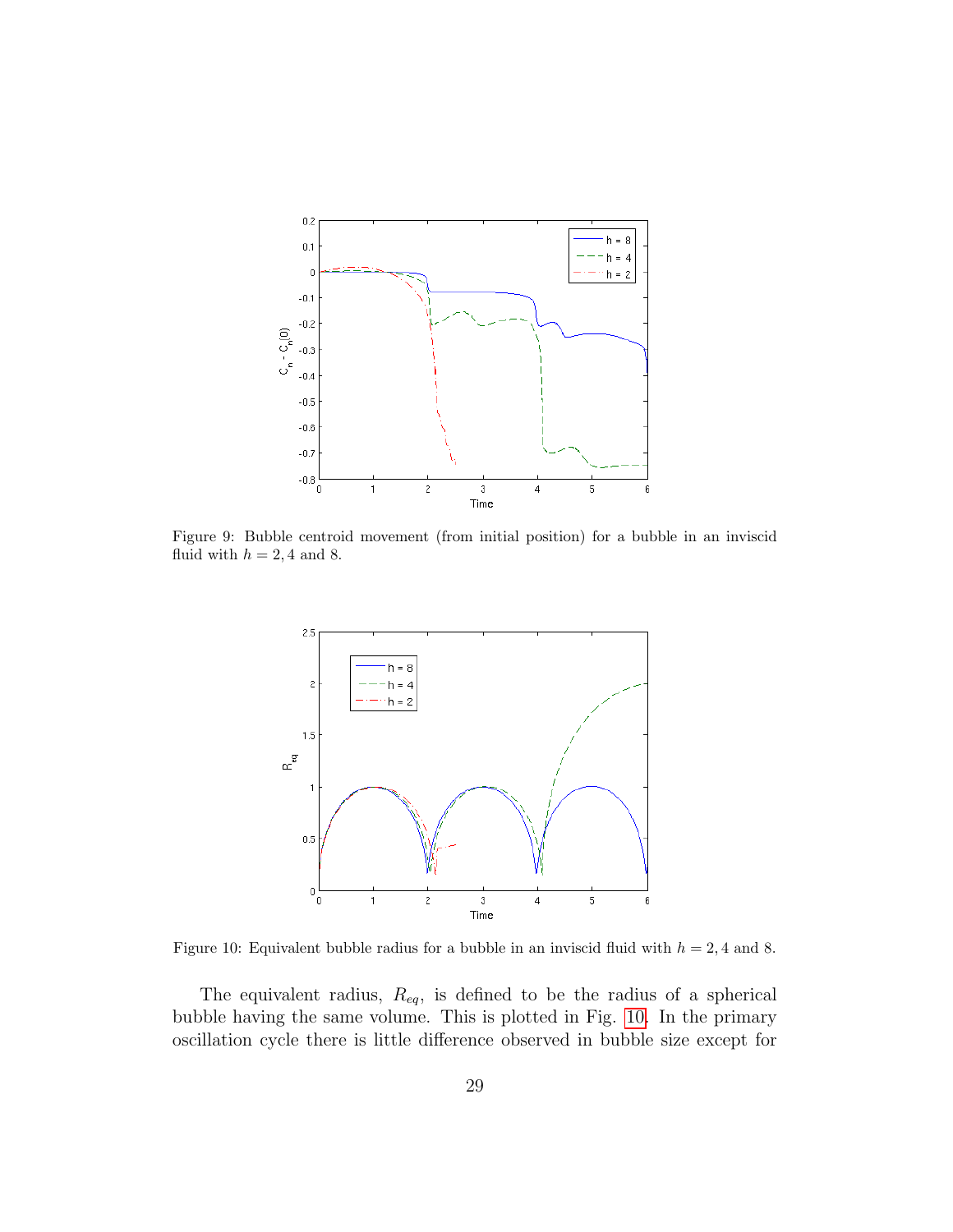a slight increase in the oscillation period as h is decreased. For  $h = 8$  the stable oscillations between  $R_{eq} = R_0$  and  $R_{eq} = 1$  continue for the entire simulation, as expected. Similar oscillations occur for the case  $h = 4$  until the third growth phase at  $t \approx 4$  when the bubble grows to a size of  $R_{eq} \approx 2$ . This growth occurs during the toroidal phase and may be a result of numerical errors occuring due to the very high jet velocities occuring before impact in this case (see Fig. [14\)](#page-32-0).

When  $h = 2$ , jet impact occurs near minimum bubble volume at  $t \approx 2$ . This is a very violent event involving high velocities and a change in topology, resulting in strong instabilities in the toroidal bubble surface. It is not clear to what extent these instabilities are numerical, however, care is taken to minimise spurious velocities by using a small time step and small mesh size on the bubble surface. As the bubble grows the surface becomes smoother which can be seen in Fig. [11](#page-30-0) in which snapshots of the bubble surface are plotted.

<span id="page-30-0"></span>

Figure 11: Reexpansion of bubble after transition to a toroidal form for  $h = 2$ .

Due to the bubble expansion, the aperture of the torus shrinks until the bubble 'reconnects' into a singly-connected form as shown in Fig. [12.](#page-31-0) Another liquid jet then forms, eventually impacting the rigid wall directly (Fig. [13\)](#page-32-1). At this instant, parts of the bubble surface are very close to the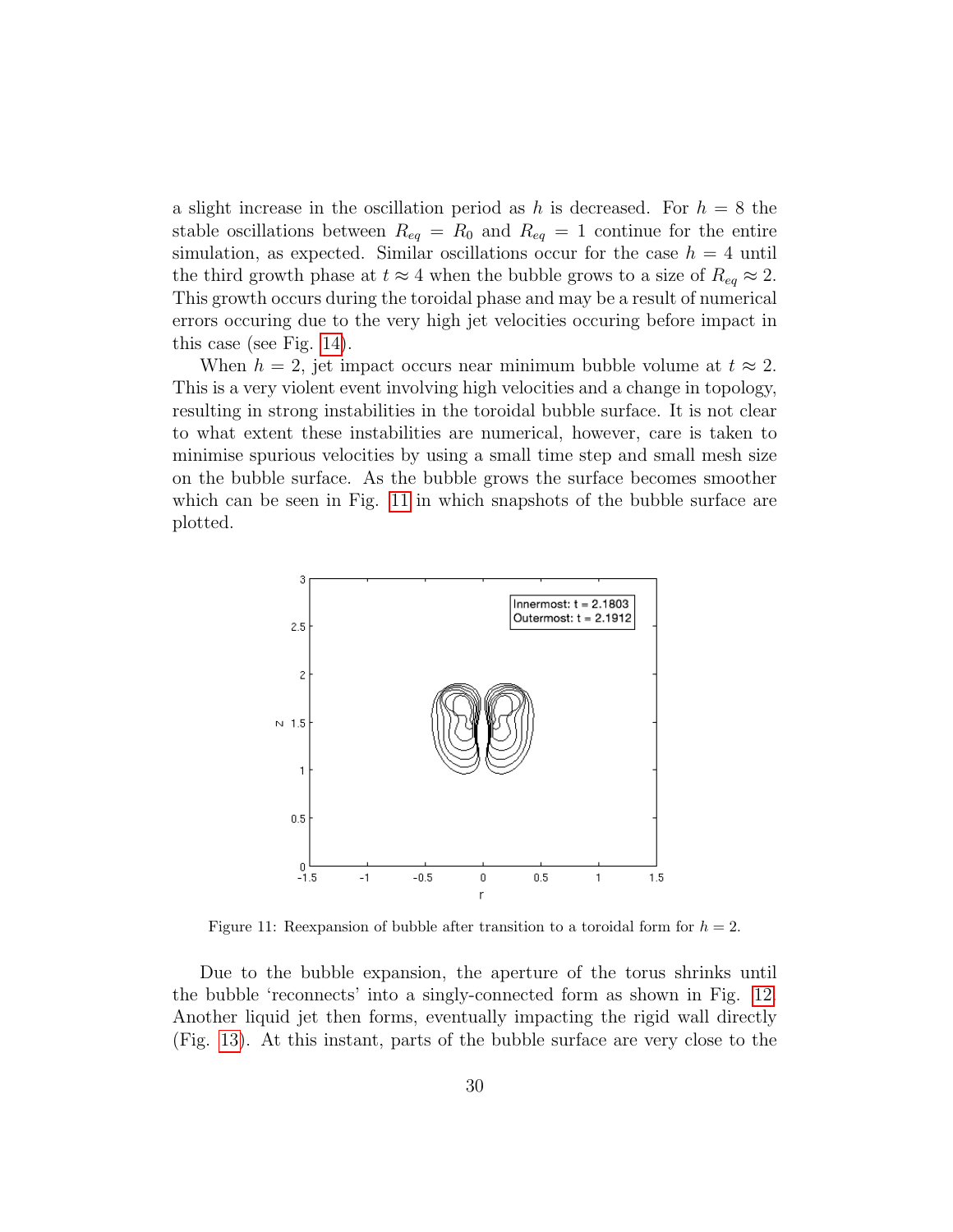rigid wall resulting in the formation of a very thin fluid film near the wall. This leads to the onset of instabilities and eventually to the termination of the simulation. To combat this, the numerical scheme could be modified to allow the bubble to adhere to the boundary as in Ni et al. [\[32\]](#page-46-11). This is left for future work.

<span id="page-31-0"></span>

Figure 12: Second singly connected phase after reconnection for  $h = 2$ .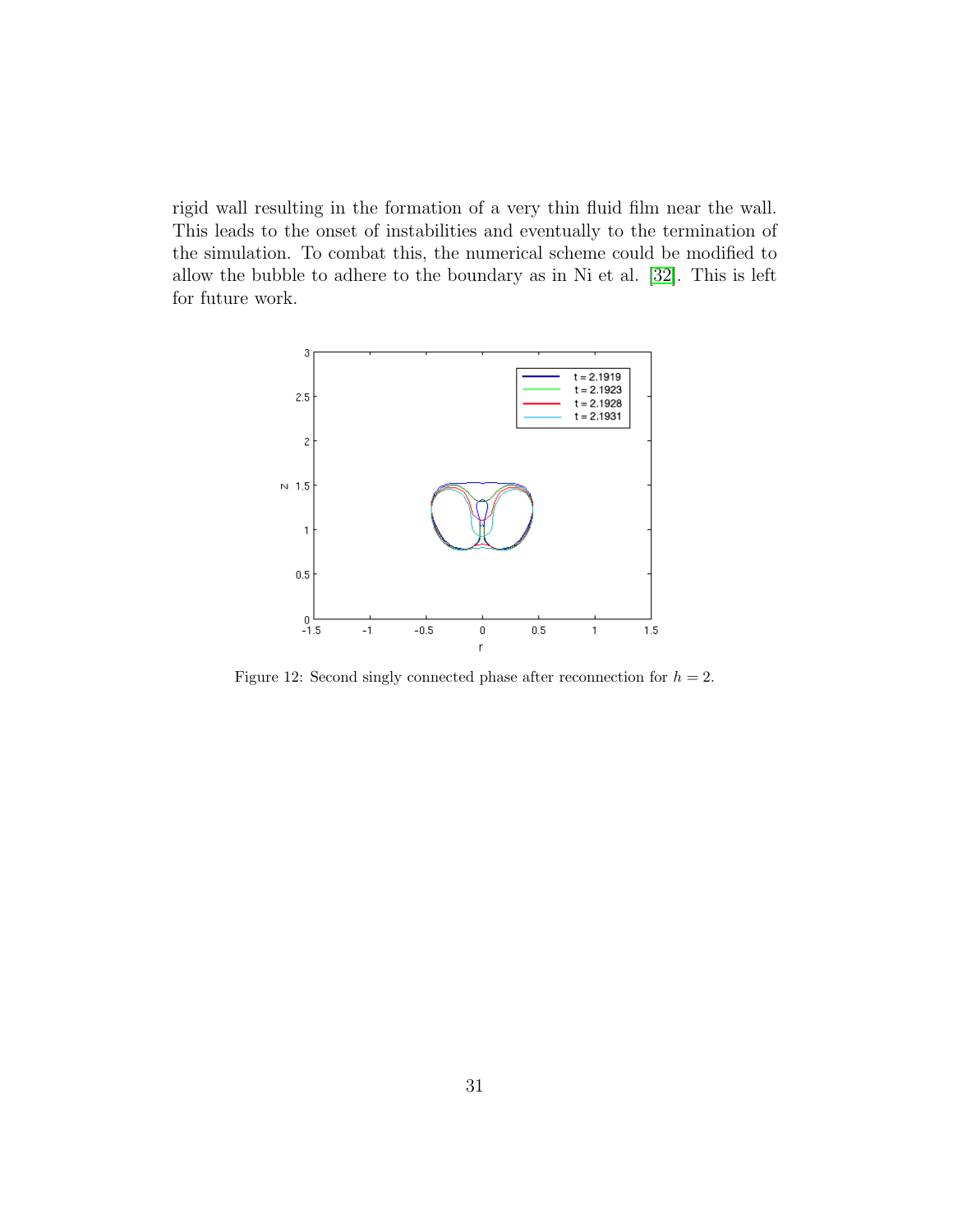<span id="page-32-1"></span>

Figure 13: Second toroidal phase for  $h = 2$ .

<span id="page-32-0"></span>

Figure 14: Jet velocities (at node 1) for a bubble in an inviscid fluid with  $h = 2, 4$  and 8.

Very high jet velocities are observed near bubble minimum volume for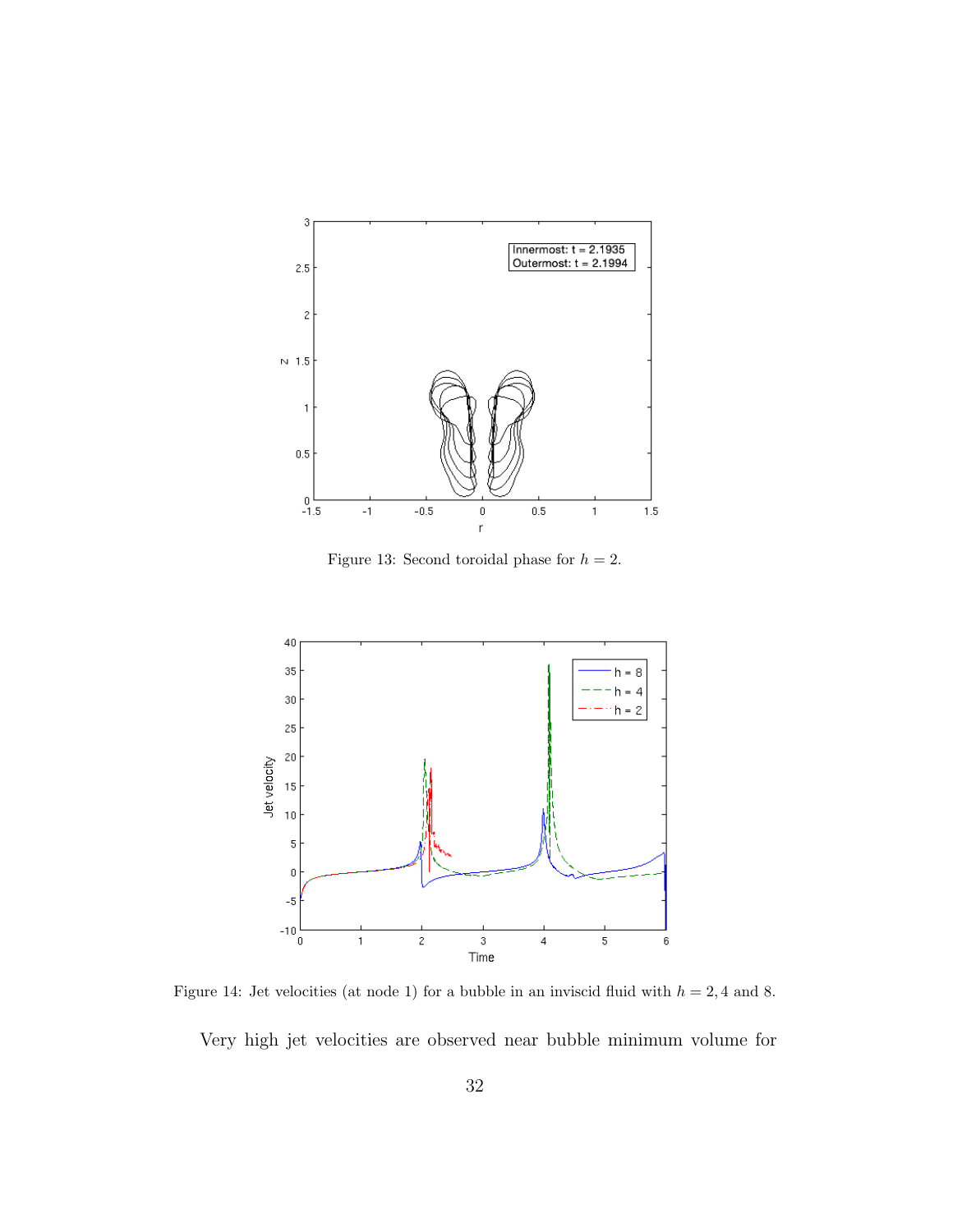all the cases considered here (see Fig. [14\)](#page-32-0). The internal gas of the bubble becomes compressed as it shrinks to its minimum volume causing high pressures that are transmitted to the rigid wall. Dimensionless variables are used to produce all the plots (see  $(22)$ ). Jet velocities as high as  $350 \text{m/s}$  also occur. High velocity liquid jets have also been shown to potentially damage even strong engineering surfaces.

Qualitatively, these results are in agreement with those obtained in previous studies such as Wang et al. [\[44\]](#page-48-2). In Wang et al. [\[44\]](#page-48-2), however, jet velocities and other quantities are only shown up until jet impact; possibly due to the instabilities present in the toroidal phase which create numerical difficulties when computing jet velocities and pressures.

#### 7.3. Effects of Viscoelasticity

As described in Section 2.2, fluid rheology is introduced approximately through the dynamic boundary condition at the bubble surface given by Eq. [11.](#page-9-3) In the non-dimensionalised equations, the viscous and viscoelastic properties of the fluid are quantified in terms of the Reynolds (Re) and Deborah (De) numbers.

#### 7.3.1. Effect of Initial Stand-Off Distance

For a bubble in an Oldroyd-B fluid with  $Re = 5$  and  $De = 1$ , the effect of the initial stand-off distance is shown in Figs. [15](#page-34-0) - [19.](#page-37-0) Compared to the inviscid fluid, the bubble centroid does not vary as much (for similar values of h) due to the retarding effect of fluid viscosity on bubble wall velocities. Considering the case  $h = 2$ , however, a large rebound away from the wall is observed as the bubble expands at  $t \approx 2$  and  $t \approx 4$ . This is due to fluid elasticity and a build up of extra stress as the bubble collapses which is not present in the inviscid case.

Fig. [16](#page-34-1) shows the evolution of the equivalent radius for the same parameters as Fig. [15.](#page-34-0) The maximum radius achieved at each oscillation decreases over time due to viscous dissipation, although little difference is observed for the different values of h considered; other than the slight lengthening of the period of oscillation which was also observed in the inviscid case.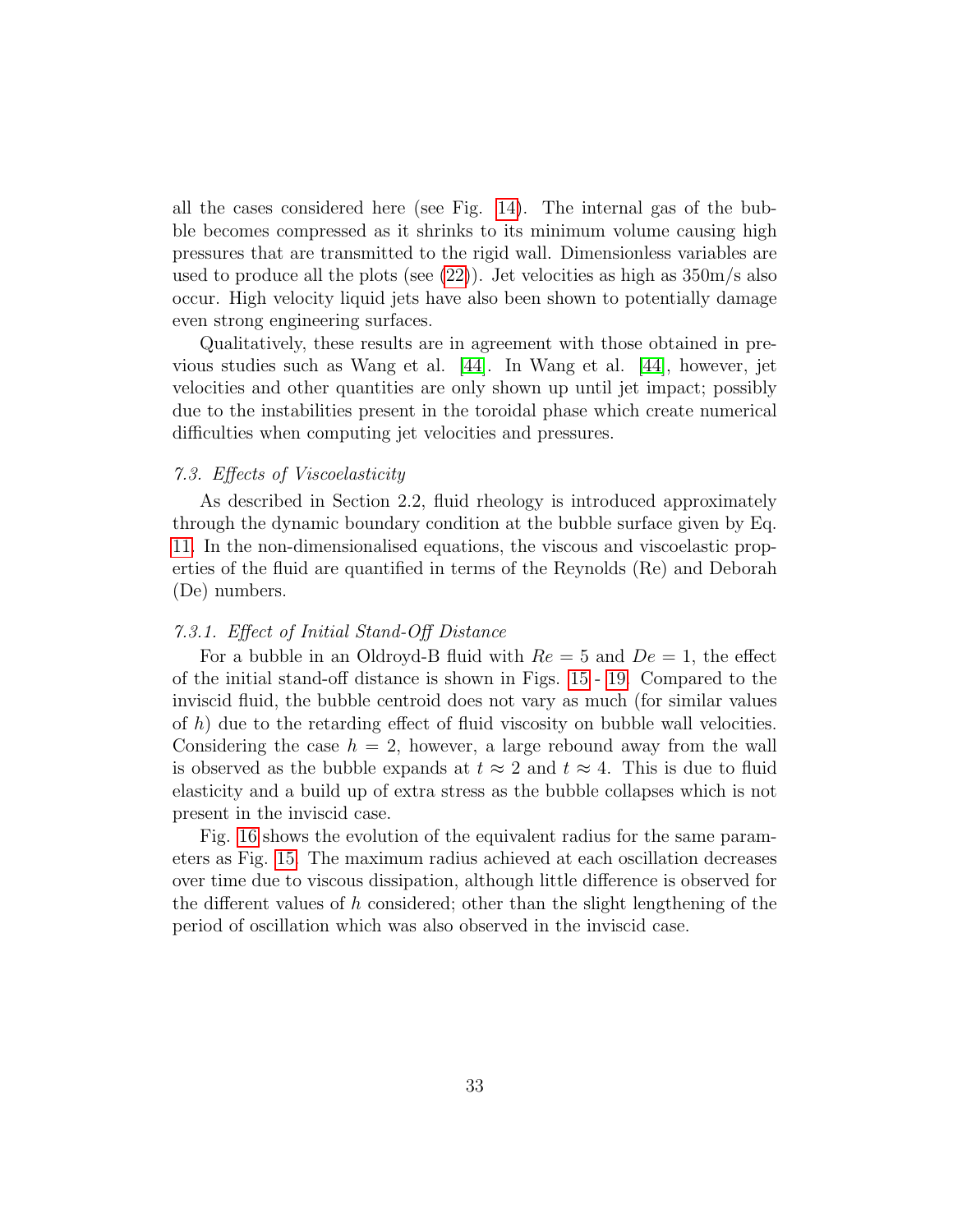<span id="page-34-0"></span>

<span id="page-34-1"></span>Figure 15: Bubble centroid movement (from initial position) for a bubble in an Oldroyd-B fluid with  $Re = 5$ ,  $De = 1$  and  $h = 1, 2$  and 4.



Figure 16: Equivalent radius for a bubble in an Oldroyd-B fluid with  $Re = 5$ ,  $De = 1$  and  $h = 1, 2$  and 4.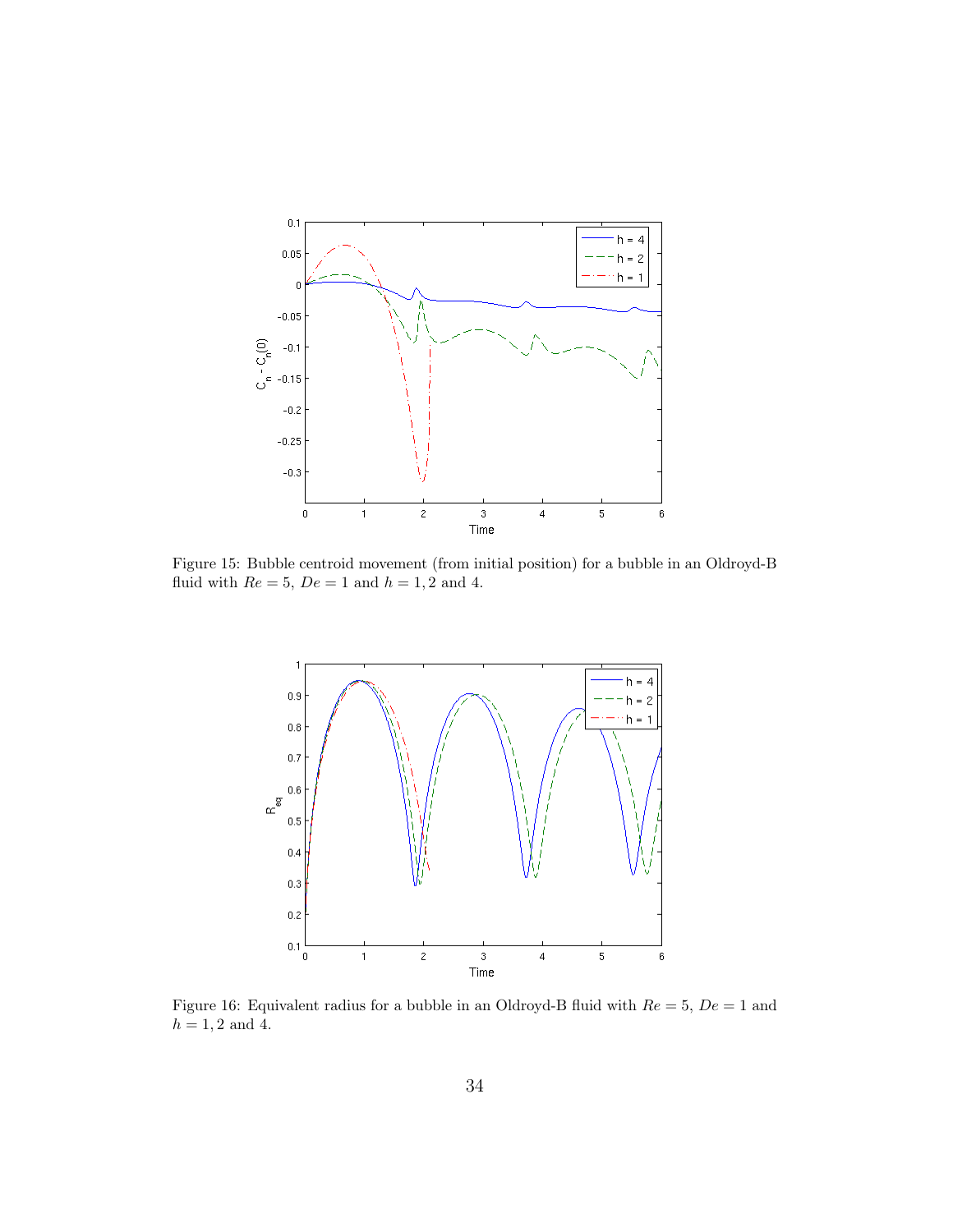The jet velocities of the bubble wall are shown in Fig. [17.](#page-35-0) The maximum velocity decreases with decreasing  $h$ . The jet velocities are significantly lower than those observed in the inviscid case due to the effects of fluid viscosity. As a result, jet impact (and transition to a toroidal form) does not occur for any of these cases, despite the presence of the rigid boundary.

<span id="page-35-0"></span>

Figure 17: Jet velocity for a bubble in an Oldroyd-B fluid with  $Re = 5$ ,  $De = 1$  and  $h = 1, 2$  and 4.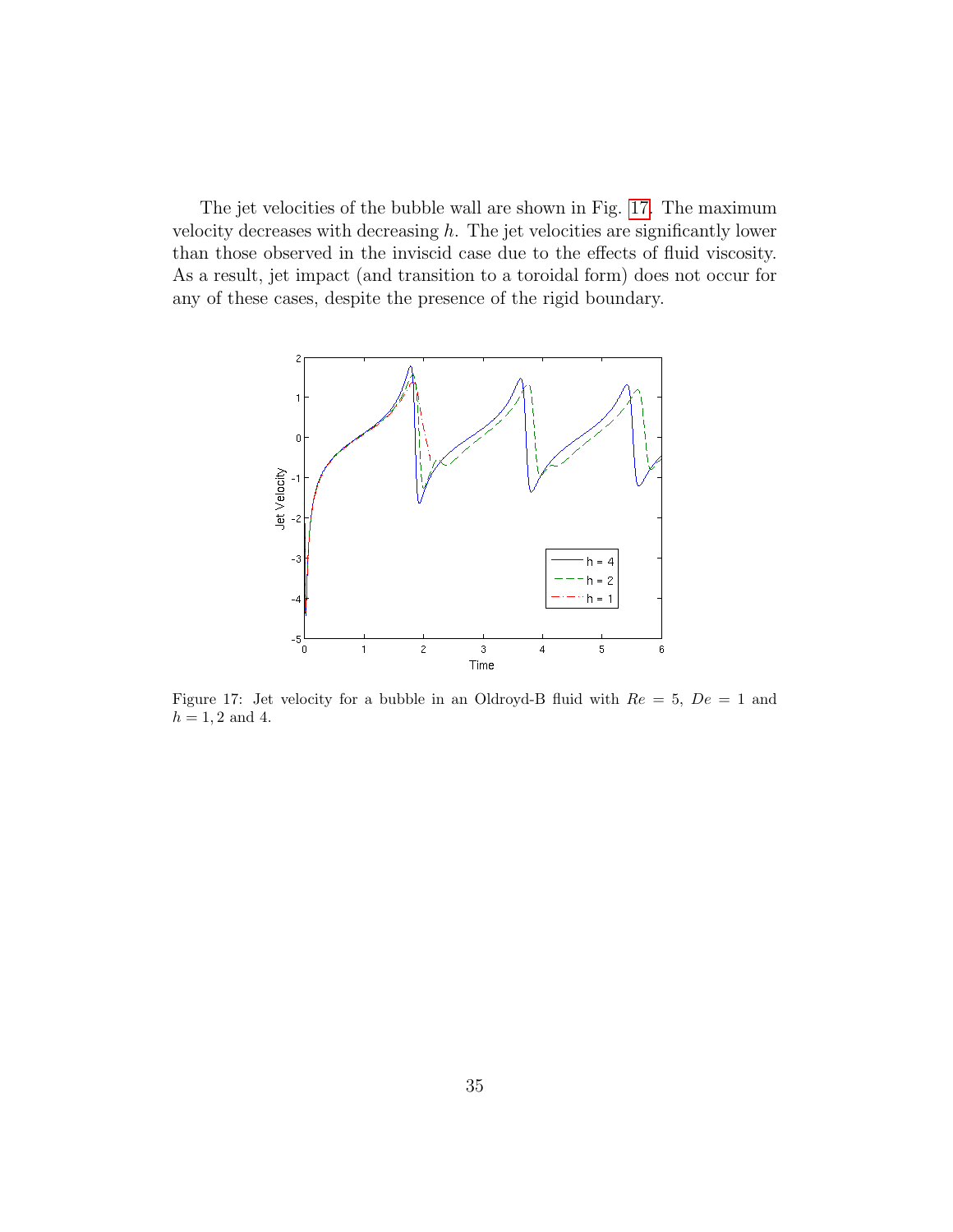

Figure 18: Snapshots of the bubble surface in time for bubble in an Oldroyd-B fluid with  $Re = 5, De = 1$  and  $h = 1$ .

#### 7.3.2. Effect of Fluid Viscosity and Fluid Elasticity

The Reynolds number represents the relative importance of inertial and viscous effects. In this section the Reynolds number is varied to investigate its impact on the bubble dynamics. In Figs. [19](#page-37-0)- [20](#page-38-0) the parameters  $h = 2$ ,  $De = 0.5$  are fixed.

The centroid position over time for each case is plotted in Fig. [19.](#page-37-0) As noted in the previous section, viscosity has a retarding effect on the fluid velocities and thus centroid movement is markedly reduced for low Reynolds numbers. In the case  $Re = 1$  the viscous forces completely dominate the inertial forces and almost no translation towards the rigid wall is observed.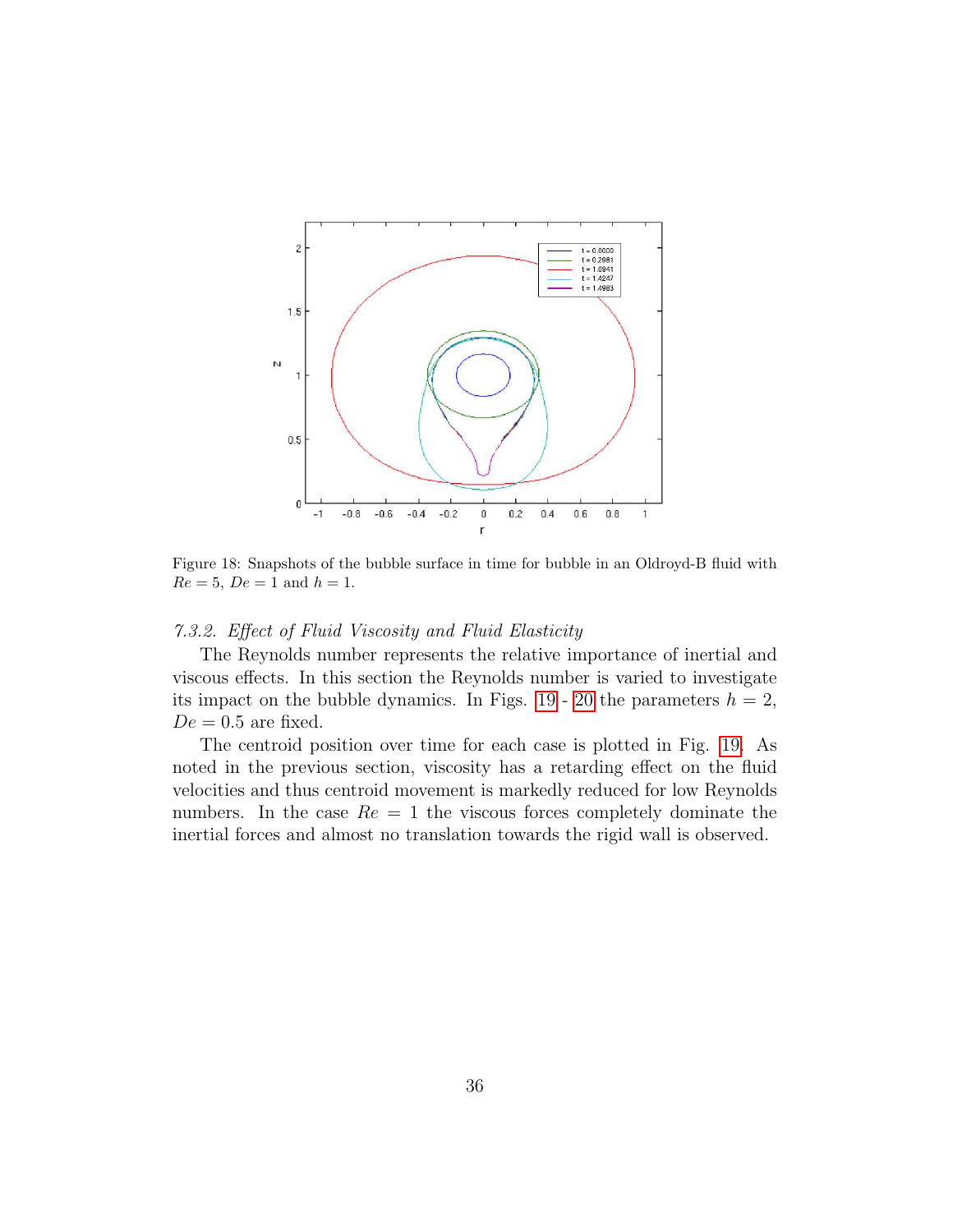<span id="page-37-0"></span>

Figure 19: Bubble centroid position for the cases  $h = 2$ ,  $De = 0.5$  and  $Re = 1, 5$  and 10.

The inhibitive effect of fluid viscosity is also shown in Fig. [20](#page-38-0) in which the jet velocities (velocities at node 1) are plotted. In each of the cases shown the bubble undergoes stable oscillations and will reach an equilibrium radius if the simulation is performed for long enough. An increase in  $Re$  results in larger velocities.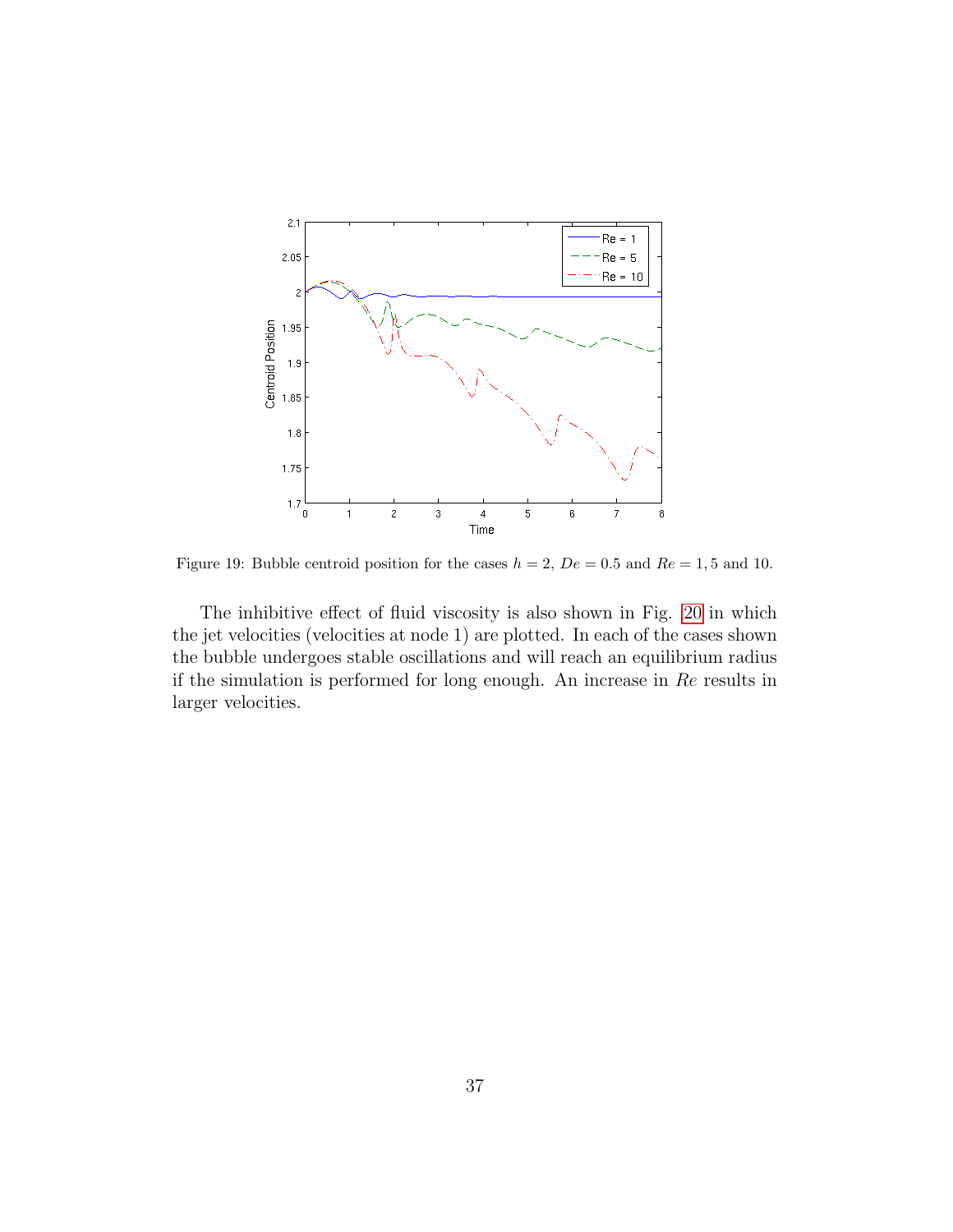<span id="page-38-0"></span>

Figure 20: Jet velocities for the cases  $h = 2$ ,  $De = 0.5$  and  $Re = 1, 5$  and 10.

In the next set of results the value of  $De$  is increased to 10. In Figs. [21](#page-39-0) -[22](#page-39-1) predictions of bubble dynamics are shown for  $h = 2$ ,  $Re = 1, 5$  and 10 and  $De = 10$ . The same trends as the previous results for  $De = 0.5$  are observed with a decrease in viscosity (i.e. increasing  $Re$  from 1 to 10) resulting in more translational movement, higher velocities and higher pressures produced at the rigid wall. For  $De = 10$ , however, the elastic effects of the fluid are more dominant and can negate the viscous effects. With  $De = 10$  for both cases  $Re = 5$  and  $Re = 10$  a liquid jet forms, eventually impacting on the far side of the bubble in a similar manner to the inviscid case with  $h = 2$ . The erratic oscillations in jet velocities present in Fig. [22](#page-39-1) occur when the bubble is toroidal in form in a similar manner to the inviscid case although the instabilities are less pronounced due to the stabilising effect of fluid viscosity and the lower velocities.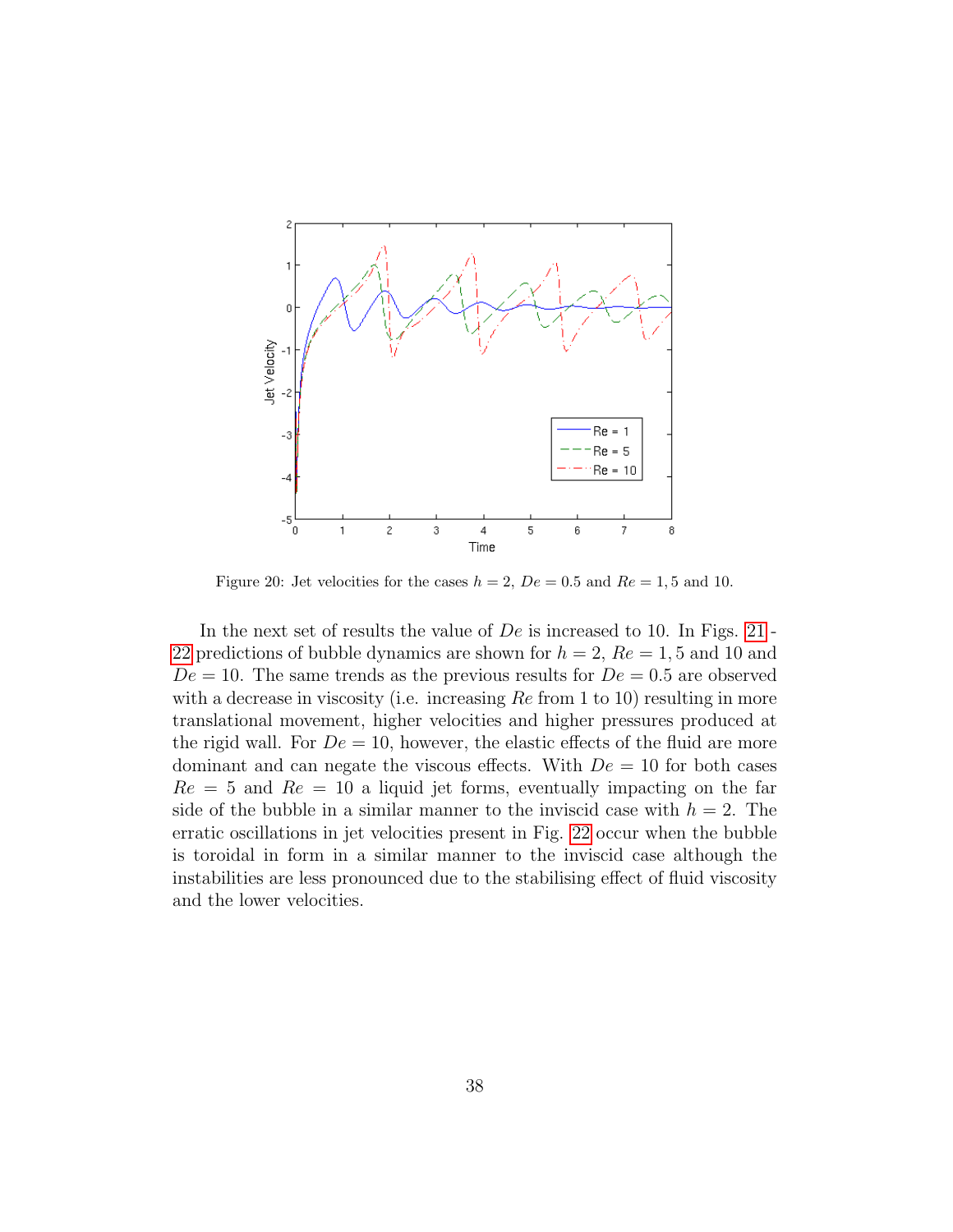<span id="page-39-0"></span>

<span id="page-39-1"></span>Figure 21: Bubble centroid position for the cases  $h = 2$ ,  $De = 10$  and  $Re = 1, 5$  and 10.



Figure 22: Jet velocities for the cases  $h = 2$ ,  $De = 10$  and  $Re = 1, 5$  and 10.

Bubble surfaces for the case  $Re = De = 10$  and  $h = 2$  are shown in Figs.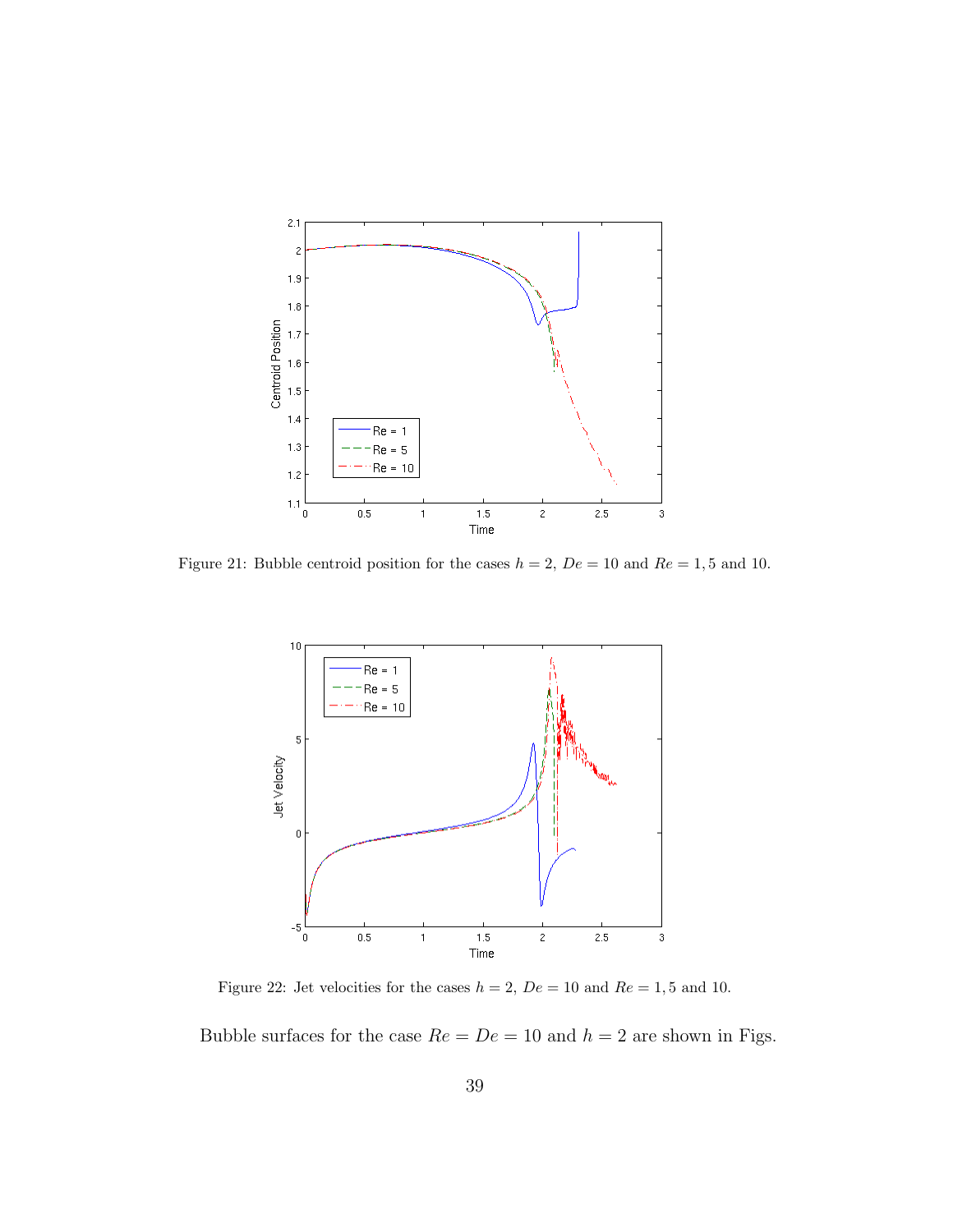[23](#page-40-0)- [25.](#page-41-0) Fig. [23](#page-40-0) shows the first singly-connected phase with the formation of the liquid jet. The viscoelasticity of the fluid in this case only has an effect near the end of collapse. The centre of the bubble is thinner than in the inviscid case with two 'lobes' forming either side of a disc-like region. The bubble is still shrinking as jet impact occurs in this case. The rest of the collapse phase is shown in Fig. [24](#page-41-1) in toroidal form. Due to the very thin centre of the bubble and fluid elasticity the eye of the torus grows rapidly with the centre of the bubble pulled outwards. The bubble then expands due to its contents, as shown in Fig. [25.](#page-41-0)

<span id="page-40-0"></span>

Figure 23: First singly-connected phase for parameters  $h = 2$ ,  $Re = De = 10$ .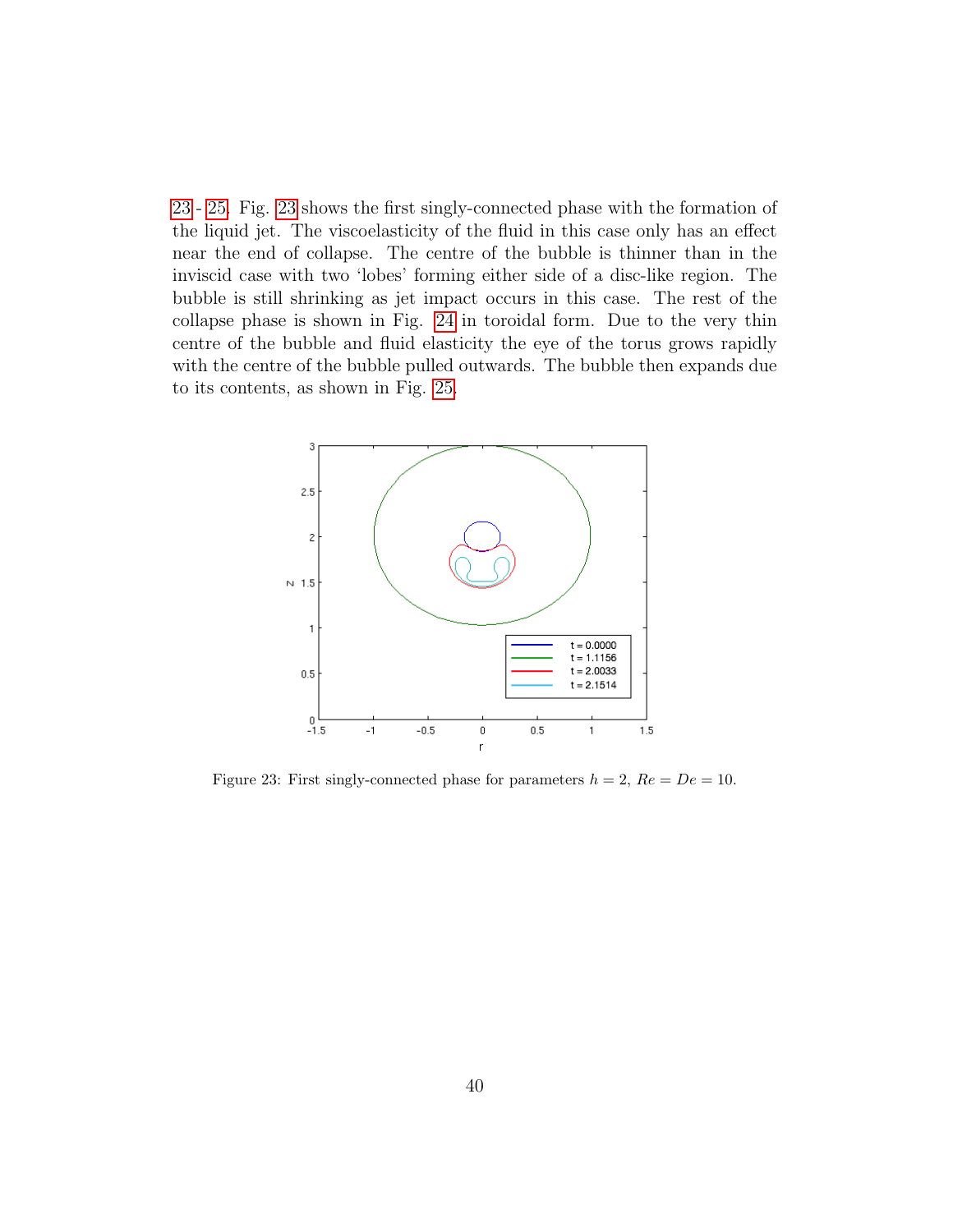<span id="page-41-1"></span>

<span id="page-41-0"></span>Figure 24: Collapse phase in toroidal form for parameters  $h = 2$ ,  $Re = De = 10$ . Initial (outer) and final (inner) times are  $t \approx 2.101$  and  $t \approx 2.148$ , respectively.



Figure 25: Growth phase in toroidal form for parameters  $h = 2$ ,  $Re = De = 10$ . Initial (inner) and final (outer) times are  $t\approx 2.148$  and  $t\approx 2.415,$  respectively.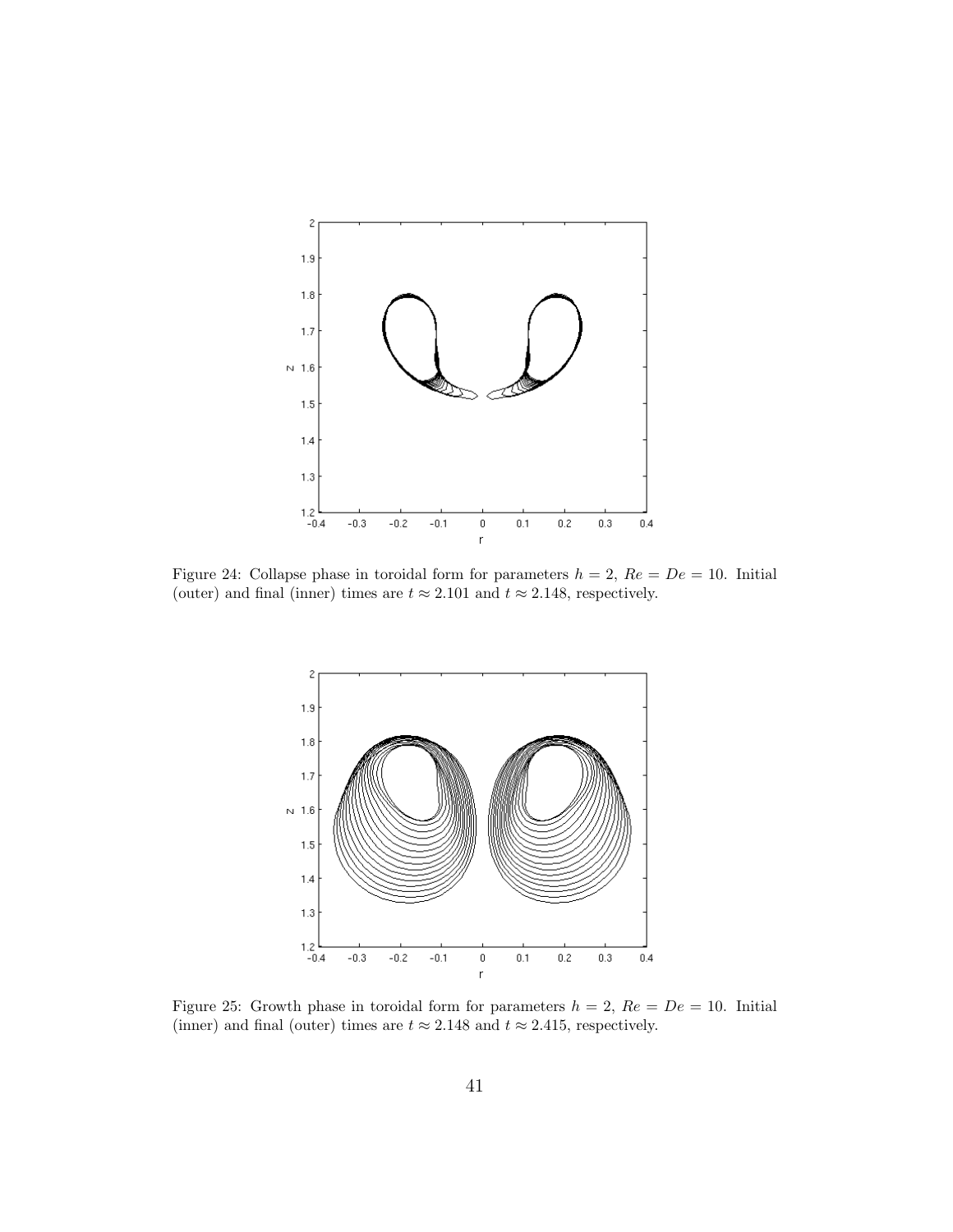#### 8. Conclusions

A new, non-singular boundary element method for cavitation bubbles has been developed. By reformulating the boundary integral equation, the singularities present due to the Green's function are removed at the outset. By considering a spherical bubble in an infinite fluid, numerical comparisons are made between the standard and non-singular BEM formulations. The instabilities present in the standard BEM are found to be almost completely removed by the new, non-singular formulation since near-singular behaviour no longer occurs when nodes are too close together. A quintic spline discretisation is found to be more accurate than cubic splines, albeit at a slight increase in computational time. For a fixed number of nodes the computational time is approximately doubled for a quintic spline discretisation (108s for  $N = 32$  on a standard desktop computer). However, the corresponding error is reduced by at least two orders of magnitude. For more details, the reader is referred to Chapter 3 of the thesis of Walters /citeMWPHD15.

The new non-singular boundary element method is then used to study the dynamics of an initially spherical, gas-filled bubble in an Oldroyd-B fluid near a rigid wall. The diminishing effect of viscoelasticity on jet velocities and pressures has been shown experimentally by Williams et al. [\[45\]](#page-48-3) as well as numerically, by Lind and Phillips [\[27\]](#page-46-4), for a material Maxwell model. The dynamics are largely governed by the relative values of the Reynolds and Deborah numbers, though, and jet impact can occur if fluid elasticity is sufficiently high.

If a liquid jet does form for a bubble in an Oldroyd-B fluid the bubble topology at jet impact can be quite distinct from the corresponding Newtonian case. The jet can be considerably broader with the formation of 'lobes' either side of a thin disc-like centre. In the subsequent motion of the bubble following the formation of a toroidal bubble, the bubble rebounds and can move away from the wall. As a result, negative pressures occur at the rigid wall which is a feature not observed for a bubble in an inviscid fluid. A decrease in viscosity also leads to higher velocities and pressures produced, demonstrating a potential reduction of damage to nearby surfaces due to the bubble oscillations.

#### Acknowledgements

This research was supported through a PhD studentship funded by Cardiff School of Mathematics. We would like to thank Dr. S.J. Lind for providing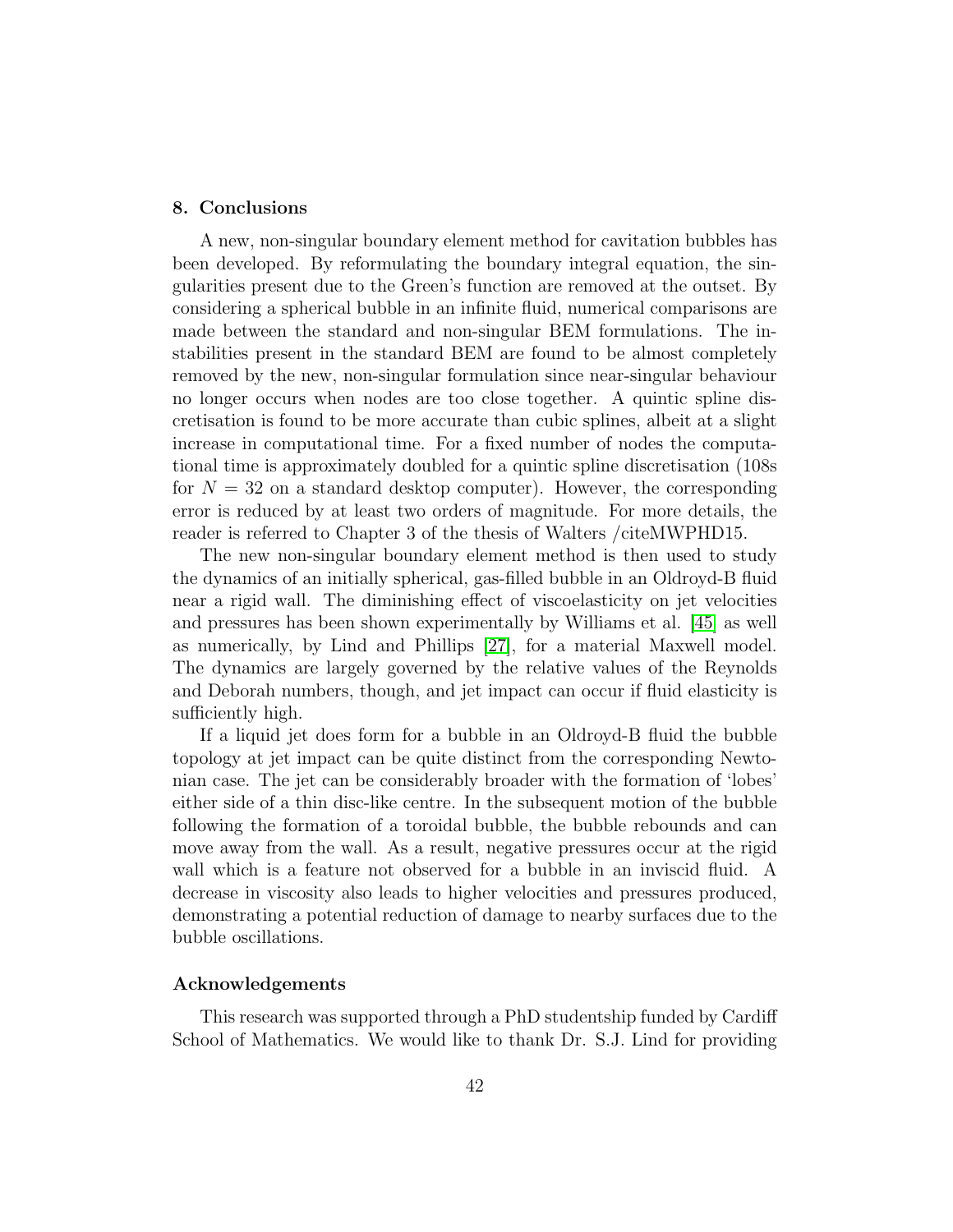his BEM code which provided the basis for comparisons between the nonsingular and standard BEM formulations. The authors would also like to thank the reviewers for their constructive comments which have improved the manuscript.

### AppendixA. Choice of function for non-singular BEM

The functions  $f_i$   $(i = 1, ..., N + 1)$  in [\(33\)](#page-13-2) must satisfy the following conditions

$$
\nabla^2 f_i(r, z) = 0, \text{ in } \Omega,
$$
\n(A.1)

<span id="page-43-2"></span><span id="page-43-1"></span><span id="page-43-0"></span>
$$
f_i(r_i, z_i) = 0,\tag{A.2}
$$

$$
\frac{\partial f_i}{\partial n}(r_i, z_i) = 1,\tag{A.3}
$$

<span id="page-43-3"></span>
$$
\frac{\partial f_i}{\partial z}(r,0) = 0.\tag{A.4}
$$

A particular solution to Laplace's equation [\(A.1\)](#page-43-0) is

<span id="page-43-6"></span>
$$
f_i(r, z) = A + \frac{B}{|\mathbf{x} - \mathbf{x}_D|} + \frac{C}{|\mathbf{x} - \mathbf{x}_D'|},
$$
(A.5)

where A, B, C are constants and  $\mathbf{x} = (r \cos \theta, r \sin \theta, z)$ . The points  $\mathbf{x}_D =$  $(0,0,z_D)$  and  $\mathbf{x}'_D = (0,0,z'_D)$  do not lie in the bubble. Eqn. [\(A.2\)](#page-43-1) implies

<span id="page-43-4"></span>
$$
A = -\frac{B}{|\mathbf{x}_i - \mathbf{x}_D|} - \frac{C}{|\mathbf{x}_i - \mathbf{x}_D'|}.
$$
 (A.6)

Differentiating  $f_i$  then gives

$$
\frac{\partial f_i}{\partial n} = -B\frac{\sigma}{\rho^3} - C\frac{\sigma'}{\rho'^3}
$$
 (A.7)

with

$$
\rho \equiv \sqrt{r^2 + (z - z_d)^2}, \quad \rho' \equiv \sqrt{r^2 + (z + z_d)^2}, \tag{A.8}
$$

$$
\sigma \equiv rn_r + (z - z_d)n_z, \quad \sigma \equiv rn_r + (z + z_d)n_z, \tag{A.9}
$$

Condition [\(A.3\)](#page-43-2) gives

<span id="page-43-5"></span>
$$
- B \frac{\sigma_i}{\rho_i^3} - C \frac{\sigma_i'}{\rho_i'^3} = 1.
$$
 (A.10)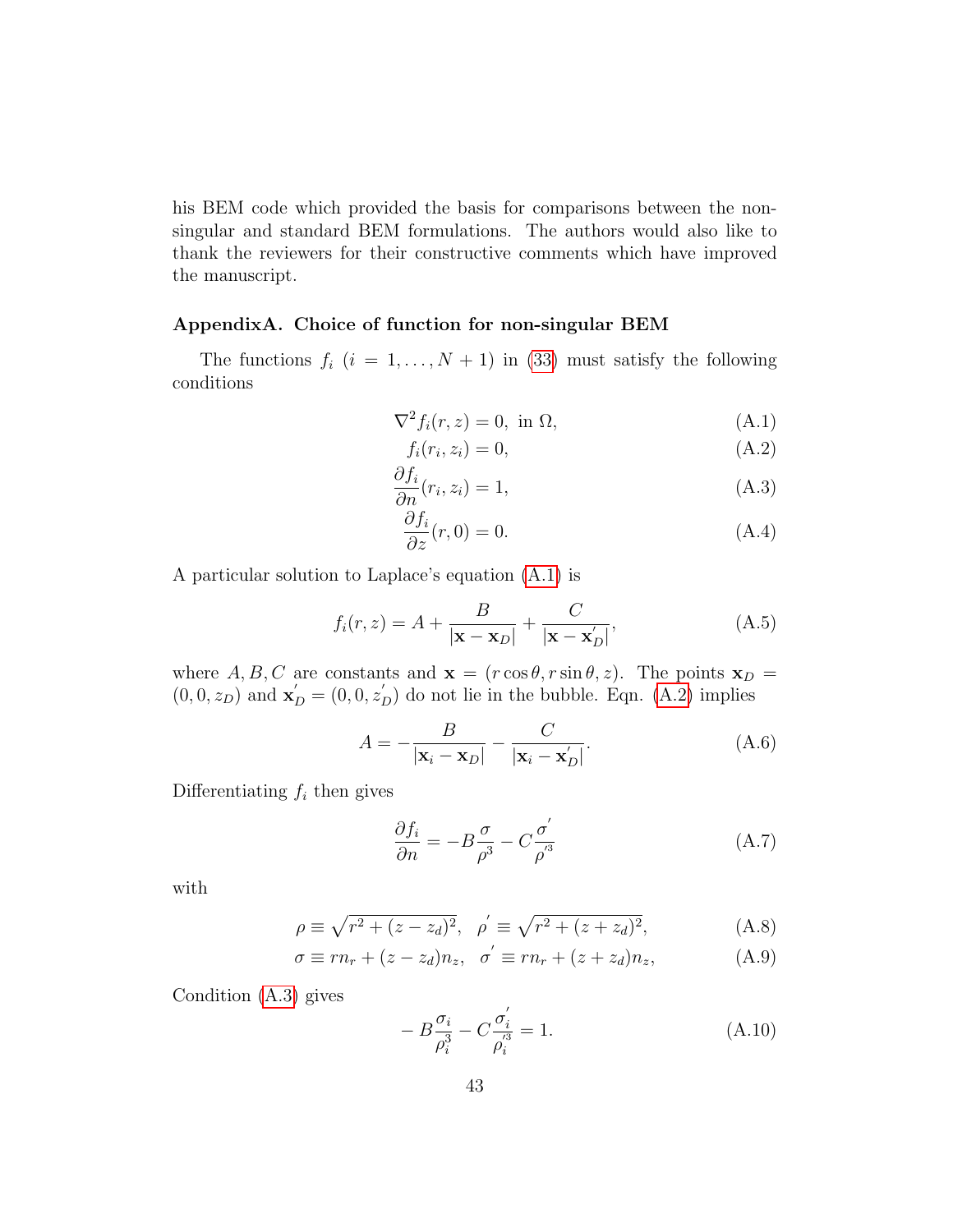The final condition [\(A.4\)](#page-43-3) leads to following relation

$$
\frac{Bz_D}{(r^2 + z_D^2)^{3/2}} + \frac{Cz_D'}{(r^2 + z_D'^2)^{3/2}} = 0,
$$
\n(A.11)

which has a solution

<span id="page-44-8"></span>
$$
z'_{D} = -z_{D}, \quad B = C.
$$
 (A.12)

Finally, solving Eqns  $(A.6)$ ,  $(A.10)$  and  $(A.12)$  for A, B and C and substituting them into  $(A.5)$  yields the expression for  $f_i$ 

$$
f_i(\mathbf{p}) = -\frac{\rho_i^3 \bar{\rho}_i^3}{\bar{\rho}_i^3 \sigma_i + \rho_i^3 \bar{\sigma}_i} \left[ \left( \frac{1}{\rho} - \frac{1}{\rho_i} \right) + \left( \frac{1}{\bar{\rho}} - \frac{1}{\bar{\rho}_i} \right) \right]. \tag{A.13}
$$

#### References

- <span id="page-44-6"></span>[1] G. K. Batchelor. An Introduction to Fluid Dynamics. Cambridge University Press, London, 1967.
- <span id="page-44-0"></span>[2] T. B. Benjamin and A. T. Ellis. The collapse of cavitation bubbles and the pressures thereby produced against solid boundaries. Phil. Trans. R. Soc. Lond, 1966.
- <span id="page-44-4"></span>[3] J. P. Best. The formation of toroidal bubbles upon the collapse of transient cavities. J. Fluid Mec. A., 251:79–107, 1993.
- <span id="page-44-1"></span>[4] J. R. Blake. The Kelvin impulse: Application to cavitation bubble dynamics. J. Austral. Math. Soc., 30:127–146, 1988.
- <span id="page-44-2"></span>[5] J. R. Blake, B. B. Taib, and G. Doherty. Transient cavities near boundaries. Part 1. Rigid boundary. J. Fluid Mech., 170:479–497, 1986.
- <span id="page-44-3"></span>[6] J. R. Blake, B. B. Taib, and G. Doherty. Transient cavities near boundaries. Part 2. Free surface. J. Fluid Mech., 181:197–212, 1987.
- <span id="page-44-5"></span>[7] C. E. Brennen. Cavitation and Bubble Dynamics. Oxford University Press, Oxford, 1995.
- <span id="page-44-7"></span>[8] E. A. Brujan. The equation of bubble dynamics in a compressible linear viscoelastic liquid. J. Fluid Dyn. Res., 29:287–294, 2001.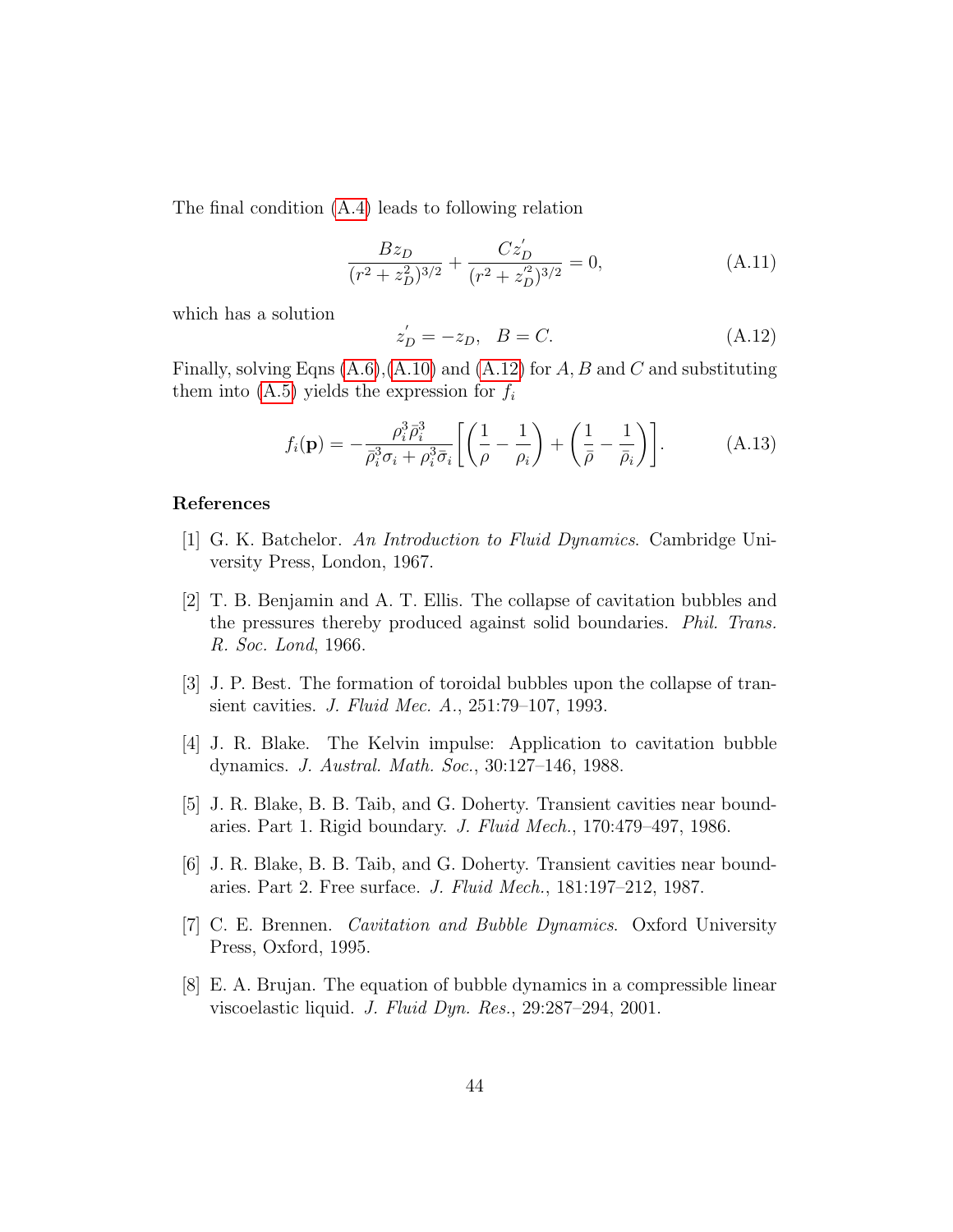- <span id="page-45-0"></span>[9] E. A. Brujan. Cardiovascular cavitation. Med. Eng. Phys., 31:742–751, 2009.
- <span id="page-45-6"></span>[10] E. A. Brujan, T. Ikeda, and Y. Matsumoto. Dynamics of ultrasoundinduced cavitation bubbles in non-Newtonian liquids and near a rigid boundary. Phys. Fluids, 16:2402, 2004.
- <span id="page-45-5"></span>[11] E. A. Brujan, G. S. Keen, A. Vogel, and J. R. Blake. the final stage of the collapse of a cavitation bubble close to a rigid boundary. Phys. Fluids, 14:85–92, 2002.
- <span id="page-45-1"></span>[12] G. Chahine and A. Bovis. Pressure field generated by nonspherical bubble collapse. J. Fluids Eng., 105:356–362, 1983.
- <span id="page-45-7"></span>[13] G. Chahine and A. Bovis. Pressure field generated by nonspherical bubble collapse. J. Fluids Eng., 105:356–362, 1983.
- <span id="page-45-2"></span>[14] L. Guerri, G. Lucca, and A. Prosperetti. A numerical method for the dynamics of non-spherical cavitation bubbles. In Proc. 2nd Int. Colloq. on drops and bubbles, page 175, 1981.
- <span id="page-45-10"></span>[15] C. Hastings. Approximations for Digital Computers. Princeton University Press, Princeton, N.J., 1995.
- <span id="page-45-4"></span>[16] E. Johnsen and T. Colonius. Numerical simulations of non-spherical bubble collapse. J. Fluid Mech.,  $629:231\hat{a}$ Å $S=262$ , 2009.
- <span id="page-45-8"></span>[17] D. D. Joseph, T. Funada, and J. Wang. Potential Flows of Viscous and Viscoelastic Liquids. Cambridge University Press, Cambridge, 2007.
- <span id="page-45-9"></span>[18] D. D. Joseph and T. Y. Liao. Potential flows of viscous and viscoelastic fluids. J. Non-Newtonian Fluid Mech., 265:1–23, 1994.
- <span id="page-45-3"></span>[19] E. Klaseboer and B. C. Khoo. An oscillating bubble near an elastic material. J. Appl. Phys., 96:5808–5818, 2004.
- <span id="page-45-11"></span>[20] E. Klaseboer, Q. Sun, and D. Chan. Non-singular boundary integral methods for fluid mechanics applications. J. Fluid Mech., 696:468–478, 2012.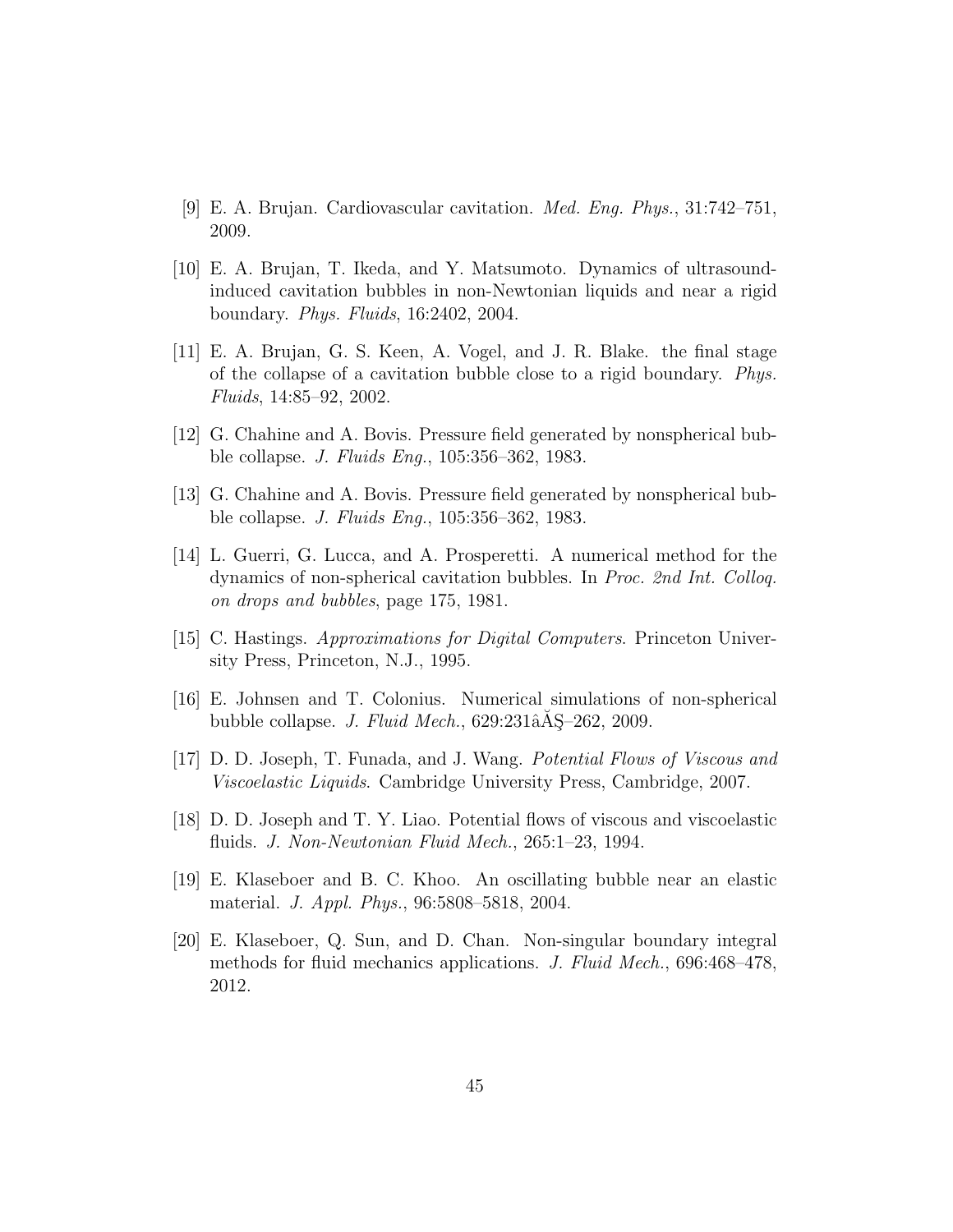- <span id="page-46-6"></span>[21] E. Klaseboer, C. Turangan, S. W. Fong, T. G. Liu, K. C. Hung, and B. C. Khoo. Dimulations of pressure pulse-bubble interaction using boundary element method. Comput. Meth. Appl. Mech. Engrg., 195:4287–4302, 2006.
- <span id="page-46-9"></span>[22] W. Lauterborn. Cavitation bubble dynamics - new tools for an intricate problem. Appl. Sci. Res., 38:165–178, 1982.
- <span id="page-46-2"></span>[23] W. Lauterborn and H. Bolle. Experimental investigations of cavitationbubble collapse in the neighbourhood of a solid boundary. J. Fluid Mech., 72:391–399, 1975.
- <span id="page-46-10"></span>[24] S. C. Li, editor. Cavitation of Hydraulic Machinery, London, 2000. Imperial College Press.
- <span id="page-46-5"></span>[25] S. J. Lind. A Numerical Study of the Effect of Viscoelasticity on Cavitation and Bubble Dynamics. PhD thesis, Cardiff University, 2010.
- <span id="page-46-8"></span>[26] S. J. Lind and T. N. Phillips. Spherical bubble collapse in viscoelastic fluids. J. Non-Newtonian Fluid Mech, 165, 2010.
- <span id="page-46-4"></span>[27] S. J. Lind and T. N. Phillips. The influence of viscoelasticity on the collapse of cavitation bubbles near a rigid boundary. Theor. Comp. Fluid Dyn., 26(1-4):245–277, 2012.
- <span id="page-46-7"></span>[28] S. J. Lind and T. N. Phillips. The effect of viscoelasticity on the dynamics of gas bubbles near free surfaces. Phys. Fluids, 25:022104, 2013.
- <span id="page-46-0"></span>[29] D. L. Miller, S. V. Pislaru, and J. F. Greenleaf. Sonoporation: Mechanical DNA delivery by ultrasonic cavitation. Somat cell molec gen, 27:115–134, 2002.
- <span id="page-46-3"></span>[30] T. M. Mitchell, C. L. Kling, R. Cheesewright, and F. G. Hammitt. Numerical and photographic studies of axisymmetric bubble collapse, 1983.
- <span id="page-46-1"></span>[31] C. Naude. On the mechanism of cavitation damage by non-hemispherical cavitites collapsing in contact with a solid boundary. PhD thesis, California Institute of Technology, 1960.
- <span id="page-46-11"></span>[32] B. Y. Ni, A. M. Zhang, and G. X. Wu. Numerical and experimental study of bubble impact on a solid wall. J. Fluid Eng, 137(3):1–16, 2015.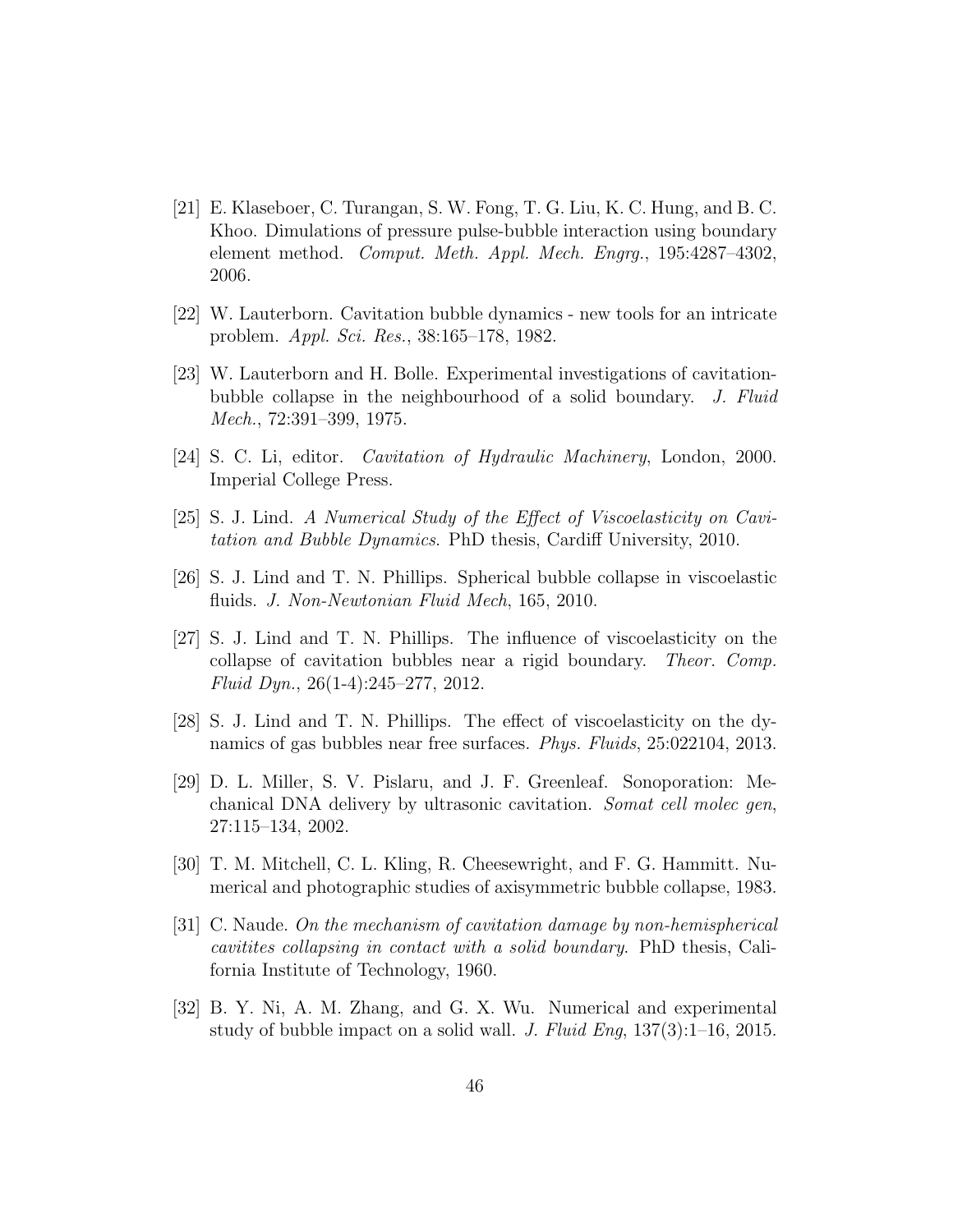- <span id="page-47-9"></span>[33] R. G. Owens and T. N. Phillips. Computational Rheology. Imperial College Press, London, 2000.
- <span id="page-47-3"></span>[34] M. Plesset and R. Chapman. Collapse of an initially spherical vapour cavity in the neighbourhood of a solid boundary. J. Fluid Mech., 47:283– 290, 1971.
- <span id="page-47-0"></span>[35] J. J. Rassweiler, T. Knoll, K. K¨ohrmann, J. A. McAteer, J.E. Lingeman, R. O. Cleveland, M. R. Bailey, and C. Chaussy. Shock wave technology and application: An update. Eur. Urol.,  $59(5)$ :784–796, 2011.
- <span id="page-47-2"></span>[36] M. Rattray. Perturbation effects in cavitation bubble dynamics. PhD thesis, California Institute of Technology, 1951.
- <span id="page-47-1"></span>[37] Lord Rayleigh. On the pressure developed in a liquid during the collapse of a spherical cavity. Phil. Mag., 34:94–98, 1917.
- <span id="page-47-8"></span>[38] K. K. So, X. Y. Hu, and N. A. Adams. Anti-diffusion interface sharpening technique for two-phase compressible  $\tilde{n}$ Cow simulations. J. Comput.  $Phys., 231:4304\aa\AA\&-4323, 2012.$
- <span id="page-47-7"></span>[39] Q. Sun, E. Klaseboer, B. C. Khoo, and D. Y. C. Chan. A robust and nonsingular formulation of the boundary integral method for the potential problem. Eng. Anal. Bound. Elem., 43:117–123, 2014.
- <span id="page-47-10"></span>[40] B. B. Taib. Boundary integral method applied to cavitation bubble dynamics. PhD thesis, University of Wollongong, 1985.
- <span id="page-47-6"></span>[41] Y Tomita, PB Robinson, RP Tong, and JR Blake. Growth and collapse of cavitation bubbles near a curved rigid boundary. Journal of Fluid Mechanics, 466:259–283, 2002.
- <span id="page-47-5"></span>[42] M. J. Walters. An Investigation into the Effects of Viscoelasticity on Cavitation Bubble Dynamics with Applications to Biomedicine. PhD thesis, Cardiff University, 2015.
- <span id="page-47-4"></span>[43] Q. X. Wang, K. S. Yeo, B. C. Khoo, and K. Y. Lam. Strong interaction between a buoyancy bubble and a free surface. Theor. Comput. Fluid Dyn., 8:73–88, 1996.